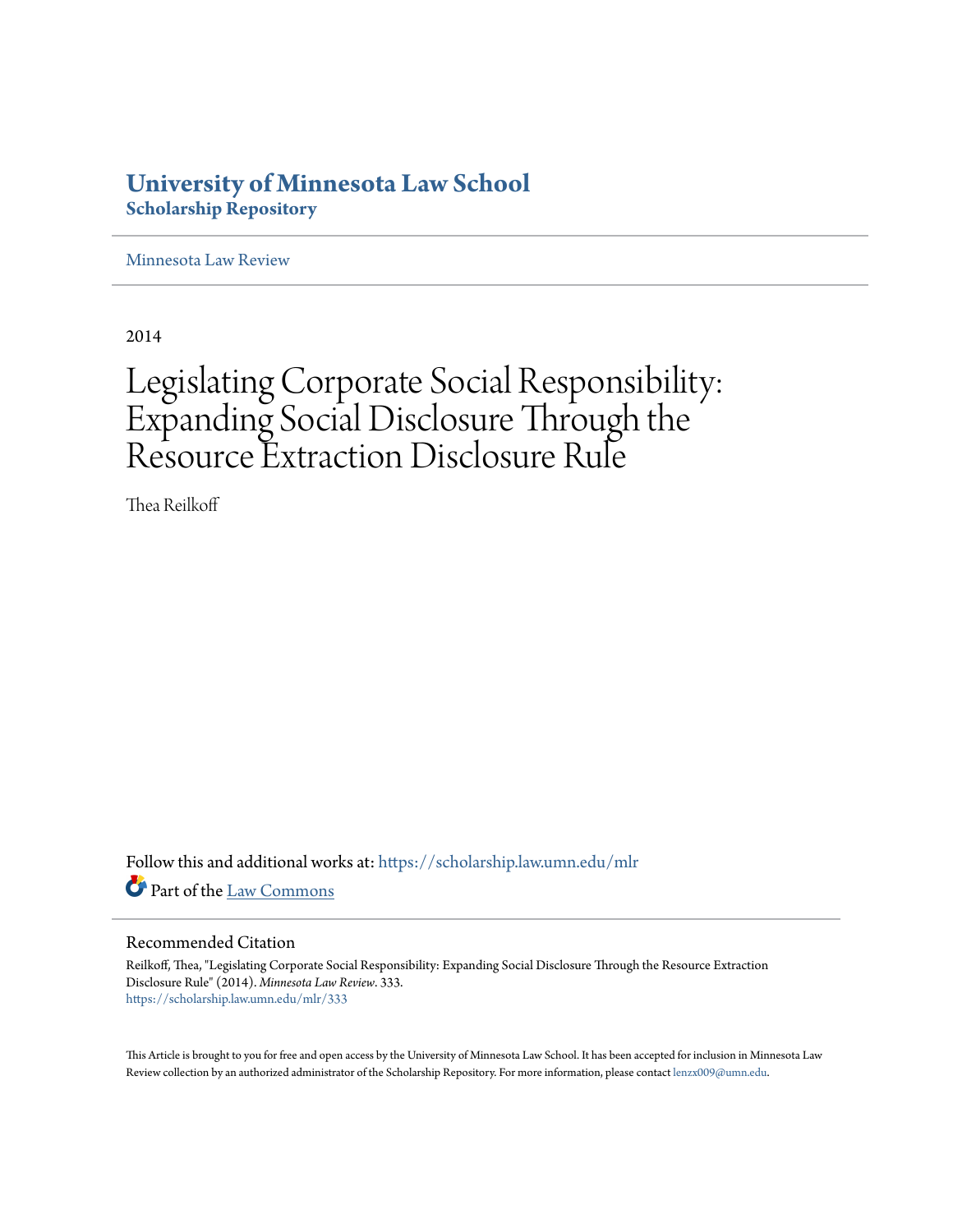# **Note**

# **Legislating Corporate Social Responsibility: Expanding Social Disclosure Through the Resource Extraction Disclosure Rule**

# *Thea Reilkoff*[\\*](#page-1-0)

On July 21, 2010, in the wake of a global recession, Congress enacted the Dodd-Frank Wall Street Reform and Consumer Protection (Dodd-Frank)  $Act<sup>1</sup>$  $Act<sup>1</sup>$  $Act<sup>1</sup>$  to promote the financial stability of the country. Dodd-Frank introduced the most sweeping (and contentious) reforms in the financial regulatory system since the Great Depression,<sup>[2](#page-1-2)</sup> ending "too big to fail" and taxpayer bailouts.<sup>[3](#page-1-3)</sup> But the statute included "other purposes" far removed from Wall Street reform, which have proved just as contentious.[4](#page-1-4) One such provision includes increasing international transparency in the production of oil, natural gas, and minerals.[5](#page-1-5) Section 1504 of the Act, also known as the Cardin-Lugar Amendment,<sup>[6](#page-1-6)</sup> directed the Securities and Exchange

<span id="page-1-6"></span><span id="page-1-5"></span><span id="page-1-4"></span><span id="page-1-3"></span>ing overhaul of the financial regulatory system, a transformation on a scale not seen since the reforms that followed the Great Depression.").

3. 124 Stat. at 1376.

- 5. Dodd-Frank § 1504, 15 U.S.C. § 78m(q) (2012).
- 6. Press Release, Ben Cardin, U.S. Senator for Md., Cardin, Lugar,

2435

<span id="page-1-7"></span><span id="page-1-0"></span><sup>\*</sup> J.D. Candidate 2014, University of Minnesota Law School; M.S. 2000, Oregon Graduate Institute of Science & Technology; B.S. 1997, Mayville State University. I would like to thank Professor Jennifer Green for her invaluable insight and assistance with this Note. A special thanks also goes to Professor Richard Painter for reviewing an earlier draft of this manuscript and providing insight on regulating social disclosure; to Jordan Weber, Emily Wessels, and the staff of the *Minnesota Law Review* for their important contributions and dedication; and to my husband, Ron, and three children, Avery, Alexandra, and Aksel, for their immeasurable patience and support over the last three years. Copyright © 2014 by Thea Reilkoff.

<span id="page-1-2"></span><span id="page-1-1"></span><sup>1.</sup> Pub. L. No. 111-203, 124 Stat. 1376 (2010) (codified in scattered sections of the U.S. Code).

<sup>2.</sup> Press Release, The White House, Office of the Press Sec'y, Remarks by the President on 21st Century Financial Regulatory Reform (June 17, 2009), *available at* http://www.whitehouse.gov/the\_press\_office/Remarks-of-the -President-on-Regulatory-Reform ("[M]y administration is proposing a sweep-

<sup>4.</sup> *Id.*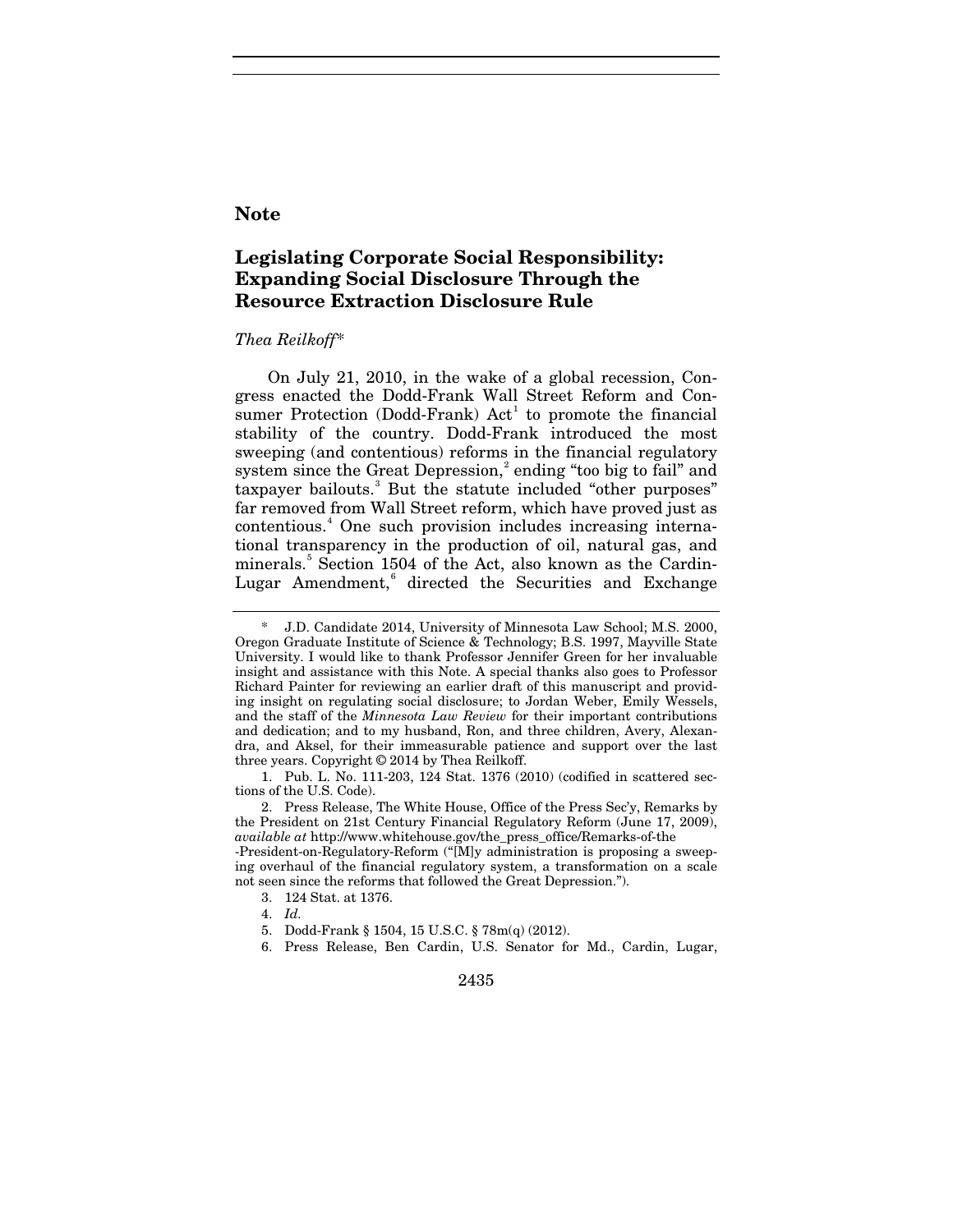2436 *MINNESOTA LAW REVIEW* [98:2435

Commission (SEC) to promulgate final rules requiring all companies listed on the U.S. stock exchanges and engaged in the commercial development of oil, natural gas, or minerals, to disclose payments (i.e., taxes, royalties, fees, etc.) made to foreign governments for the purpose of commercial resource develop-ment.<sup>[7](#page-2-0)</sup> The law seeks to abate the "resource curse" that plagues so many resource-rich countries.<sup>[8](#page-2-1)</sup> The mandated disclosure rules are intended to shine light on the disparity that exists between the extraction revenues received by a government and that government's expenditures on societal needs (e.g., clean water, food, heath, education), thereby empowering citizens with the information needed to hold leaders accountable. The rules are not the first of their kind, but are recognized as a necessary compliment to the existing volunteer-based Extractive Industries Transparency Initiative (EITI) introduced by United Kingdom (UK) Prime Minister Tony Blair in 2002 to promote state adoption of an international transparency standard.<sup>[9](#page-2-2)</sup> And they are consistent with a growing international trend to increase the transparency of labor standards and environmental risk and, more generally, to promote corporate social responsibility in all sectors of business. $10$ 

-government-launch/. For information on the Open Government launch, see *Open Government Declaration*, OPEN GOV'T P'SHIP, http://www .opengovpartnership.org/about/open-government-declaration (last visited Apr. 22, 2014) (promoting transparency, citizen engagement, and access to enabling technology).

<span id="page-2-3"></span>10. Special Representative of the Secretary-General on the Issue of Human Rights and Transnational Corporations and Other Business Enterprises, *Guiding Principles on Business and Human Rights: Implementing the United Nations "Protect, Respect and Remedy" Framework*, ¶ 2, Human Rights Council, U.N. Doc. A/HRC/17/31 (Mar. 21, 2011) (by John Ruggie) [hereinafter

Leahy Welcome SEC Approval of Transparency Rules (Aug. 22, 2012), *available at* http://www.cardin.senate.gov/newsroom/press/release/cardin-lugar-leahy -welcome-sec-approval-of-transparency-rules.

<span id="page-2-4"></span><sup>7.</sup> Dodd-Frank § 1504, 15 U.S.C. § 78m(q).

<span id="page-2-1"></span><span id="page-2-0"></span><sup>8.</sup> Press Release, Cardin, *supra* note [6;](#page-1-7) *see also* Luis A. Aguilar, Comm'r, SEC, Statement at SEC Open Meeting: Facilitating Transparency of Resource Revenue Payments to Protect Investors (Aug. 22, 2012), *available at* https:// www.sec.gov/News/Speech/Detail/Speech/1365171490958#.Ux-BDIXFnXY

<sup>(&</sup>quot;Transparency empowers citizens, investors, regulators, and other watchdogs and is a necessary ingredient of good governance for countries and companies alike." (quoting 156 CONG. REC. S3816 (daily ed. May 17, 2010) (statement of Sen. Lugar))).

<span id="page-2-2"></span><sup>9.</sup> *See generally* EITI, http://eiti.org/ (last visited Apr. 22, 2014). The United States joined the EITI in 2011. Samuel Rubenfeld, *US Joins Extractive Industry Transparency Initiative amid Open Government Launch*, WALL ST. J. BLOGS (Sept. 20, 2011, 4:31 PM), http://blogs.wsj.com/corruption-currents/ 2011/09/20/us-joins-extractive-industry-transparency-initiative-amid-open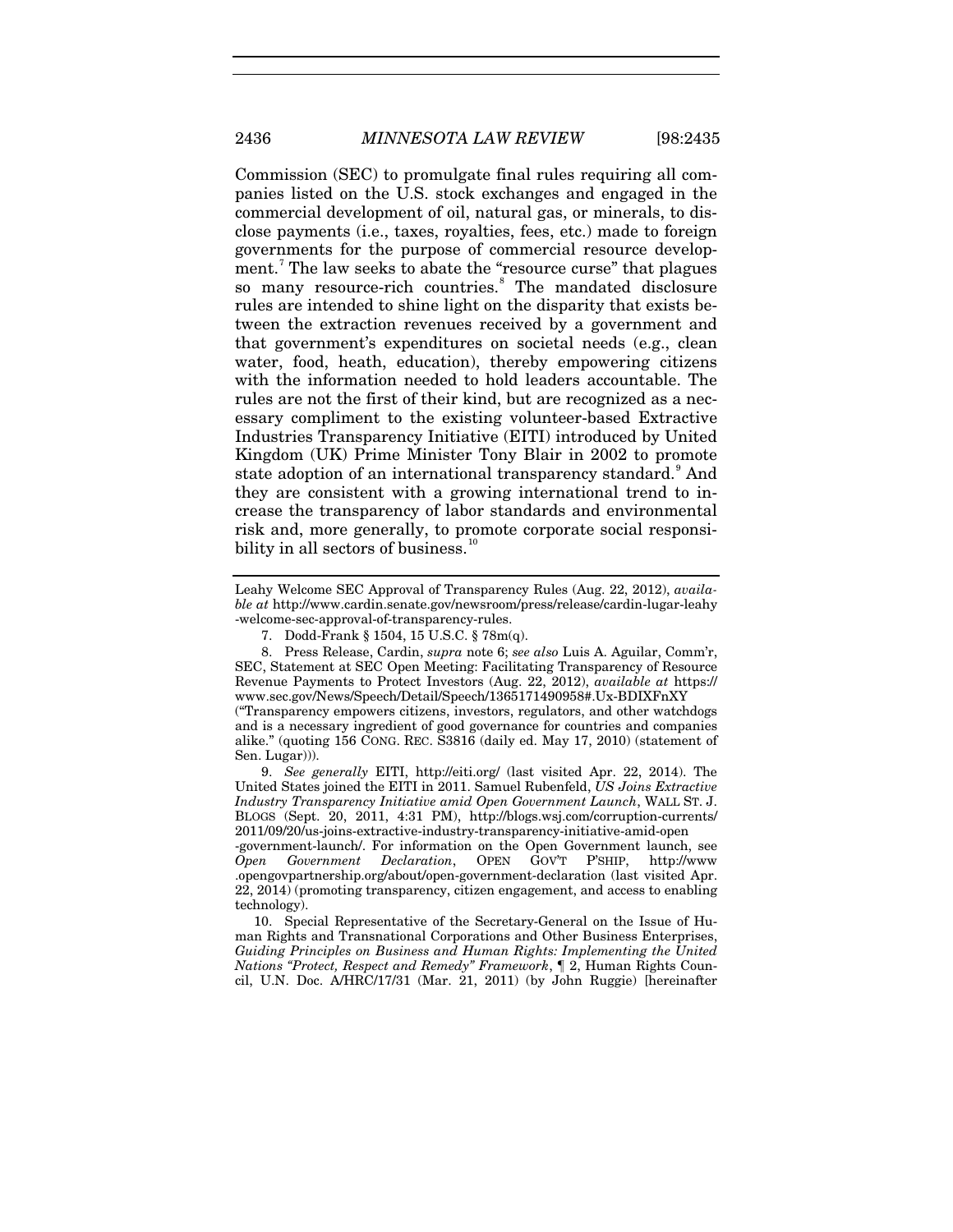<span id="page-3-6"></span>The SEC adopted the final rules in a 2-1 vote on August 22,  $2012$  $2012$ ,<sup>[11](#page-3-0)</sup> against strong opposition from industry groups<sup>12</sup> and 493 days past the deadline imposed by law. $^{13}$  $^{13}$  $^{13}$  Less than one month later, the European Parliament followed suit, calling for the European Commission to establish rules that match, if not exceed, the requirements imposed by the U.S. rule.<sup>[14](#page-3-3)</sup> Their reach will extend to many of the same firms, given the transnational nature of the extractive industry.

<span id="page-3-5"></span>On October 10, 2012, the American Petroleum Institute (API) and U.S. Chamber of Commerce, along with two other organizations, filed a lawsuit against the SEC in the U.S. District Court for the District of Columbia.<sup>[15](#page-3-4)</sup> The industry groups challenged the new rules under the First Amendment of the U.S.

<span id="page-3-0"></span>11. Press Release, SEC, SEC Adopts Rules Requiring Payment Disclosures by Resource Extraction Issuers (Aug. 22, 2012), *available at* http:// www.sec.gov/News/PressRelease/Detail/PressRelease/1365171484028#.U0Yhe 1fBc0Y; Christopher M. Matthews, *SEC Narrowly Approves Reporting Rules on Resource Extraction, Conflict Minerals*, WALL ST. J. BLOGS (Aug. 22, 2012, 12:48 PM), http://blogs.wsj.com/corruption-currents/2012/08/22/sec-narrowly -approves-reporting-rules-for-energy-mining-firms/. Two members of the SEC recused themselves from the vote. Matthews, *supra*.

<span id="page-3-1"></span>12. Letter from Harry M. Ng, Vice President, Gen. Counsel & Corp. Sec'y, API, to Elizabeth M. Murphy, Sec'y, SEC 3–5 (Jan. 19, 2012), *available at* http://sec.gov/comments/s7-42-10/s74210-121.pdf; *see also* GRANT D. ALDONAS, ANALYSIS OF SECTION 1504 OF THE WALL STREET REFORM AND CONSUMER PROTECTION ACT 21 (2011), *available at* http://www.api.org/~/media/Files/ Policy/Congress/Analysis\_Section\_1504\_paper.ashx (noting industry's claim that the proposed rules would require firms to violate existing contracts in countries that prohibit certain disclosures).

<span id="page-3-2"></span>13. *See* Dodd-Frank § 1504, 15 U.S.C. § 78m(q)(2)(A) (2012) (requiring the SEC to issue final rules no later than 270 days after the date of enactment of the Act or April 17, 2011).

<span id="page-3-3"></span>14. *See* Disclosure of Payments by Resource Extraction Issuers, 77 Fed. Reg. 56,365 (Sept. 12, 2012) (originally codified at 17 C.F.R. pts. 240, 249).

<span id="page-3-4"></span>15. Complaint, Am. Petroleum Inst. v. SEC, 953 F. Supp. 2d 5 (D.D.C. 2013) (No. 12-1668), 2012 WL 4803691.

*Guiding Principles*] (articulating a state's responsibility to protect and businesses' responsibility to respect human rights under existing international law); U.N. GLOBAL COMPACT, http://www.unglobalcompact.org/ (last visited Apr. 22, 2014) (providing a voluntary initiative for businesses and other stakeholders to commit to promotion of universally accepted principles in the areas of human rights, labor, environment, and anti-corruption throughout their supply chain); *see also* MICHAEL KERR ET AL., CORPORATE SOCIAL RE-SPONSIBILITY: A LEGAL ANALYSIS 1 (Chip Pitts ed., 2009) ("[C]orporations are seeking to redefine themselves as socially responsible. . . . [C]ompanies everywhere are lining up to sign on to codes of conduct covering environmental, social and economic performance."); *About the HRCA,* HUM. RTS. COMPLIANCE ASSESSMENT, https://hrca2.humanrightsbusiness.org/Page-AboutTheHrca-1 .aspx (last visited Apr. 22, 2014) (providing a comprehensive tool designed to identify human rights risk in company operations).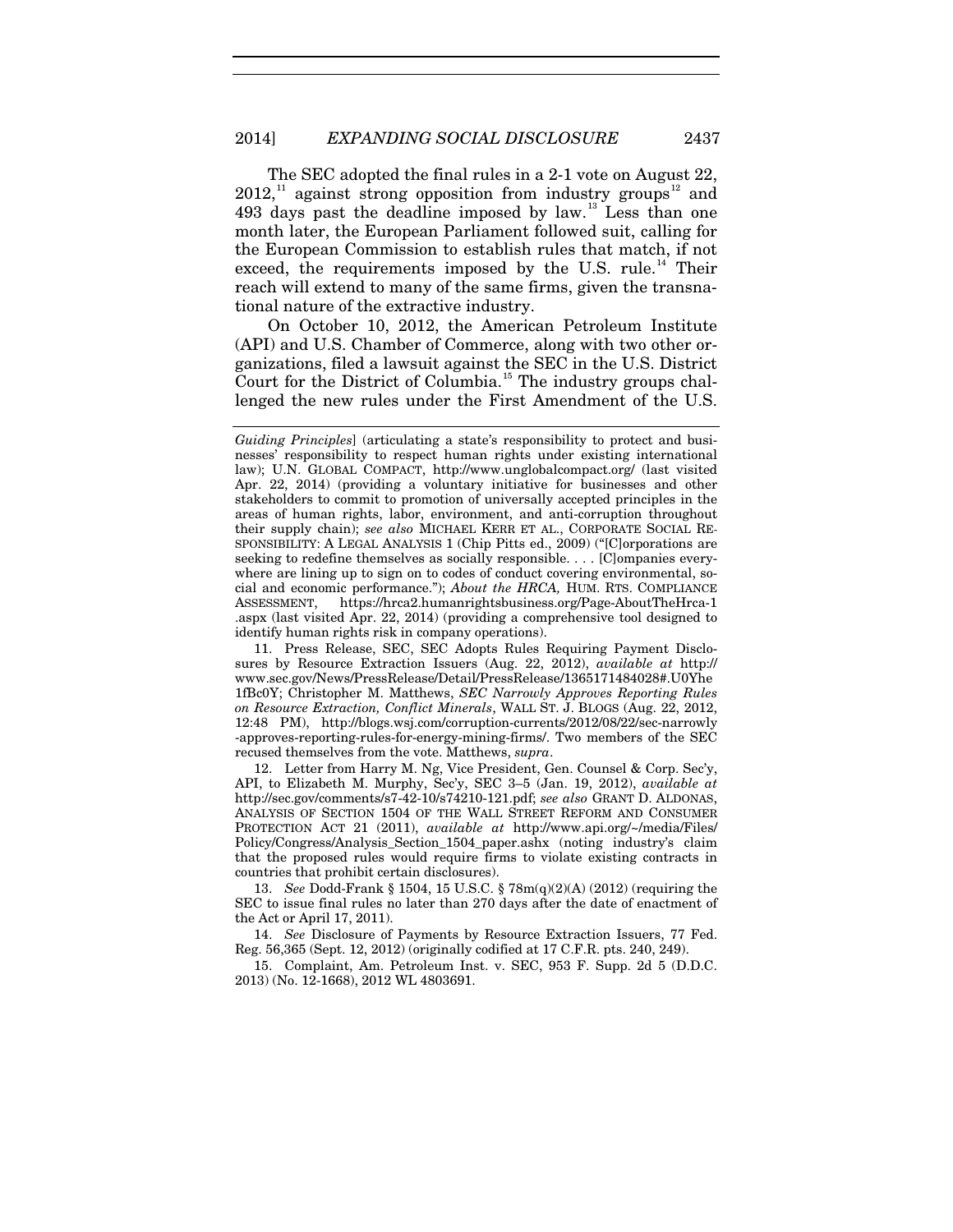Constitution, the Securities Exchange Act of  $1934^{16}$  $1934^{16}$  $1934^{16}$  (Exchange Act), and the Administrative Procedure Act<sup>[17](#page-4-1)</sup> (APA), claiming that the SEC "grossly misinterpreted its statutory mandate," forcing companies to publicly disclose more than Congress required, and failing to properly assess the costs of compliance including the burden on competition—and the benefits to shareholders and citizens of resource-rich countries.<sup>[18](#page-4-2)</sup> On July 2, 2013, the court vacated the rule and remanded to the SEC for further proceedings.<sup>[19](#page-4-3)</sup> As of the time of this writing, the SEC has yet to reissue the rule.<sup>2</sup>

This Note discusses the importance of section 1504 in both the national and international context as a model for future social disclosure rules across diverse industries and as part of the growing international movement for transparency in the extraction industry, in particular. Part I explores the development of section 1504: its origins in the decade-long "Publish What You Pay" campaign for transparency and the existing, but inadequate, Extractive Industries Transparency Initiative. Part II carefully examines the congressional mandate and the  $SEC's exercise of discretion in rule, <sup>21</sup> the SEC's cost SEC's exercise of discretion in rule, <sup>21</sup> the SEC's cost SEC's exercise of discretion in rule, <sup>21</sup> the SEC's cost$ benefit analysis, and the review standard adopted by the D.C. Circuit in similar cases. Because the district court's decision to vacate and remand does not preclude the SEC from promulgating a substantially similar rule, this Note focuses on the argu-ments which support the rule as written.<sup>[22](#page-4-6)</sup> Part II also analyzes

19. *Am. Petroleum Inst.*, 953 F. Supp. 2d 5.

<span id="page-4-4"></span><span id="page-4-3"></span>20. Stella Dawson, *SEC Omits Extractive Industry Rules from Its 2014 Priority List*, THOMPSON REUTERS FOUND. (Dec. 9, 2013, 12:51 PM), http:// www.trust.org/item/20131209125125-6gr27/. In addition, the SEC omitted the rule from its 2014 priority list. *Id.*

<span id="page-4-5"></span>21. *See* Securities Exchange Act of 1934 § 3(f), 15 U.S.C. § 78c(f) (requiring the SEC to "); *see also* Daniel M. Gallagher, Comm'r, SEC, Statement at SEC Open Meeting: Proposed Rules to Implement Section 1504 of the Dodd-Frank Act ("Disclosure of Payments by Resource Extraction Issuers") (Aug. 22, 2012), *available at* http://www.sec.gov/News/Speech/Detail/Speech/1365171 490864#.U1acJFfBc0Y (stating that such rulemaking is in conflict with the SEC mission and prohibited by Congress).

<span id="page-4-6"></span>22. The court did not consider industry's First Amendment claim or many of its APA claims. *Am. Petroleum Inst.*, 953 F. Supp. 2d at 11.

<span id="page-4-7"></span><sup>16.</sup> 15 U.S.C. §§ 78a–78pp.

<sup>17.</sup> 5 U.S.C. §§ 551–559 (2012).

<span id="page-4-2"></span><span id="page-4-1"></span><span id="page-4-0"></span><sup>18.</sup> Complaint*, supra* note [15,](#page-3-5) at 2–7; *see also* Securities Exchange Act of 1934 § 3(f), 15 U.S.C. § 78c(f) (requiring the SEC to consider, in addition to the protection of investors, whether the action will promote efficiency, competition, and capital formation"); Disclosure of Payments by Resource Extraction Issuers, 77 Fed. Reg. at 56,397–403.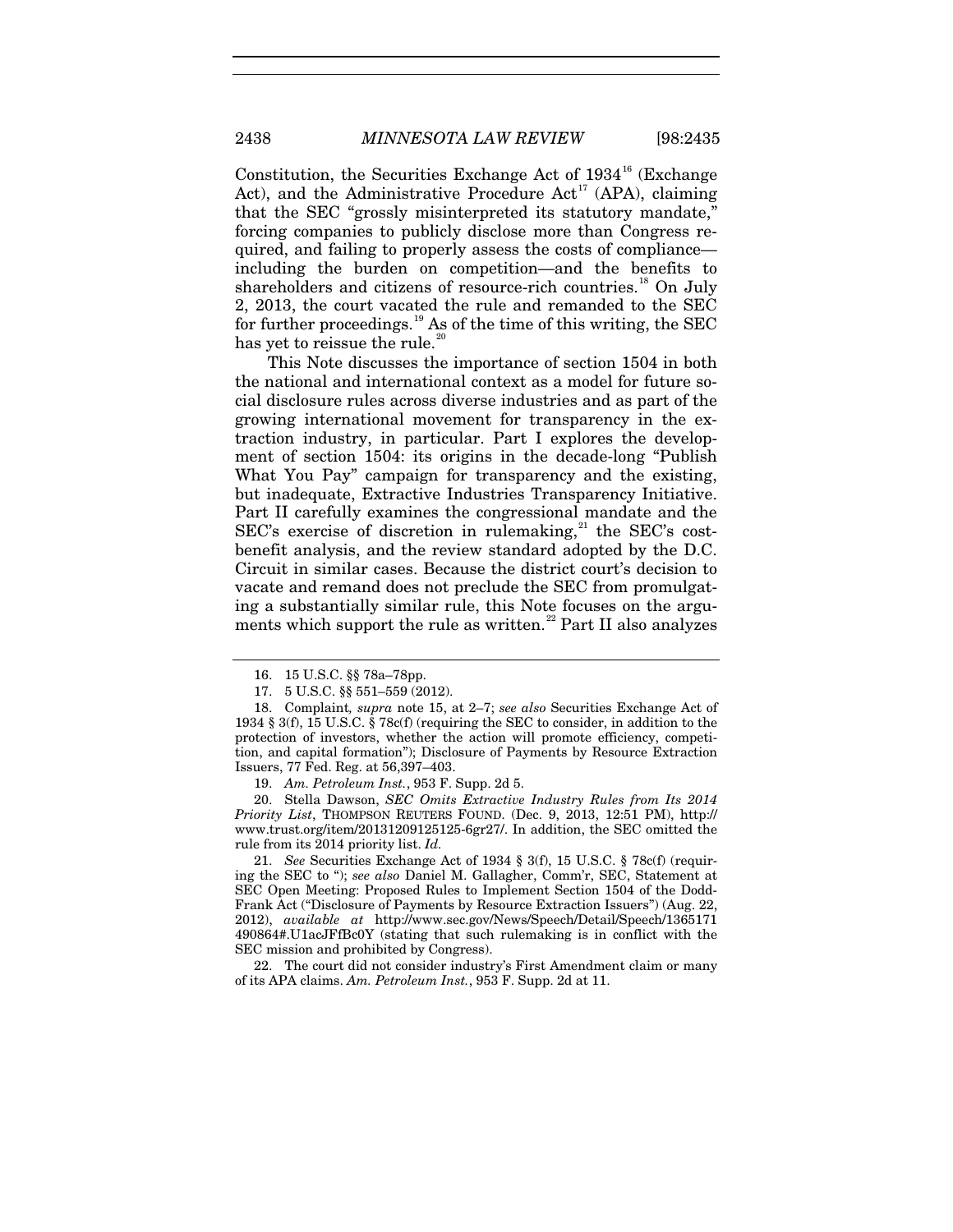section 1504 in the context of the growing movement to legislate transparency for social needs. Part III discusses what needs to be done to achieve the objectives of section 1504 and what steps can be taken to expand transparency beyond the extraction industry.

This Note concludes that mandatory disclosure rules are necessary to promote and protect human rights and that the SEC acted in accordance with legislative intent and within its statutory authority in promulgating a rule now consistent with strong European Union (EU) rules and strengthened EITI reporting standards. While Congress may be required to further clarify the SEC's mandate under the Exchange Act, section 1504 should serve as a model for expanding social disclosure to meet the growing demand for corporate transparency. Importantly, this Note recognizes that disclosure rules are insufficient on their own. Nongovernmental organizations (NGOs) must be tasked with using the information disclosed to advocate for effective change.

# I. THE NEED FOR STRONG "PUBLISH WHAT YOU PAY" LAWS AND CONGRESS'S MANDATE TO THE SEC

<span id="page-5-3"></span>The call for transparency is not new. It was nearly forty years ago when the discovery of millions of dollars of questionable and illegal corporate payments and corrupt practices pushed the SEC to "insure [sic] that investors and shareholders receive material facts necessary to make informed investment decisions."[23](#page-5-0) One year later, Congress enacted the Foreign Corrupt Practices Act of  $1977, ^{24}$  $1977, ^{24}$  $1977, ^{24}$  prohibiting bribery of foreign officials and requiring accounting transparency. The United States led the charge internationally. In fact, it wasn't until 1997 twenty years later—that nations of the Organisation for Economic Co-operation and Development (OECD) joined in signing an Anti-Bribery Convention.<sup>[25](#page-5-2)</sup> But the push for full transparen-

<span id="page-5-0"></span><sup>23.</sup> SEC, 94TH CONG., REP. TO THE S. COMM. ON BANKING, HOUSING & URBAN AFFAIRS ON QUESTIONABLE AND ILLEGAL CORPORATE PAYMENTS AND PRACTICES, at c (Comm. Print 1976) [hereinafter SEC REP. TO CONG.], *available at* http://www.sec.gov/spotlight/fcpa/sec-report-questionable-illegal-corp orate-payments-practices-1976.pdf.

<span id="page-5-1"></span><sup>24.</sup> Pub. L. No. 95-213, §§ 101–04, 91 Stat. 1494, 1494–98 (codified as amended in scattered sections of 15 U.S.C.).

<span id="page-5-2"></span><sup>25.</sup> OECD, CONVENTION ON COMBATING BRIBERY OF FOREIGN PUBLIC OF-FICIALS IN INTERNATIONAL BUSINESS TRANSACTIONS AND RELATED DOCU-MENTS (2011), *available at* http://www.oecd.org/daf/anti-bribery/ConvCombat Bribery\_ENG.pdf. Recommendations were adopted in 2009 to further combat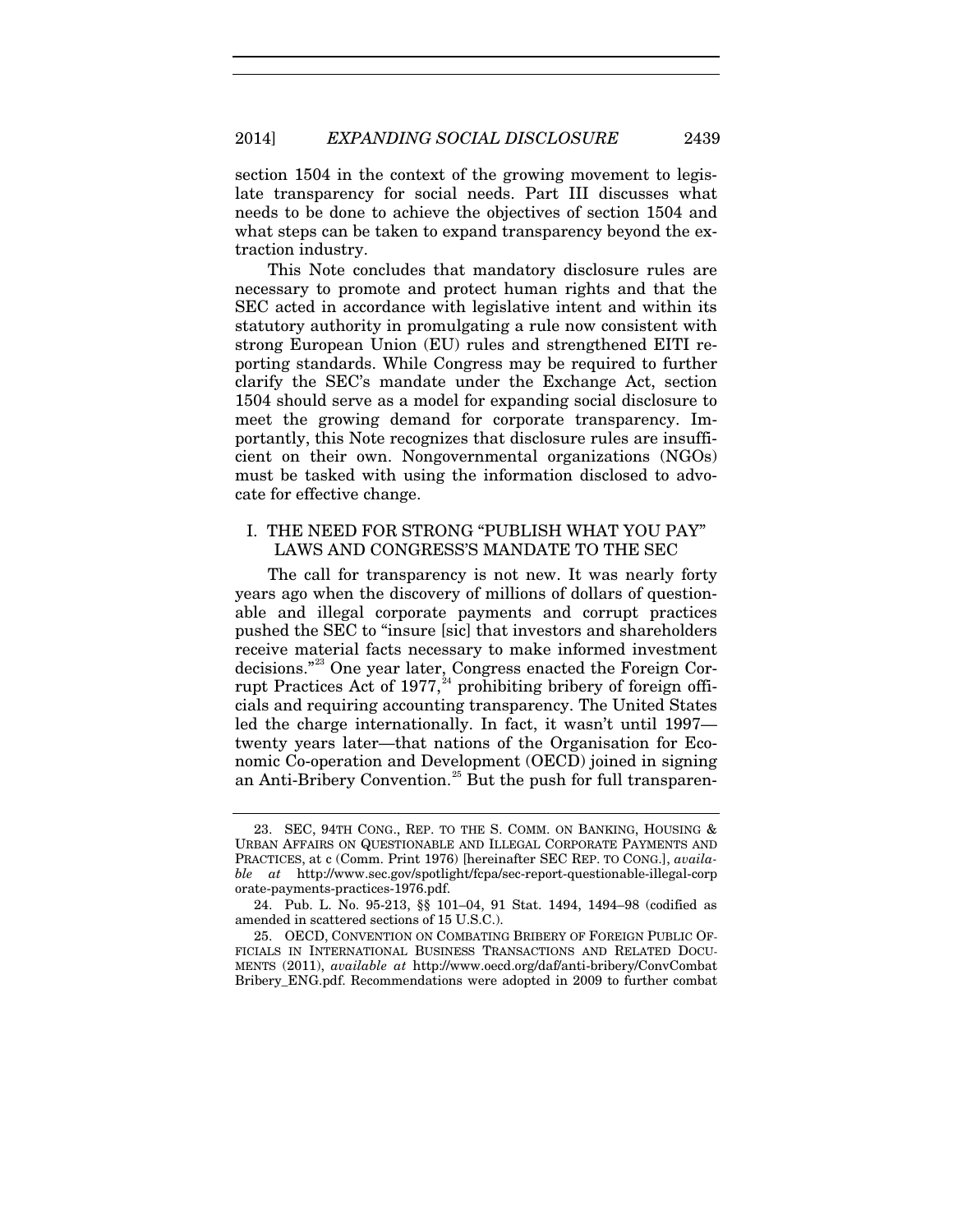cy continued, particularly in the extraction industry where corruption has been prevalent. While the Foreign Corrupt Practices Act and OECD Anti-Bribery Convention have minimized corrupt business practices, these laws fall far short of eliminating the corrupt practices of foreign governments. Companies may be prohibited from making improper payments, or "bribes,"<sup>[26](#page-6-0)</sup> to government officials, but nothing prevents a government from collecting similar payments in the form of licenses, permits, or other legal mechanisms—different means, same illegitimate ends.

#### A. THE GLOBAL CAMPAIGN FOR TRANSPARENCY

In 1999, the human rights watchdog Global Witness<sup>[27](#page-6-1)</sup> called on oil companies operating in Angola to develop policies of full transparency, requesting that they publish all payments made, including payments for what it describes as "dubious social projects," and to clarify exact relationships with the gov-ernment.<sup>[28](#page-6-2)</sup> It brought to light the industry's contribution to the plundering of state assets during a decades-long civil war and its complicity in the government's failure to address human de-velopment needs.<sup>[29](#page-6-3)</sup> Despite its position as Africa's second largest oil producer, the United Nations (UN) Human Development Index—which measures development by combining indicators of life expectancy, education, income—ranked Angola 160 out of 174 countries. Eighty-two percent of Angola's population was living in absolute poverty, fifty-nine percent without access to drinking water, and thirteen percent afflicted with severe mal-

29. *Id.* at 21.

bribery of foreign officials. *Id.* at 20. For more information about the OECD, see *About the OECD*, OECD, http://www.oecd.org/about (last visited Apr. 22, 2014).

<sup>26.</sup> *See* Foreign Corrupt Practices Act of 1977 § 103, 15 U.S.C. § 78dd-1.

<span id="page-6-1"></span><span id="page-6-0"></span><sup>27.</sup> Global Witness runs campaigns against natural resource-related conflict and corruption and related human rights and environmental violations. *Our Work*, GLOBAL WITNESS, http://www.globalwitness.org/ (last visited Apr. 22, 2014). In 2003, Global Witness was co-nominated for a Nobel Peace Prize for its work campaigning against conflict diamonds. *Conflict Diamonds*, GLOBAL WITNESS, http://www.globalwitness.org/campaigns/conflict/conflict -diamonds (last visited Apr. 22, 2014).

<span id="page-6-2"></span><sup>28.</sup> GLOBAL WITNESS, A CRUDE AWAKENING 1–3, 13 (1999), *available at*  http://www.globalwitness.org/sites/default/files/pdfs/A%20Crude%20

<span id="page-6-3"></span>Awakening.pdf. "Dubious projects" include upgrading houses and overseas scholarships. *Id.* at 3, 13. Global Witness additionally highlights the need to publish all payments in a format that is easy for the Angolan population to understand. *Id.* at 13.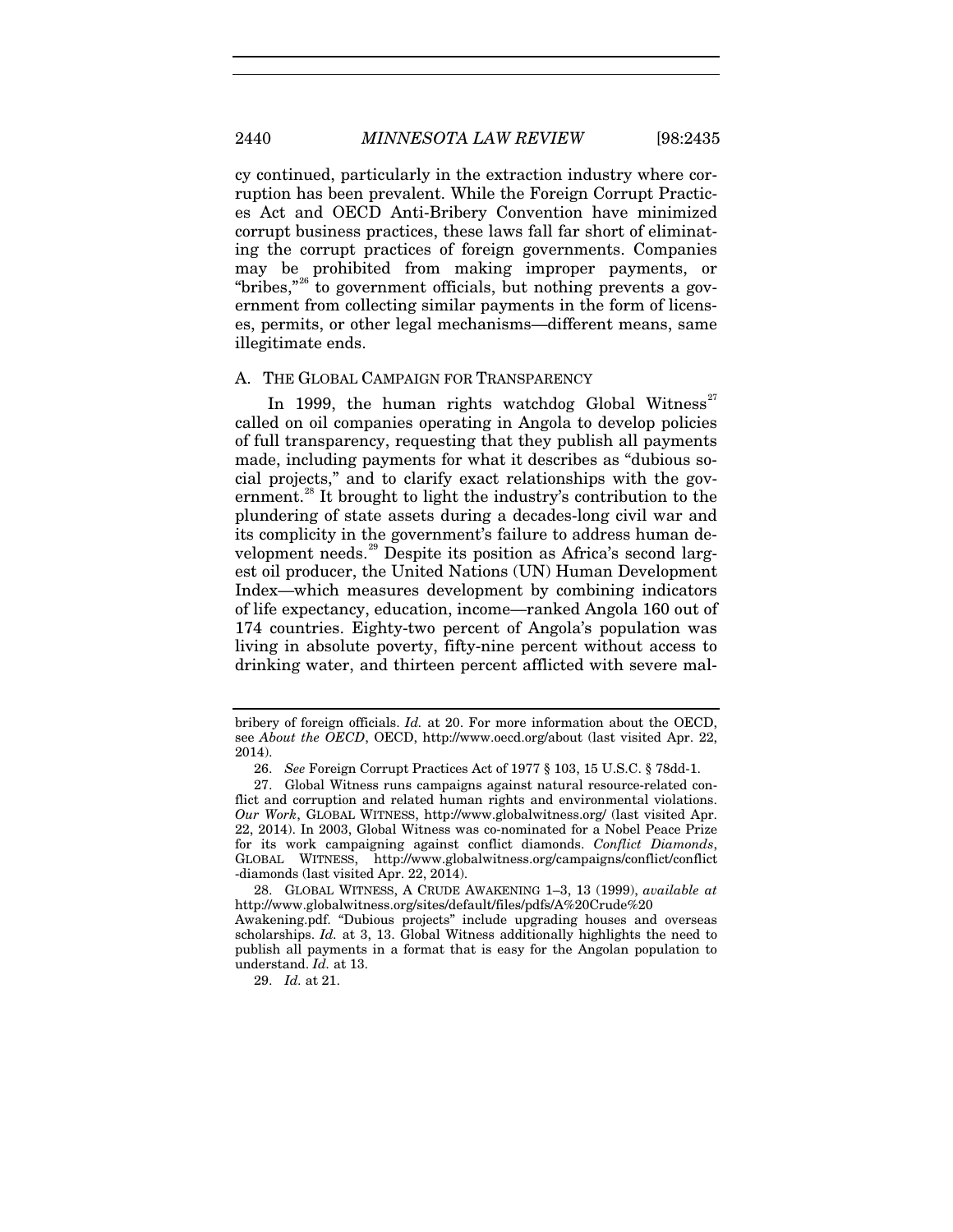nutrition.<sup>[30](#page-7-0)</sup> Yet it was estimated that the extraction industry was contributing \$1.8–\$3 billion annually to the Angola state income, and revenue was projected to grow substantially over the next decade.<sup>[31](#page-7-1)</sup>

<span id="page-7-7"></span>Angola was, and still is, an example of a country that is plagued by what is commonly referred to as the "resource curse"—the notion that countries rich in natural resources are often fraught with mismanagement of revenues, corruption, economic instability, and conflict.<sup>[32](#page-7-2)</sup> Global Witness's 1999 exposé on Angola gained international attention from which the Publish What You Pay Coalition was born—a campaign for the disclosure of payments and expenditures in research-rich countries around the world. $33$  Since its inception in 2002 as a small, primarily UK-based coalition, Publish What You Pay has grown to include membership organizations in over sixty countries. $34$ 

Acting on the Publish What You Pay campaign, UK Prime Minister Tony Blair announced the launch of the EITI at the 2002 Sustainable Development Summit in Johannesburg.<sup>[35](#page-7-5)</sup> The international political initiative encouraged governments of resource-rich countries, extractive companies, NGOs, and other interested parties to develop a framework to promote disclosure of payments and revenues.<sup>[36](#page-7-6)</sup> In its simplest form, the EITI requires reporting, verification, and reconciliation of payments

<span id="page-7-2"></span>32. *See* Paul Stevens, *Resource Curse*, ENCYCLOPEDIA EARTH (Aug. 22, 2008, 4:51 PM), http://www.eoearth.org/view/article/155721/.

<sup>30.</sup> *Id.* at 1, 4.

<span id="page-7-1"></span><span id="page-7-0"></span><sup>31.</sup> *Id.* at 6; *see also Angola: IMF Should Insist on Audit*, HUMAN RTS. WATCH (July 11, 2012), http://www.hrw.org/news/2012/07/11/angola-imf -should-insist-audit (calling for an explanation of how Angola spent more than \$41.8 billion in unaccounted for oil revenues from 2007 to 2011); HUMAN RIGHTS WATCH, TRANSPARENCY AND ACCOUNTABILITY IN ANGOLA: AN UPDATE 11 (2010), *available at* http://www.hrw.org/sites/default/files/reports/angola04 10webwcover\_1.pdf ("The 2010 [U.S. Senate's Permanent Subcommittee on Investigations] report underscored how oil revenue has fueled corruption and mismanagement in Angola . . . .").

<span id="page-7-3"></span><sup>33.</sup> *History*, PUBLISH WHAT YOU PAY, http://www.publishwhatyoupay.org/ about/history (last visited Apr. 22, 2014). The scope of the Publish What You Pay campaign has evolved to include transparency in government expenditures ("publish what you spend") and licensing procedures ("publish what you don't pay/should pay"). *Id.*

<sup>34.</sup> *Id.*

<sup>35.</sup> *Id.*

<span id="page-7-6"></span><span id="page-7-5"></span><span id="page-7-4"></span><sup>36.</sup> EITI, STATEMENT OF PRINCIPLES AND AGREED ACTIONS (2003), *available at* http://webarchive.nationalarchives.gov.uk/+/http://www.dfid.gov.uk/ pubs/files/eitidraftreportstatement.pdf.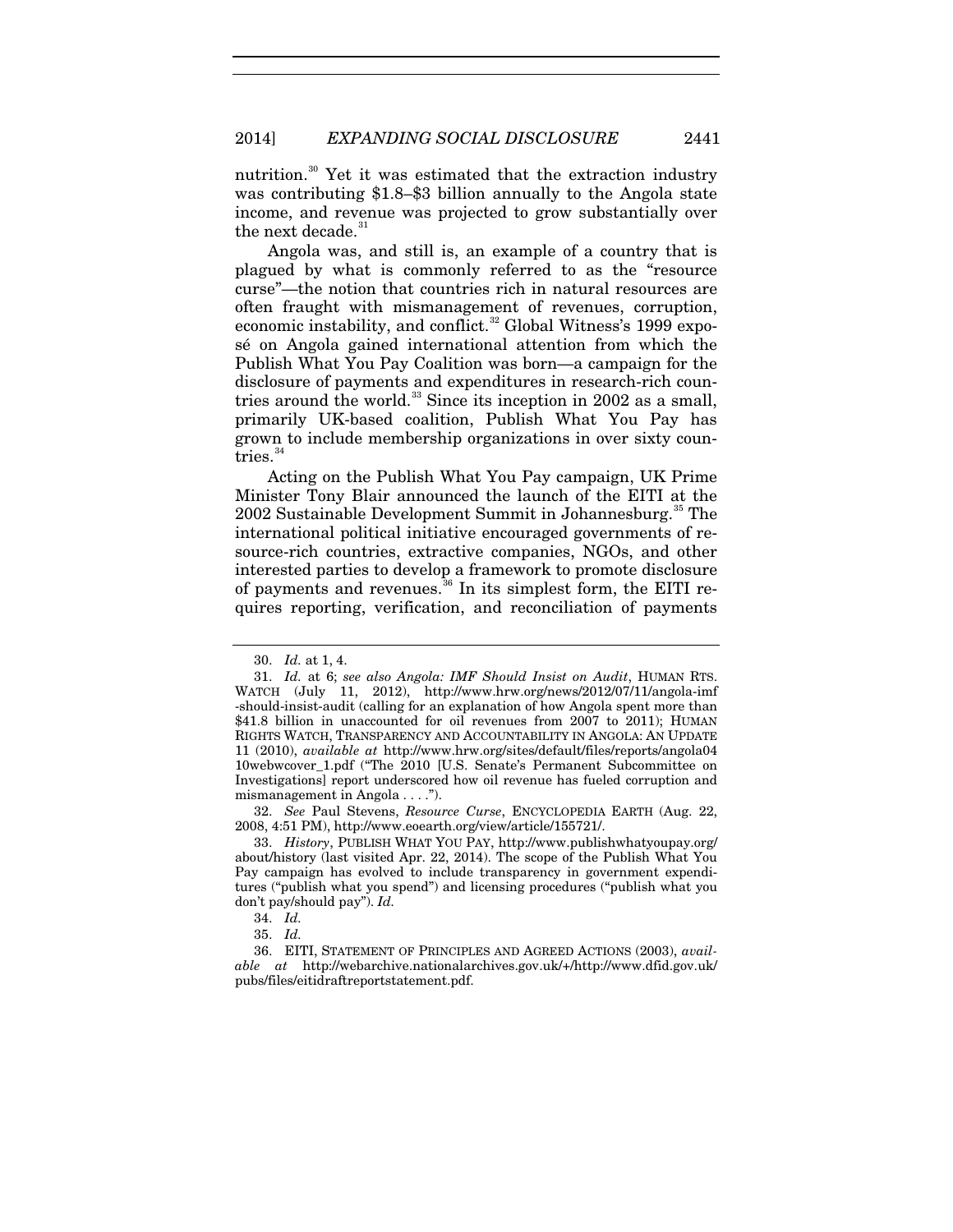made by extraction companies and received by governments.<sup>[37](#page-8-1)</sup> The EITI seeks to strengthen accountability and good governance, empowering citizens with information and stimulating foreign investment by demonstrating commitment to transparency.

<span id="page-8-10"></span><span id="page-8-0"></span>In 2013, thirty-seven countries were implementing EITI, twenty-five of which were meeting all of the requirements of the EITI standard, including Africa's largest oil producer, Nigeria.[39](#page-8-3) Nigeria launched its initiative in 2004, becoming the first African country to follow the EITI standard.<sup>[40](#page-8-4)</sup> In 2009, the government of Nigeria released its second audit, reporting an over \$800 million government shortfall in taxes, royalties, and sign-ing bonuses that companies reported paying.<sup>[41](#page-8-5)</sup> Nigeria has long been considered one of the most corrupt countries in the world. Transparency International ranked it 37th most corrupt in  $2012.<sup>42</sup>$  $2012.<sup>42</sup>$  $2012.<sup>42</sup>$  But implementation of the EITI "cracked open" the extraction industry and exposed the intricate details of corrup-tion.<sup>[43](#page-8-7)</sup> While disclosure alone will not create change, the information has allowed both international and state attention to focus more effectively on ensuring that society benefits from resource wealth.

B. THE GLOBAL CAMPAIGN FOR TRANSPARENCY TAKES ROOT IN THE UNITED STATES

By 2005, the Publish What You Pay campaign in the United States was working with members of Congress to strengthen transparency initiatives, laying the foundation for what would become the Cardin-Lugar Amendment in 2010.<sup>[44](#page-8-8)</sup> The disclosure rules were first introduced in 2008 by Representative Barney

<span id="page-8-9"></span><sup>37.</sup> *What Is the EITI?*, EITI, http://eiti.org/eiti (last visited Apr. 22, 2014).

<span id="page-8-2"></span><span id="page-8-1"></span><sup>38.</sup> *Benefits from Implementing EITI*, EITI, http://eiti.org/eiti/benefits (last visited Apr. 22, 2014).

<span id="page-8-3"></span><sup>39.</sup> *EITI Countries*, EITI, http://eiti.org/countries (last visited Apr. 22, 2014).

<span id="page-8-4"></span><sup>40.</sup> EITI, NIGERIA EITI: MAKING TRANSPARENCY COUNT, UNCOVERING BILLIONS 1 (2012) [hereinafter NIGERIA EITI], *available at* http://eiti.org/ files/Case%20Study%20-%20EITI%20in%20Nigeria.pdf.

<span id="page-8-5"></span><sup>41.</sup> *Id.* at 2. This amount exceeded the individual budgets for the Ministries of Education, Health, and Power. *Id.*

<span id="page-8-6"></span><sup>42.</sup> *Corruption by Country / Territory: Nigeria*, TRANSPARENCY INT'L, http://www.transparency.org/country#NGA\_DataResearch (last visited Apr. 22, 2014).

<sup>43.</sup> NIGERIA EITI, *supra* note [40,](#page-8-0) at 3.

<span id="page-8-8"></span><span id="page-8-7"></span><sup>44.</sup> *Our Activities U.S.*, PUBLISH WHAT YOU PAY U.S., http://www .pwypusa.org/our-activities/us (last visited Apr. 22, 2014).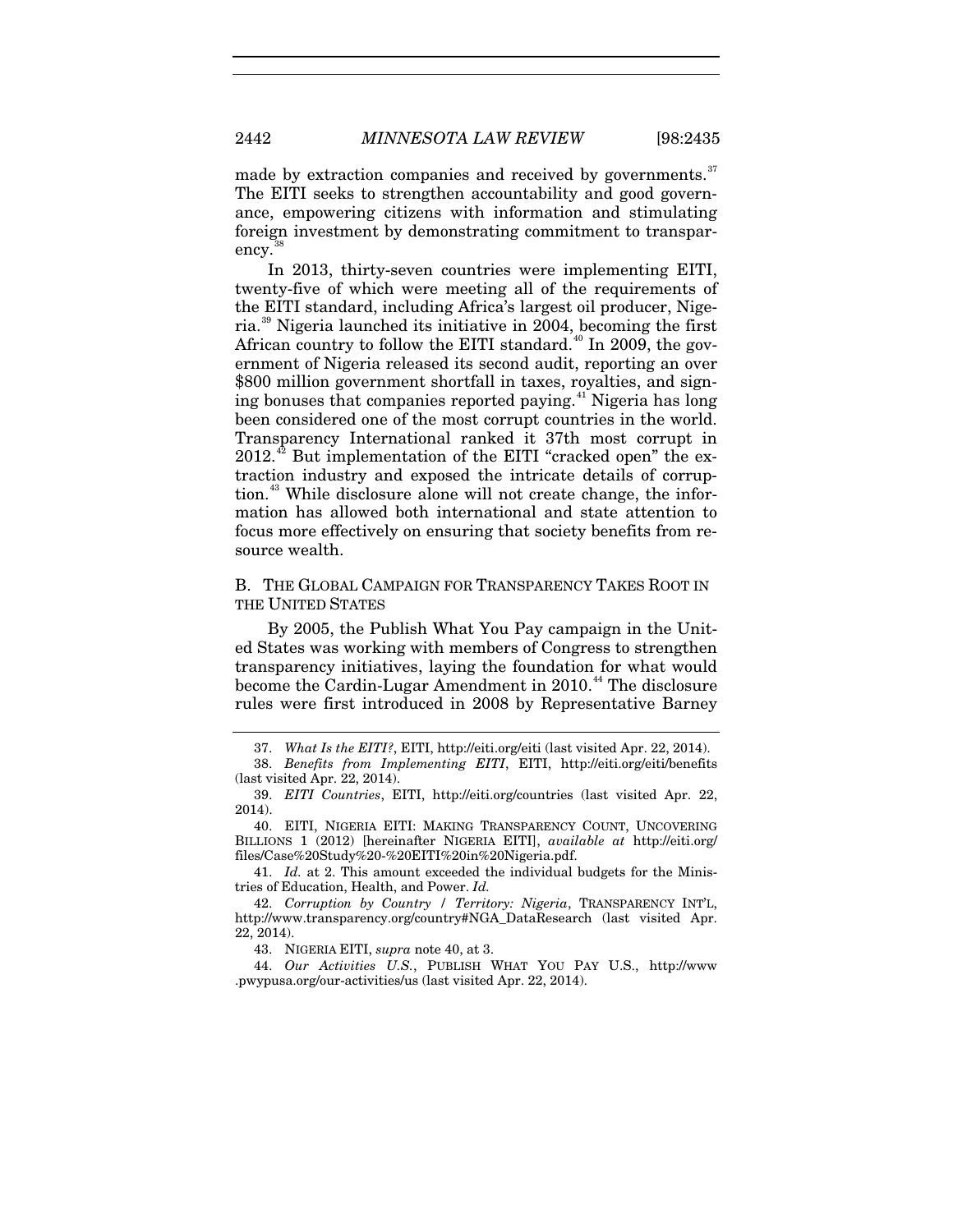Frank and Senator Charles Schumer as the Extractive Indus-tries Transparency Disclosure Act.<sup>[45](#page-9-0)</sup> While the Act was not passed, it was reintroduced by Senator Schumer along with Senators Ben Cardin and Richard Lugar as the Energy Securi-ty Through Transparency Act of 2009.<sup>[46](#page-9-1)</sup> The sponsors claimed that disclosure would lead to better governance which would, in turn, result in strengthened U.S. energy security and national security.<sup>[47](#page-9-2)</sup> When the Dodd-Frank Act opened for debate, Senators Cardin and Lugar introduced the Energy Security Through Transparency Act as an amendment, which was adopted as sec-tion 1504 and became law in July 2010.<sup>[48](#page-9-3)</sup> In 2011, President Obama demonstrated further commitment to transparency by announcing that the United States would also implement the EITI, becoming only the second OECD nation to join.<sup>4</sup>

Section 1504 of Dodd-Frank added section 13(q) to the Exchange Act, directing the SEC to issue final rules requiring re-source extraction companies<sup>[50](#page-9-5)</sup> to include in their annual report any payment—including taxes, royalties, fees, bonuses, and other "not de minimis" benefits commonly recognized in commercial resource development—made to a foreign government by the issuer, subsidiary, or entity under their control.<sup>[51](#page-9-6)</sup> Additionally, the statute requires that companies disclose payments according to type and total amount for each "project" and each government and that they submit all information in an interactive data format, which includes electronic tags to mark speci-fied information.<sup>[52](#page-9-7)</sup> Finally, the SEC, " $[t]$ o the extent practicable, . . . [was to] make available online, to the public, a compilation of the information required to be submitted under the rules."[53](#page-9-8) The SEC received and considered over 150 unique comment letters and over 149,000 form letters.<sup>[54](#page-9-9)</sup> It extended

<span id="page-9-9"></span><span id="page-9-8"></span><span id="page-9-7"></span><span id="page-9-6"></span><span id="page-9-5"></span>50. "[R]esource extraction issuer" refers to a company that "engages in the commercial development of oil, natural gas, or minerals." Dodd-Frank § 1504, 15 U.S.C. § 78m(q)(1)(D)(ii) (2012).

52. *Id.* § 78m(q)(2).

<span id="page-9-1"></span><span id="page-9-0"></span><sup>45.</sup> H.R. 6066, S. 3389, 110th Cong. (2008); *Our Activities U.S.*, *supra* note [44.](#page-8-9)

<sup>46.</sup> S. 1700, 111th Cong. (2009); *Our Activities U.S.*, *supra* not[e 44.](#page-8-9)

<sup>47.</sup> S. 1700 § 2.

<sup>48.</sup> *Our Activities U.S.*, *supra* note [44](#page-8-9)*.*

<span id="page-9-4"></span><span id="page-9-3"></span><span id="page-9-2"></span><sup>49.</sup> *President Obama: The U.S. Will Implement the EITI*, EITI (Sept. 20, 2011, 8:15 PM), http://eiti.org/news-events/president-obama-us-will-implement -eiti. Norway was the first OECD nation to join the EITI. *Id.*

<sup>51.</sup> *Id.* § 78m(q)(1)(C).

<sup>53.</sup> *Id.* § 78m(q)(3).

<sup>54.</sup> *Comments on Proposed Rule: Disclosure of Payments by Resource Ex-*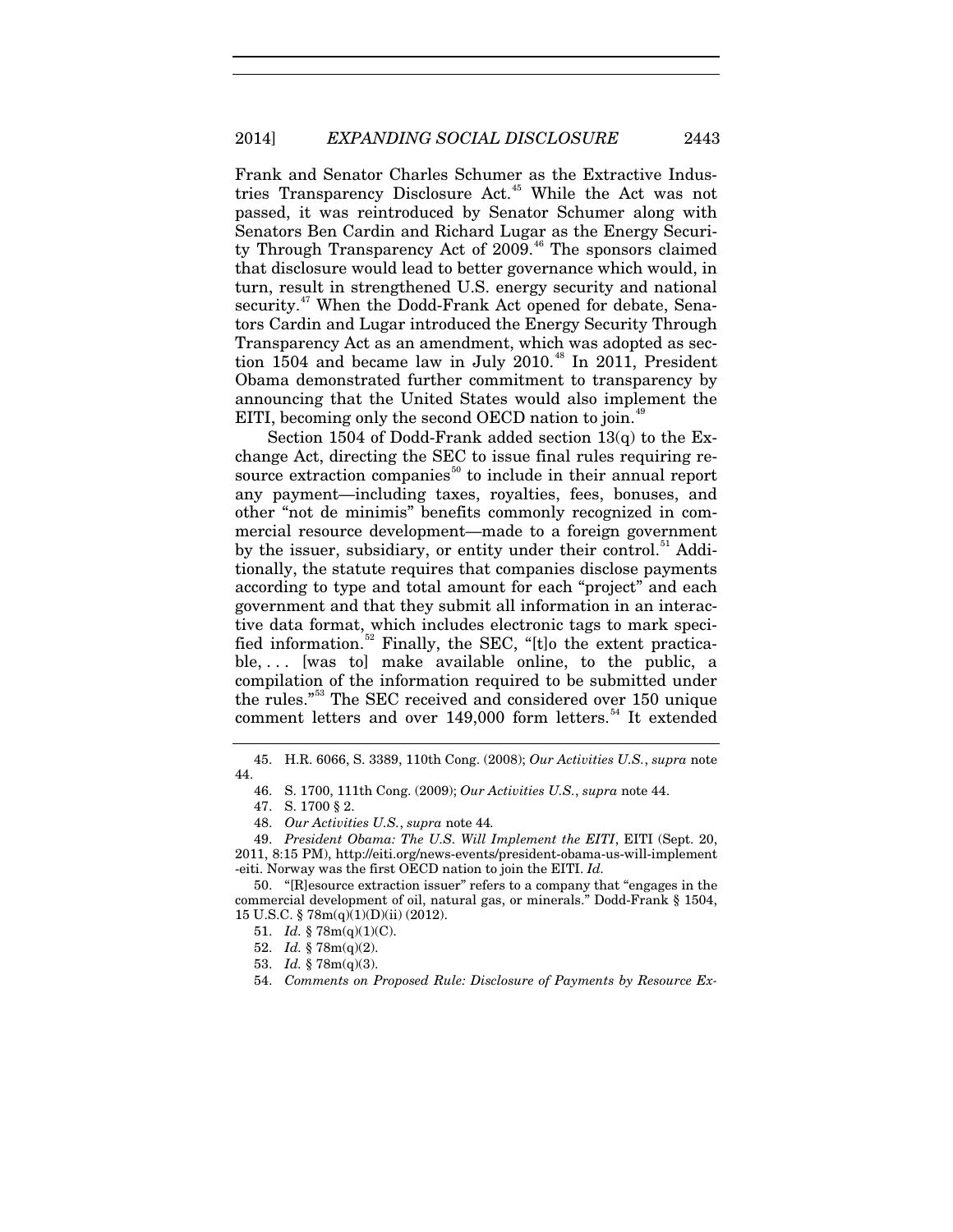the comment period at the request of commentators and delayed issuing the final rule until 493 days after the deadline imposed by statute.<sup>5</sup>

In its 232-page final rule, issued on August 22, 2012, the SEC dealt a surprising blow to industry groups opposed to the rule. The SEC defined "not de minimis" as any payment or series of related payments that equals or exceeds \$100,000, as opposed to a \$1 million threshold urged by some in industry or a definition based on materiality as suggested by others.<sup>[56](#page-10-1)</sup> Despite strong pressure to define "project," the SEC left the term undefined, noting generally that the contract should serve as the basis for definition<sup>[57](#page-10-2)</sup> and rejecting definitions proposed by industry as inconsistent with Congress's intent for transparency.[58](#page-10-3) The SEC refused to grant exemptions for commercially sensitive information or for those operating in countries which prohibit disclosure.[59](#page-10-4) And the SEC was not persuaded by commenters that Congress intended companies to submit payment disclosures confidentially to the SEC and for the public to only have access to the aggregate data.<sup>[60](#page-10-5)</sup> While the statute does not define "compilation" as it relates to public availability of information, the SEC concluded that all payment disclosures re-quired by the rule will be made available online.<sup>[61](#page-10-6)</sup>

The SEC estimated the total initial cost of compliance for all companies at approximately \$1 billion and ongoing costs between  $\bar{3}200$  million and \$400 million annually.<sup>[62](#page-10-7)</sup> While Congress intended the rules to improve accountability and governance in resource-rich countries, the SEC noted that such social

*traction Issuers*, SEC, http://www.sec.gov/comments/s7-42-10/s74210.shtml (last visited Apr. 22, 2014). All form letters and the large majority of unique letters were in support of the rules, requesting that the SEC follow the language of section 1504 and not give in to industry pressure for exemptions. *Id.*

<sup>55.</sup> *See supra* note [13](#page-3-6) and accompanying text.

<span id="page-10-1"></span><span id="page-10-0"></span><sup>56.</sup> Disclosure of Payments by Resource Extraction Issuers, 77 Fed. Reg. 56,365, 56,381–83 & n.234 (Sept. 12, 2012) (originally codified at 17 C.F.R. pts. 240, 249). This threshold exceeded that urged by some commentators. *Id.* at 56,381–82.

<sup>57.</sup> *Id.* at 56,406.

<span id="page-10-6"></span><span id="page-10-5"></span><span id="page-10-4"></span><span id="page-10-3"></span><span id="page-10-2"></span><sup>58.</sup> *Id.* (rejecting industry pressure to define "project" at the country level, as reporting unit, in relation to a particular geological basin or mineral district, or by reference to materiality standard consistent with federal securities laws).

<sup>59.</sup> *Id.* at 56,368.

<sup>60.</sup> *Id.* at 56,391.

<sup>61.</sup> *Id.* at 56,390–94.

<span id="page-10-7"></span><sup>62.</sup> *Id.* at 56,398.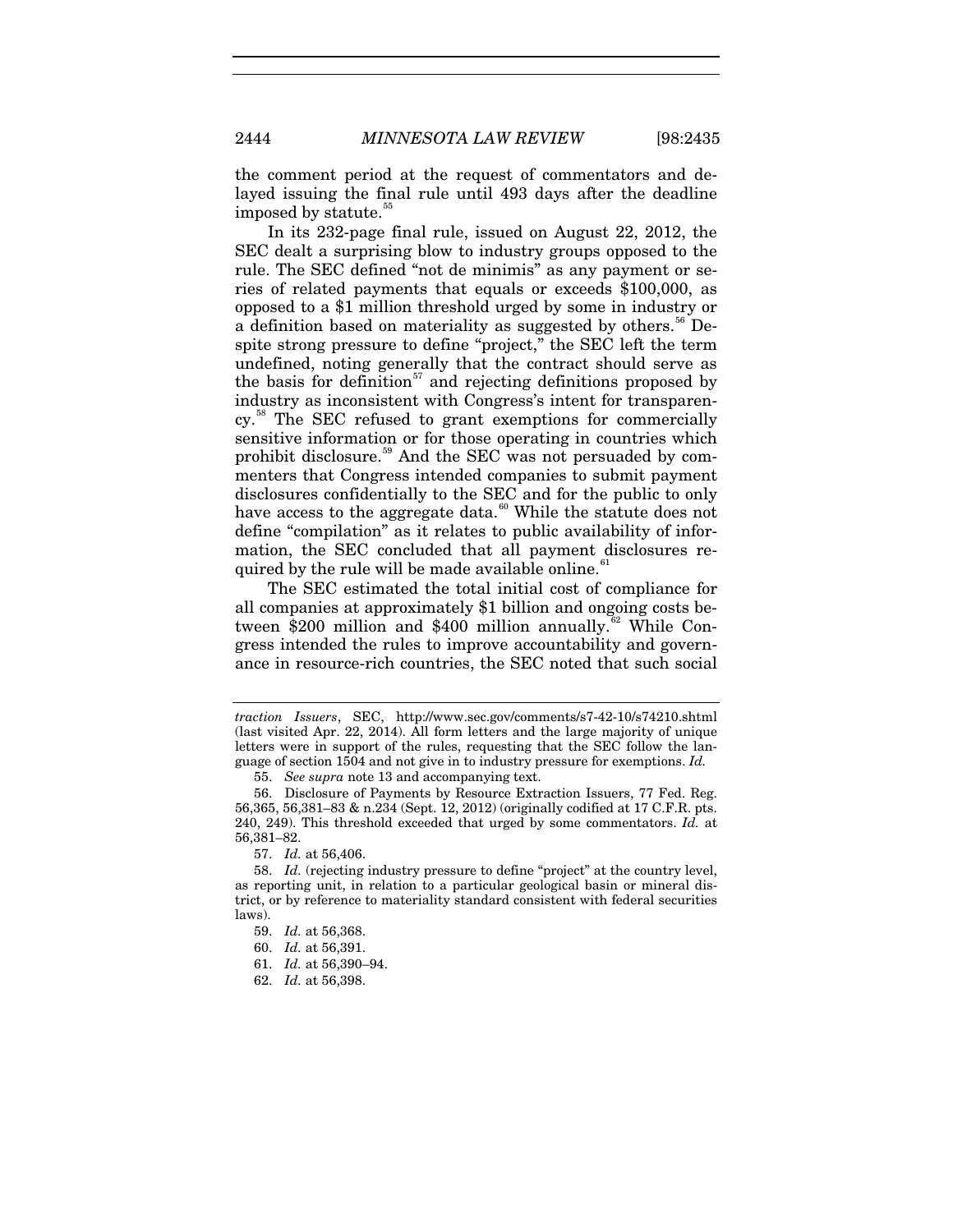benefits could not be readily quantified with any precision.<sup>[63](#page-11-0)</sup> Additionally, the SEC made clear that such objectives would not necessarily generate direct economic benefits to investors or issuers, but may "materially and substantially improve invest-ment decision making."<sup>[64](#page-11-1)</sup>

# C. INDUSTRY RESPONDS

On October 10, 2012, the API, the U.S. Chamber of Commerce, the Independent Petroleum Association of America, and the National Foreign Trade Council filed a lawsuit against the SEC in the U.S. District Court for the District of Columbia.<sup>[65](#page-11-2)</sup> The industry groups alleged that section 1504 and the SEC rule requiring disclosure violate the First Amendment of the U.S. Constitution by forcing U.S. companies to unnecessarily engage in speech that discloses sensitive and confidential infor-mation.<sup>[66](#page-11-3)</sup> Additionally, they alleged that the SEC violated the APA and Exchange Act by acting arbitrarily and capriciously in (1) declining to allow confidential reporting;  $67$  (2) failing to de-fine "project" as a geologic basin or province;<sup>[68](#page-11-5)</sup> (3) denying an exemption in cases where foreign law prohibits disclosure;  $^{69}$  $^{69}$  $^{69}$  (4) disregarding the Exchange Act which prohibits "impos[ing] ... burden[s] on competition not necessary or appropriate"; $\binom{70}{5}$  $\binom{70}{5}$  $\binom{70}{5}$ conducting insufficient evaluation of costs and benefits;<sup>[71](#page-11-8)</sup> and (6) failing to solicit additional comments after releasing a flawed cost-benefit analysis in the final rule.<sup>[72](#page-11-9)</sup> In sum, the industry groups argued that the SEC "grossly misinterpreted its statutory mandate,"<sup>[73](#page-11-10)</sup> forcing companies to publicly disclose more than Congress required, and acted outside its statutory authority in issuing rules which imposed high costs—not only

<sup>63.</sup> *Id.*

<span id="page-11-2"></span><span id="page-11-1"></span><span id="page-11-0"></span><sup>64.</sup> *Id.*; *see also* Letter from 58 Members of Congress to Mary L. Schapiro, Chairman, SEC (June 22, 2012), *available at* http://democrats.natural resources.house.gov/sites/democrats.naturalresources.house.gov/files/ documents/2012-06-22\_SEC\_ChairmanSchapiro\_ProtectPowerless.pdf (noting that the rule "will also provide material information for investors to reduce their risk and increase the choices of ethical investment").

<span id="page-11-3"></span><sup>65.</sup> Complaint, *supra* not[e 15.](#page-3-5)

<sup>66.</sup> *Id.* at 28.

<span id="page-11-4"></span><sup>67.</sup> *Id.* at 30–31.

<span id="page-11-5"></span><sup>68.</sup> *Id.* at 31–32.

<sup>69.</sup> *Id.* at 32–33.

<sup>70.</sup> *Id.* at 34 (quoting 15 U.S.C. 78w(a)(2) (2012)); *see id.* at 34–35.

<span id="page-11-9"></span><span id="page-11-8"></span><span id="page-11-7"></span><span id="page-11-6"></span><sup>71.</sup> *Id.* at 35–36.

<sup>72.</sup> *Id.* at 36–37.

<span id="page-11-10"></span><sup>73.</sup> *Id.* at 3.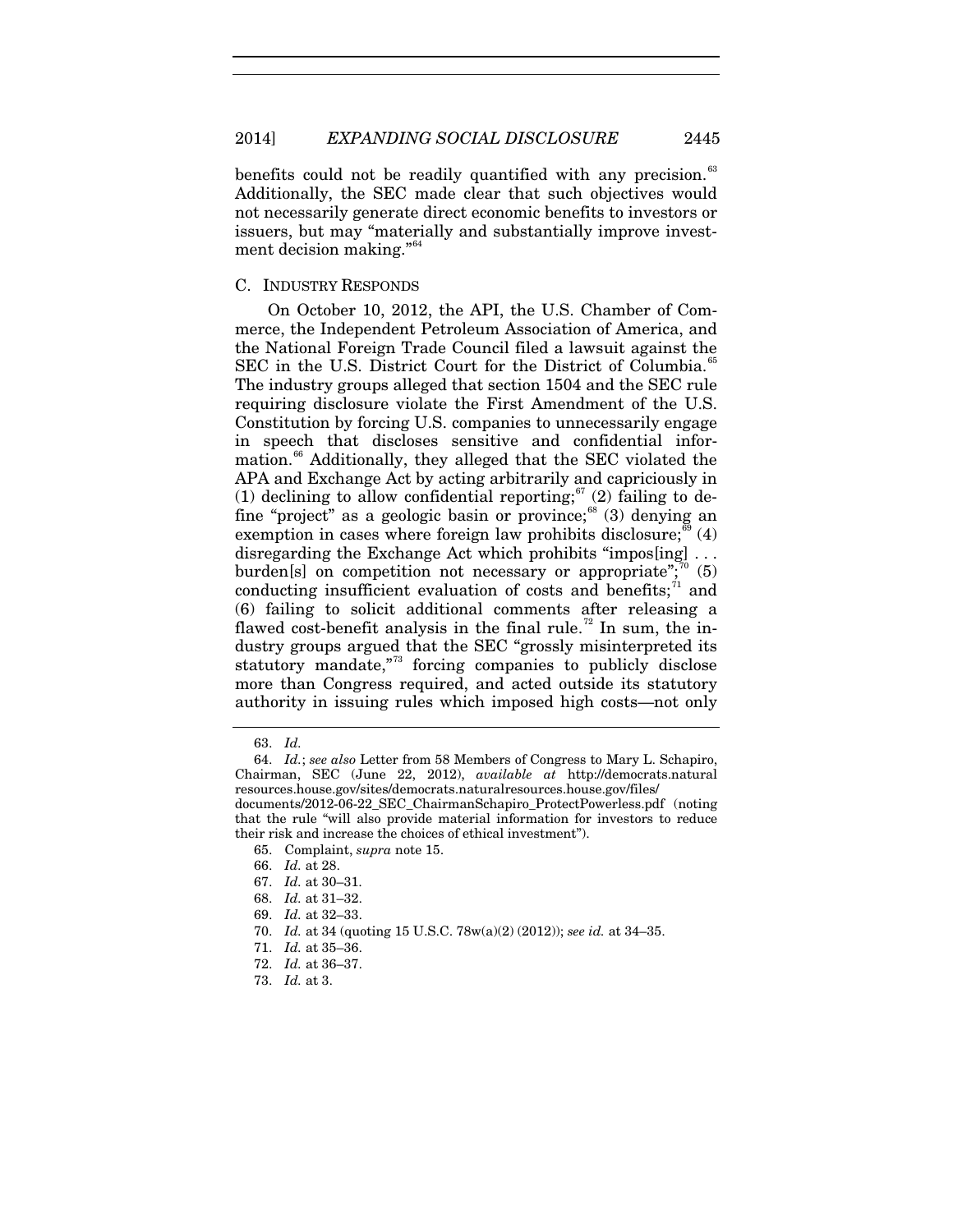<span id="page-12-6"></span>in reporting, but in business lost to competitors outside the  $\text{SEC's reach}^{74}$  $\text{SEC's reach}^{74}$  $\text{SEC's reach}^{74}$ —and with no quantified benefits.<sup>[75](#page-12-1)</sup>

Senators Cardin and Lugar refuted the industry groups' claim of gross misinterpretation by the SEC.<sup>[76](#page-12-2)</sup> Following the court filing, Senator Lugar stated, "[t]he benefits will not be realized if investments serve to entrench authoritarianism, corruption and instability."[77](#page-12-3) Senator Cardin noted that "[i]ncreased transparency will not put companies that comply at a competitive disadvantage but will reduce the risks for U.S. investors" and referred to the rule as "carefully crafted," "rea-sonable," and "very manageable."<sup>[78](#page-12-4)</sup>

# D. MANDATORY DISCLOSURE RULES GAIN SUPPORT OUTSIDE THE UNITED STATES

Just one month after the SEC announced the final rule, the EU began garnering support for its own disclosure rule—one that extends beyond the extraction industry to logging, bank-ing, construction, and telecommunications.<sup>[79](#page-12-5)</sup> Before the court

77. *Id.* 

<span id="page-12-4"></span><span id="page-12-3"></span>78. Press Release, Ben Cardin, U.S. Senator for Md., Cardin, Lugar Respond to Big Oil Challenge to Transparency Regulations (Oct. 11, 2012), *available at* http://www.cardin.senate.gov/newsroom/press/release/cardin -lugar-respond-to-big-oil-challenge-to-transparency-regulations.

<span id="page-12-5"></span>79. Rep. of the European Parliament Comm. on Legal Affairs on the Proposal for a Directive of the European Parliament and of the Council Amending Directive 2004/109/EC on the Harmonization of Transparency Requirements in Relation to Information About Issuers Whose Securities Are Admitted to Trading on a Regulated Market and Commission Directive 2007/14/EC, at 7, Doc. A7-0292/2012 (Sept. 27, 2012) [hereinafter EU Disclosure Proposal], *available at* http://www.europarl.europa.eu/sides/getDoc.do?pubRef=//EP// NONSGML+REPORT+A7-2012-0292+0+DOC+PDF+V0//EN; James O. Green et al., *EU Parliamentary Committee Backs Tough Disclosure Rules for Extractive Companies*, LEGAL INSIGHT (K&L Gates, Pittsburgh, Pa.), Oct. 3, 2012, *available at* http://m.klgates.com/files/Publication/aa7765f1-7efa-494d-a7b1 -0065a2da6108/Presentation/PublicationAttachment/bf155e6c-de25-4c56-9c48 -05b02346202f/EU\_Committee\_backs\_Tough\_Disclosure\_Rules\_for\_

<span id="page-12-0"></span><sup>74.</sup> State-owned issuers hold the majority of the world's oil reserves and produce the majority of the world's supply. Branden Carl Berns, Note, *Will Oil and Gas Issuers Leave U.S. Equity Markets in Response to Section 1504 of the Dodd-Frank Act? Can They Afford Not To?*, 2011 COLUM. BUS. L. REV. 758, 765.

<span id="page-12-1"></span><sup>75.</sup> Complaint, *supra* note [15;](#page-3-5) *see* Securities Exchange Act of 1934 § 3(f), 15 U.S.C. § 78c(f) (requiring the SEC to consider whether the rule "will promote efficiency, competition, and capital formation").

<span id="page-12-2"></span><sup>76.</sup> Jim Snyder, *Senators Contradict Oil Industry's Challenge of SEC Rules*, BLOOMBERG NEWS (Oct. 11, 2012, 2:18 PM), http://www.bloomberg .com/news/2012-10-11/senators-contradict-oil-industry-s-challenge-of-sec-rules .html.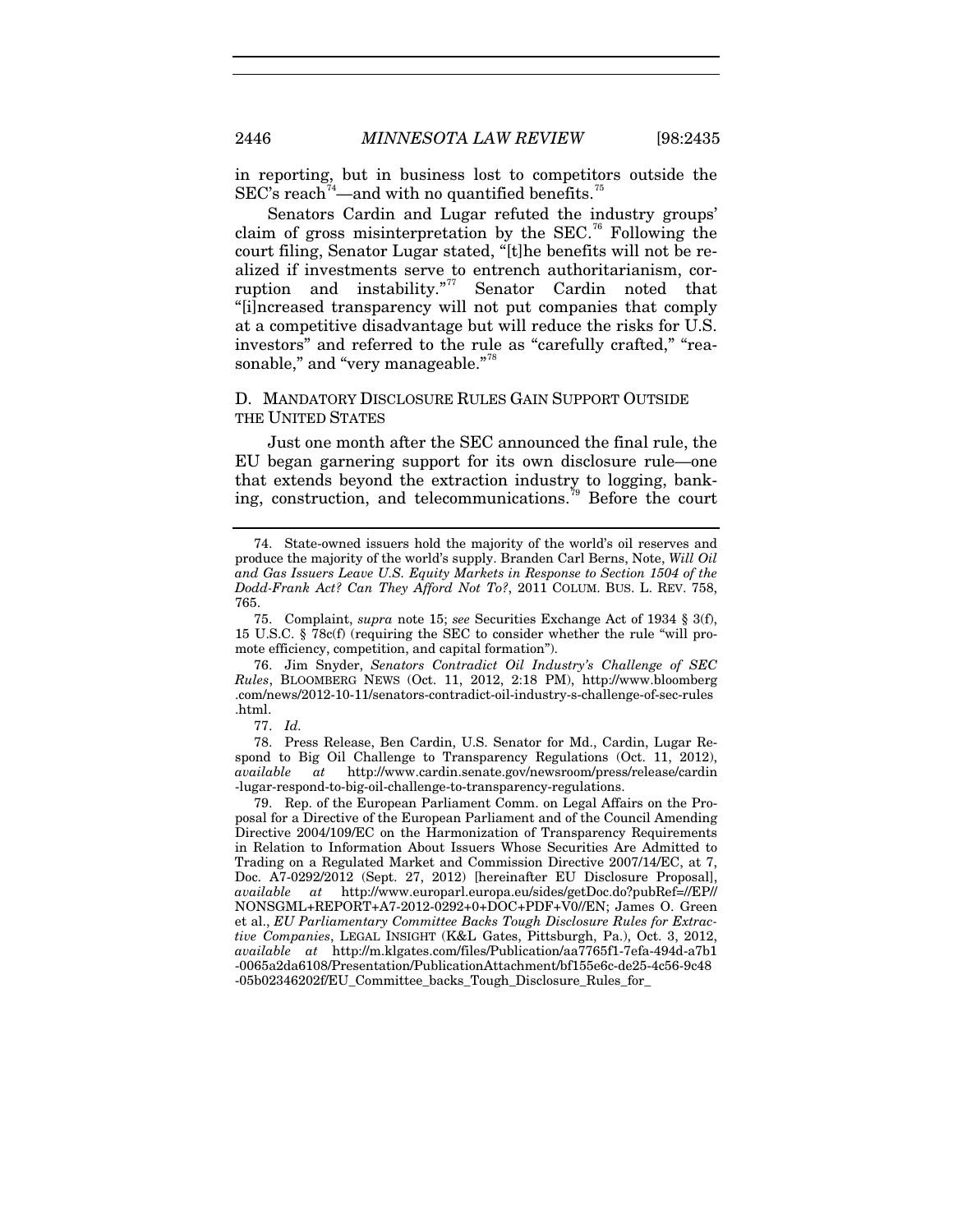rendered its decision, the EU Parliament voted in favor of new EU Transparency and Accounting Directives which require resource extraction companies with securities traded on a regulated market to disclose payments to national governments on a project-by-project level with no exemption for companies op-erating in countries which bar disclosure.<sup>[80](#page-13-0)</sup> Combined, the U.S. and EU disclosure rules will cover over ninety percent of the extraction industry, while the EITI will continue to cover large state-owned companies in the countries implementing the EITI.<sup>[81](#page-13-1)</sup> In addition, efforts to increase transparency have begun in Australia, Hong Kong, and Canada.<sup>[82](#page-13-2)</sup> At the G8 meeting in June 2013, Canadian Prime Minister Stephen Harper announced Canada's commitment to mandate disclosure in the extraction industry.<sup>[83](#page-13-3)</sup> Prior to that, the two largest Canadian

<span id="page-13-5"></span><span id="page-13-4"></span>Extractive\_Companies.pdf; Press Release, European Parliament Comm. on Legal Affairs, Oil, Gas and Diamond Companies Could Be Forced to Fully Disclose Payments to Governments (Sept. 18, 2012), *available at* http://www .europarl.europa.eu/news/en/news-room/content/20120917IPR51496/html/ Extractive-companies-could-be-forced-to-fully-disclose-payments. The proposal requires project-level reporting of all payments—including multiple related payments—equal to or greater than  $\epsilon$ 80,000 euros (\$105,100), which is on par with the U.S. rules. *UK Back Tough Oil, Gas Anti-Corruption Law*, REUTERS (Oct. 11, 2012, 1:49 PM), http://www.reuters.com/article/2012/10/11/britainindustry-mining-idUSL1E8LBC7P20121011.

<span id="page-13-0"></span><sup>80.</sup> *See* Minutes of the Sitting of 12 June 2013, 2013 O.J. (C 253 E) 142, 154, *available at* http://eur-lex.europa.eu/legal-content/EN/TXT/PDF/?uri= OJ:C:2013:253E:FULL&from=EN (voting on Transparency Requirements in Relation to Information About Issuers Whose Securities Are Admitted to Trading on a Regulated Market, P7\_TA(2013)0262 (2013), *available at* http:// www.europarl.europa.eu/meetdocs/2009\_2014/documents/acp/dv/p7\_ta-prov% 282013%290262\_/p7\_ta-prov%282013%290262\_en.pdf).

<span id="page-13-1"></span><sup>81.</sup> Disclosure of Payments by Resource Extraction Issuers, 75 Fed. Reg. 80,978, 80,980 n.39 (proposed Dec. 23, 2010) (originally to be codified at 17 C.F.R. pts. 229, 249) (stating that the rule applies to "90 percent of the major internationally operating oil companies and 8 out of the 10 largest mining companies in the world" and that twenty out of the top fifty oil and gas companies by proven reserves do not operate internationally and do not compete with international companies); EITI, EITI RULES, 2011 EDITION 21 (Sam Bartlett & Kjerstin Andreasen eds., 2011) [hereinafter EITI RULES], *available at* http://eiti.org/files/2011-11-01\_2011\_EITI\_RULES.pdf (stating that the rule applies to all companies—both public and private).

<span id="page-13-2"></span><sup>82.</sup> *See* Disclosure of Payments by Resource Extraction Issuers, 77 Fed. Reg. 56,365, 56,403 (Sept. 12, 2012) (originally codified at 17 C.F.R. pts. 240, 249); Nick Cunningham, *From the Lawyer: SEC Actions Dodd-Frank Disclosure Requirements for 'Resource Extraction Issuers'*, BREAKING ENERGY (Sept. 11, 2012, 12:00 PM), http://breakingenergy.com/2012/09/11/from-the-lawyers -sec-actions-dodd-frank-disclosure-requirements/.

<span id="page-13-3"></span><sup>83.</sup> *Harper Announces New Transparency Rules for Energy, Mining*, CBC NEWS (June 12, 2013, 7:33 AM), http://www.cbc.ca/news/politics/harper -announces-new-transparency-rules-for-energy-mining-1.1305236.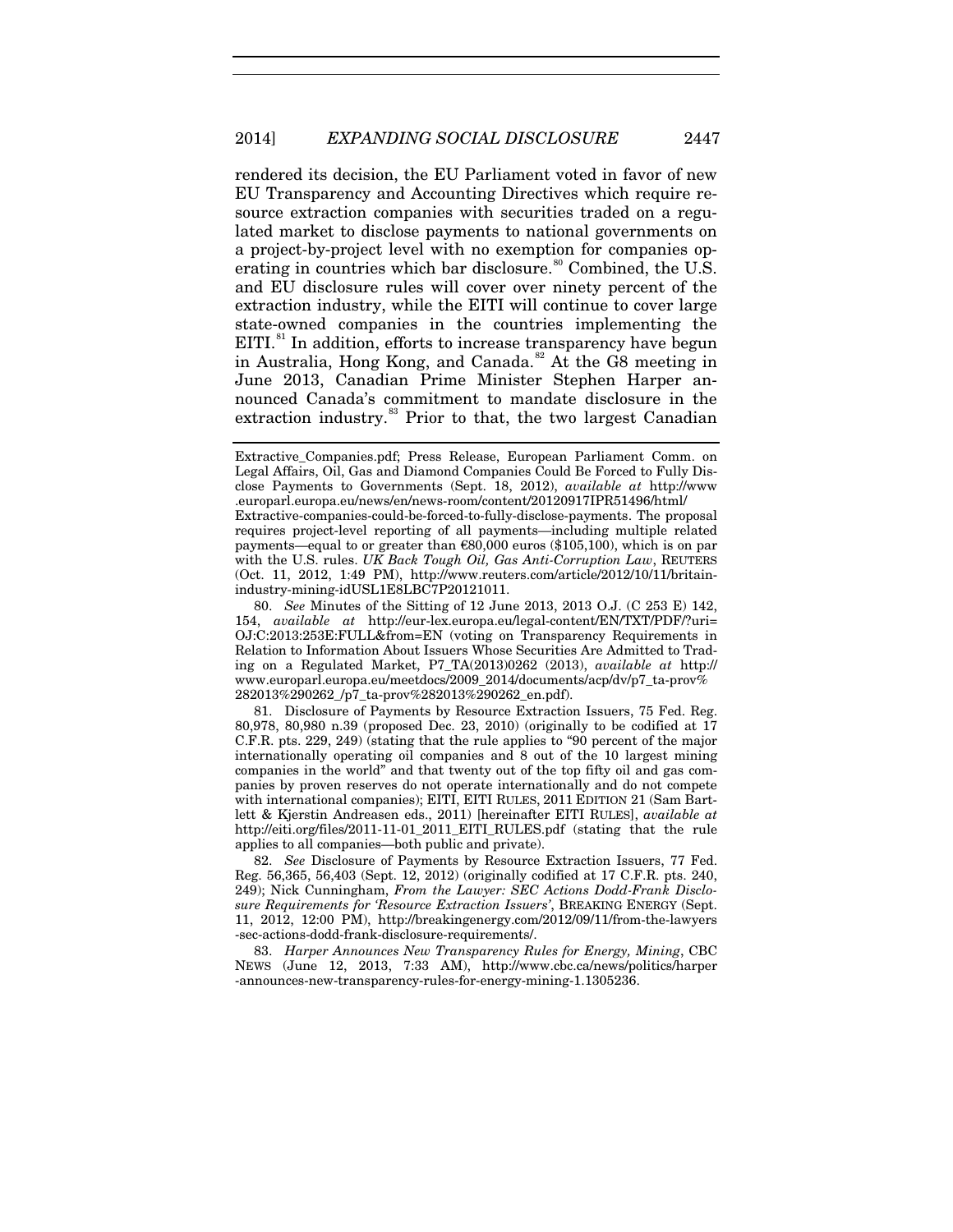<span id="page-14-4"></span>mining industry associations announced collaboration with Publish What You Pay–Canada to create a new framework for disclosure of payments to foreign governments by Canadian oil and mining companies, which currently operate in over 100 countries.<sup>[84](#page-14-0)</sup> The Canadian mining industry is not alone in its support for transparency rules. Norwegian oil and gas producer Statoil openly rejected the lawsuit brought by the API, stating that reporting is not an impediment to doing business. $\dot{\ }$ 

# E. DISCLOSURE RULES EXPAND BEYOND THE EXTRACTION INDUSTRY

Mandating disclosure of extraction industry payments to foreign governments is just one part of the growing movement for legislating transparency and corporate social responsibility, more generally. In addition to addressing the resource curse, Congress, through Dodd-Frank section 1502, sought to crack down on the use of "conflict minerals" used to finance violence in the Democratic Republic of Congo and other areas in central Africa.<sup>[86](#page-14-2)</sup> Section 1502 required the SEC to promulgate rules mandating that companies disclose whether their products contain defined materials, including tantalum, tin, gold, or tungsten, from the Democratic Republic of Congo or an adjoining country and what measures companies have taken to exercise due diligence through their supply chain.<sup>[87](#page-14-3)</sup> In January 2012, the California Transparency in Supply Chains Act took effect,

<span id="page-14-1"></span>85. Press Release, Revenue Watch Inst., Statoil Withholds Support from Lawsuit Against Transparency; Dutch Government Pledges Support for EU Transparency, Resisting Pressure from Shell (Feb. 8, 2013), *available at* http://www.revenuewatch.org/news/press\_releases/statoil-withholds-support -lawsuit-against-transparency-dutch-government-pledges-.

<span id="page-14-2"></span>86. Media Note, U.S. Dep't of State, Final Rules for Dodd-Frank Sections 1502 and 1504 (Aug. 23, 2012), *available at* http://www.state.gov/r/pa/prs/ ps/2012/08/196882.htm.

<span id="page-14-0"></span><sup>84.</sup> Andrew Bauer, *RWI, Canadian Mining Industry Working to Improve Transparency*, REVENUE WATCH INST. (Sept. 6, 2012, 10:34), http:// www.revenuewatch.org/news/blog/rwi-canadian-mining-industry-working -improve-transparency. For more details on the collaboration, see Memorandum of Understanding Between Mining Assoc. of Can.; Prospectors and Developers Assoc. of Can.; Publish What You Pay–Canada; The Revenue Watch Inst.; (July 11, 2012), *available at* http://www.revenuewatch.org/sites/default/ files/Final%20Signed%20Canada%20MoU%20-%20July%2025%202012.pdf.

<span id="page-14-3"></span><sup>87.</sup> Dodd-Frank § 1502, 15 U.S.C. § 78m(p) (2012). This rule was also met with a legal challenge. *See* Christopher M. Matthews, *Business Groups Fully Brief "Conflict Minerals" Legal Challenge*, WALL ST. J. BLOGS (Jan. 17, 2013, 4:28 PM), http://blogs.wsj.com/corruption-currents/2013/01/17/business-groups -fully-brief-conflict-minerals-legal-challenge/.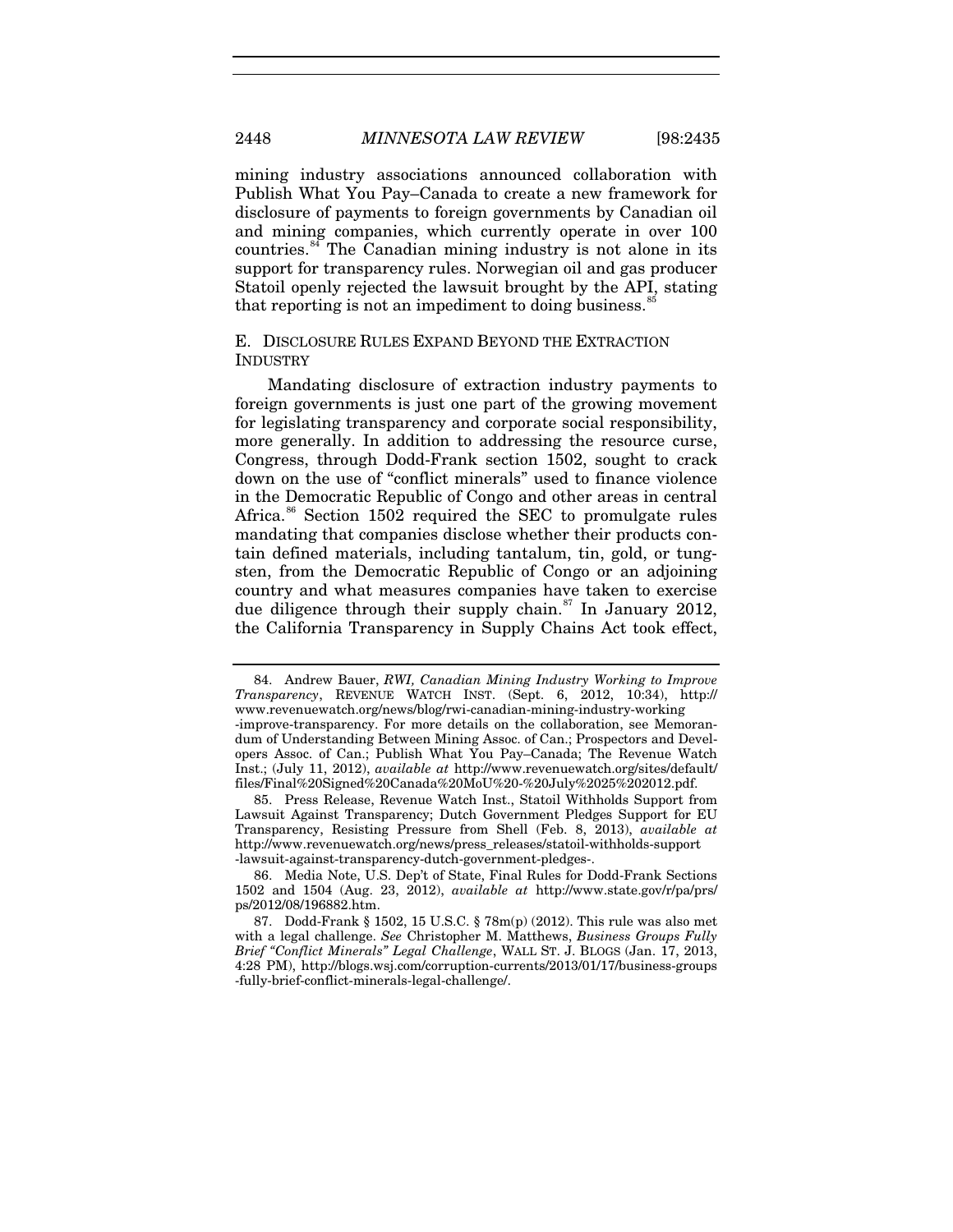<span id="page-15-5"></span>requiring retailers and manufacturers doing business in California to disclose their efforts to eradicate human trafficking and slavery from their supply chains.<sup>[88](#page-15-0)</sup> Additionally, the U.S. State Department is currently considering strategies for implementing the Guiding Principles on Business and Human Rights, adopted by the UN Human Rights Council in 2011, in effort to articulate the obligations of states and business entities under international law.<sup>8</sup>

The Guiding Principles seem to be playing a particularly important role in increasing corporate transparency. In addition to developing sector-specific guidance for implementation of the Guiding Principles,<sup>[90](#page-15-2)</sup> in February 2014, the European Commission announced that certain large companies would be required to "disclose information on policies, risks and results as regards environmental matters, social and employee-related aspects, respect for human rights, [and] anti-corruption and bribery issues."<sup>[91](#page-15-3)</sup>

<span id="page-15-6"></span>The United States has not yet taken this step, but there is a clear trend toward increased government oversight and a public demand for transparency. $\frac{92}{2}$  $\frac{92}{2}$  $\frac{92}{2}$  There may be disagreement

<span id="page-15-3"></span>91. Press Release, European Comm'n, Disclosure of Non-Financial Information by Certain Large Companies: European Parliament and Council Reach Agreement on Commission Proposal to Improve Transparency (Feb. 26, 2014), *available at* http://www.europa.eu/rapid/press-release\_STATEMENT-14-29\_ en.htm?locale=en. The directive will apply to "[l]arge public-interest entities (mainly listed companies and financial institutions) with more than 500 employees." *Id.*

<span id="page-15-0"></span><sup>88.</sup> California Transparency in Supply Chains Act of 2010, ch. 556, 2010 Cal. Stat. 2641 (codified at CAL. CIV. CODE § 1714.43 (2014) and CAL. REV. & TAX CODE § 19547.5 (2014)) (relating to human trafficking). In 2011, a bill modeled after the California law was introduced in Congress, but effectively died in committee. *See* Business Transparency on Trafficking and Slavery Act, H.R. 2759, 112th Cong. (2011).

<sup>89.</sup> *See Guiding Principles*, *supra* not[e 10.](#page-2-4)

<span id="page-15-2"></span><span id="page-15-1"></span><sup>90.</sup> *See, e.g.*, EUROPEAN COMM'N, OIL AND GAS SECTOR GUIDE ON IMPLE-MENTING THE UN GUIDING PRINCIPLES ON BUSINESS AND HUMAN RIGHTS (2013), http://www.ec.europa.eu/enterprise/policies/sustainablebusiness/files/ csr-sme/csr-oag-hr-business\_en.pdf.

<span id="page-15-4"></span><sup>92.</sup> The demand for public transparency may also be observed in the growing trend toward sustainable and responsible investing (SRI). Since 1995, the growth in total dollars under professional management outpaced the overall market, and the longest-running SRI index has performed competitively with the S&P 500. *Performance & SRI*, F. FOR SUSTAINABLE & RESPONSIBLE INVESTMENT, http://www.ussif.org/performance (last visited Apr. 22, 2014). Organizations such as the International Corporate Accountability Roundtable and projects such as Shift—which helps governments and businesses implement the Guiding Principles—also play a prominent role in driving the momentum for increased corporate social responsibility. *See* INT'L CORP. AC-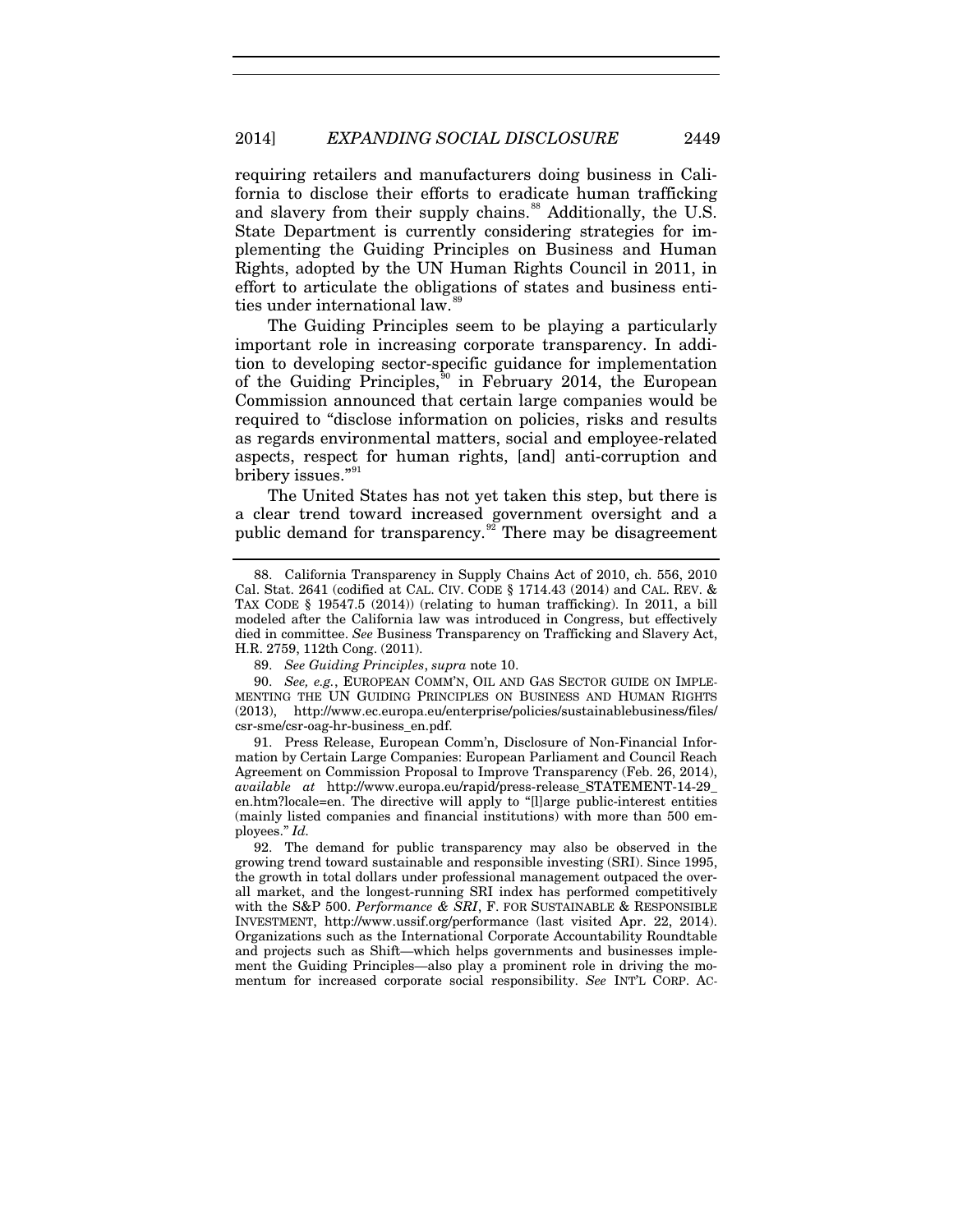over whether the SEC is the appropriate body to regulate social disclosure in general,<sup>[93](#page-16-0)</sup> but regulating disclosure of financial information is well within the SEC's purview and there is a strong argument that the SEC has the statutory authority to mandate disclosure for public interest, so long as it is not the sole purpose of the disclosure.<sup>[94](#page-16-1)</sup>

<span id="page-16-3"></span>Failure to move forward with disclosure mandates in the extraction industry—the industry at the heart of corruption in much of the developing world—would be an enormous step back in the campaign for transparency. If we cannot demand transparency from this industry, from whom can we demand it? This landmark legislation marks a critical milestone for U.S. corporate transparency. The law must be defended and its implementation must serve as a model for new regulatory measures aimed at expanding social disclosure.

# II. DEFENDING THE RULE: THE NEED, THE MANDATE, SEC ACTION, WHY INDUSTRY CHALLENGES FALL SHORT, AND HOW IT FITS WITHIN A BROADENING INTERNATIONAL EFFORT

Congress intended the disclosure rule to address a social problem and was fully aware of the EITI—its value as well as its shortcomings—when it enacted section 1504. It clearly sought a rule that would expand the scope of the EITI and, im-portantly, mandate what the EITI has been unable to.<sup>[95](#page-16-2)</sup> Moreo-

<span id="page-16-0"></span>93. *See* Interview with Richard W. Painter, S. Walter Richey Professor of Corporate Law, Univ. of Minn. Law Sch. (Oct. 28, 2013) (noting that the U.S. Environmental Protection Agency, U.S. Department of Labor, U.S. Department of State, or others are likely in a better position to regulate disclosure for purely social ends, including environmental pollution and labor issues, which involve substantially more than disclosure of financial transactions).

<span id="page-16-1"></span>94. *See* Cynthia A. Williams, *The Securities and Exchange Commission and Corporate Social Transparency*, 112 HARV. L. REV. 1197, 1235–46 (1999). Williams notes that this is a "proxy" power "limited by the social goals underlying the [securities] acts." *Id.* at 1271–72.

<span id="page-16-2"></span>95. *Compare* Disclosure of Payments by Resource Extraction Issuers, 77 Fed. Reg. 56,365, 56,368 (Sept. 12, 2012) (originally codified at 17 C.F.R. pts.

COUNTABILITY ROUNDTABLE, http://www.accountabilityroundtable.org/ (last visited Apr. 22, 2014); SHIFT, http://www.shiftproject.org/ (last visited Apr. 22, 2014). In addition to the Foreign Corrupt Practices Act of 1977, Pub. L. No. 95- 213, §§ 101–04, 91 Stat. 1494, 1494–98 (codified as amended in scattered sections of 15 U.S.C.), the Sarbanes-Oxley Act of 2002 is an example of increased U.S. government oversight to address corrupt business practices. *See* Pub. L. No. 107-204, 116 Stat. 745 (codified as amended in scattered sections of 15 U.S.C., 18 U.S.C., 28 U.S.C., and 29 U.S.C.) (addressing major corporate accounting scandals including Enron and Global Crossing).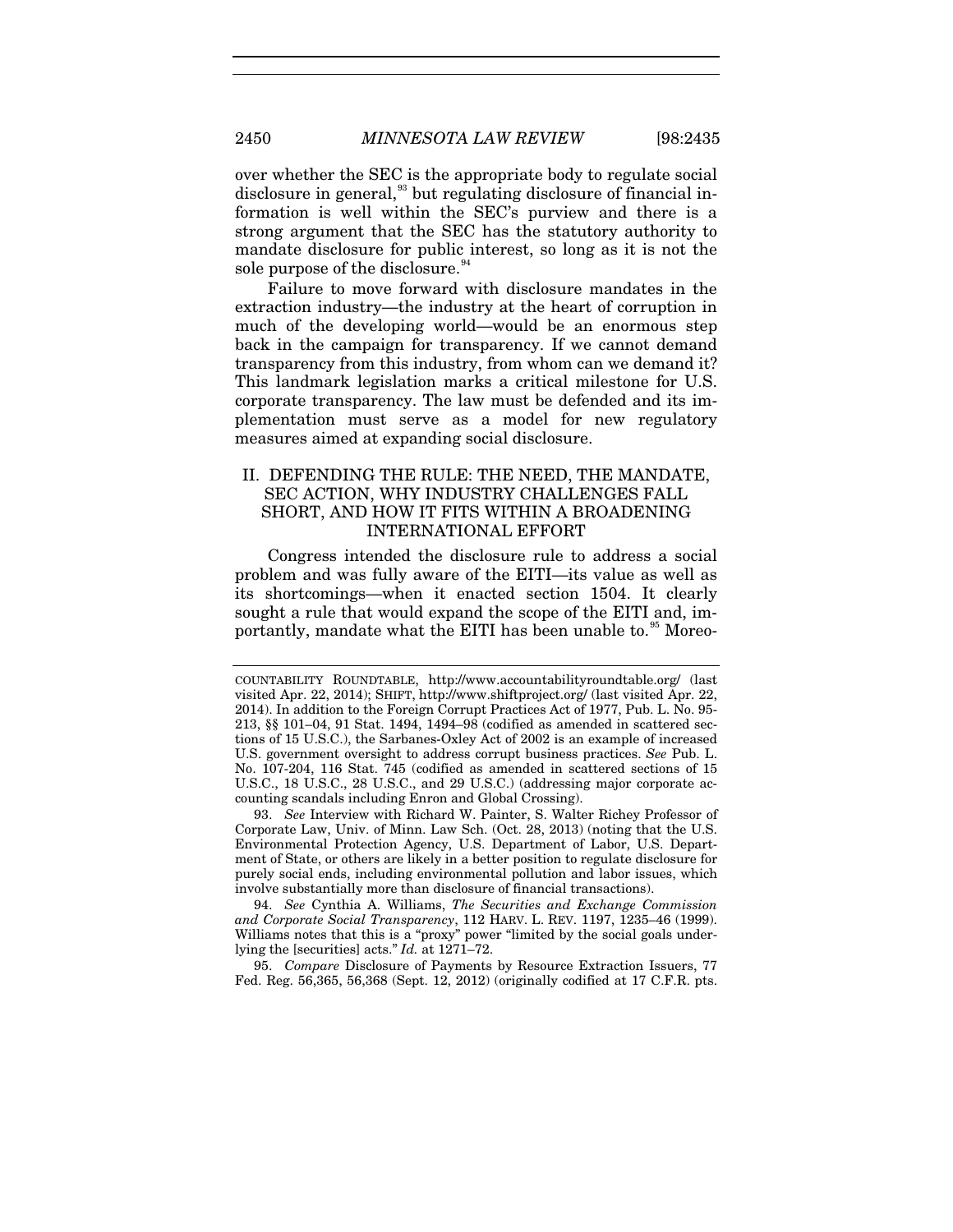<span id="page-17-6"></span>ver, it appeared to provide very little discretion to the SEC or opportunity for the SEC to frustrate its intent. $96$  Nonetheless, the court found there was room for interpretation and thus the SEC must now reconsider whether or not its interpretation was appropriate. $97$ 

This section discusses the weaknesses of the EITI, the congressional mandate to the SEC, the SEC's obligations under the Exchange Act, judicial review under the APA, and the need for a model for social disclosure expansion.

#### A. EITI FALLS SHORT

While industry has argued that the EITI meets congressional goals for transparency, the initiative has two critical shortcomings. First, as a voluntary program, the EITI operates only in countries that have accepted its requirements<sup>[98](#page-17-2)</sup> and are meeting its standard.<sup>[99](#page-17-3)</sup> Second, the EITI's flexible reporting methodology results in inconsistent levels of disclosure.<sup>[100](#page-17-4)</sup> At the low end, EITI disclosure falls severely short of the disclo-

<span id="page-17-5"></span><sup>240, 249) (</sup>requiring an annual report of disclosures within a year of implementation), *with* EITI RULES, *supra* note [81,](#page-13-4) at 19 (stating that countries have eighteen months to publish an EITI report and two and a half years to submit a final validation report which may or may not include disaggregated payments).

<span id="page-17-0"></span><sup>96.</sup> *See* Brief for Representatives Edward J. Markey et al. as Amici Curiae Supporting Respondents at 4, Am. Petroleum Inst. v. SEC, 714 F.3d 1329 (D.C. Cir. 2013) (No. 12-1398), 2013 WL 179895, at \*4 [hereinafter Brief Supporting Respondents] ("Here, the Commission was following such an explicit, detailed congressional mandate; section 1504 laid out the precise contours that the Resource Extraction Rule must have, and the Commission followed those dictates to the letter.").

<span id="page-17-1"></span><sup>97.</sup> *See* Am. Petroleum Inst. v. SEC, 953 F. Supp. 2d 5, 13 (D.D.C. 2013) (finding that the Commission erred in finding that Congress "has directly spoken to the precise question at issue," and that under *Chevron'*s second prong, deference to the agency is "only appropriate when the agency has exercised its own judgment").

<span id="page-17-2"></span><sup>98.</sup> As of November 2013, thirty-seven countries were implementing EITI, yet Shell operated in over eighty countries and Total operated in over 130. *See A Leading Global Energy Company*, TOTAL, http://total.com/en/about -total/thumbnail (last visited Apr. 22, 2014); *EITI Countries*, *supra* note [39;](#page-8-10) *Shell at a Glance*, SHELL GLOBAL, http://www.shell.com/global/aboutshell/at-a -glance.html (last visited Apr. 22, 2014).

<span id="page-17-3"></span><sup>99.</sup> *How Countries Can Implement the EITI Standard*, EITI, http://eiti .org/eiti/implementation (last visited Apr. 22, 2014) (outlining the process for becoming an EITI candidate and reaching EITI compliant status).

<span id="page-17-4"></span><sup>100.</sup> EITI RULES, *supra* note [81,](#page-13-4) at 12 ("The guidance is limited given that the EITI is a robust, but flexible standard, and national stakeholders are to adapt it to local needs and context.").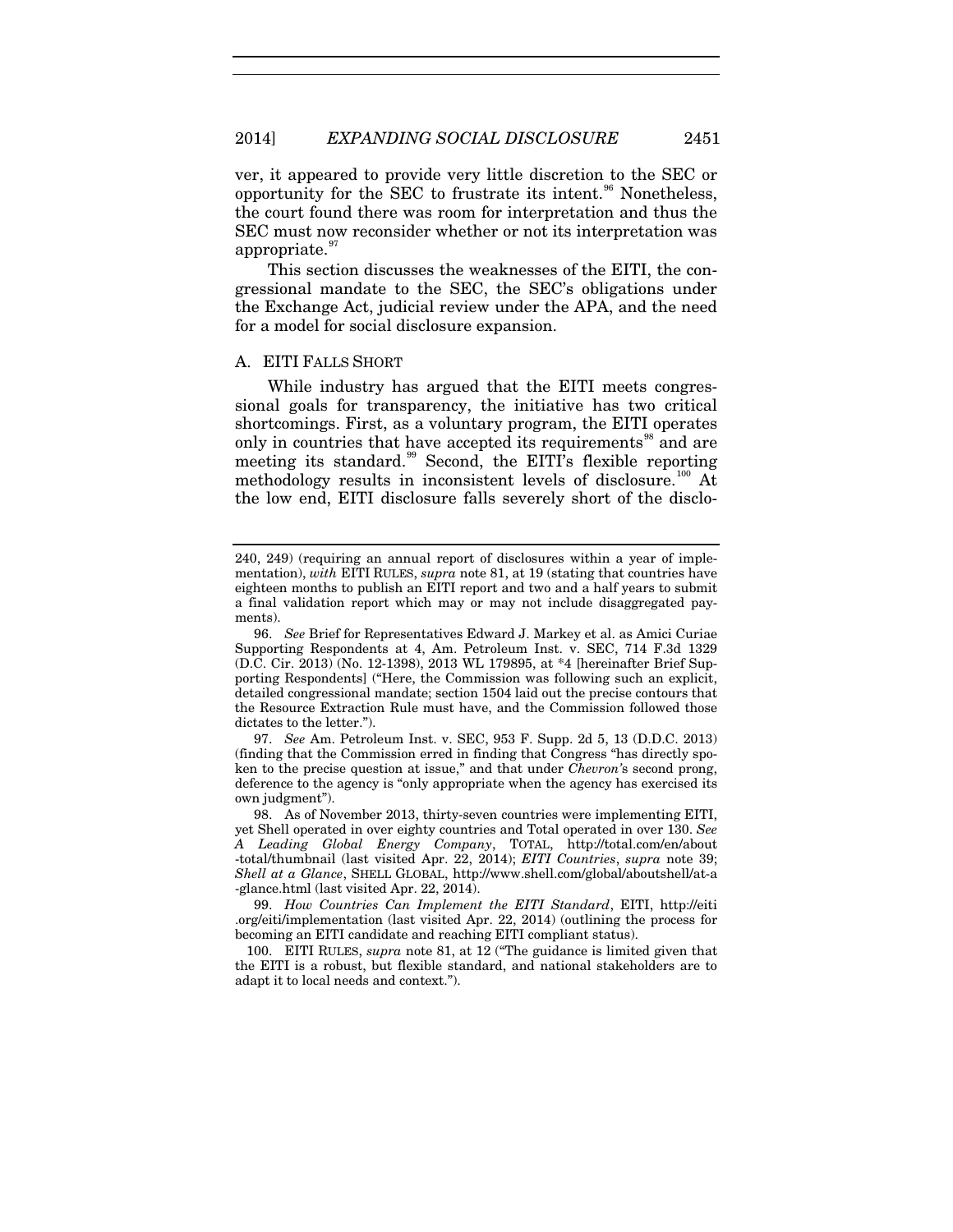sure rules adopted by Congress.<sup>[101](#page-18-0)</sup> At its best, it serves to compliment the U.S. rule by minimizing the negative impact on competition and providing a platform for extending transparency standards toward initiatives that effect the positive change the EITI seeks—better governance and promotion of human rights.<sup>[102](#page-18-1)</sup>

1. Voluntary Nature and Flexible Reporting Undermine the EITI's Objectives

Because it is voluntary, it is not surprising that countries such as Angola, which are at the heart of the EITI movement, have failed to join.<sup>[103](#page-18-2)</sup> Although membership is growing, there are currently only forty-one member states, twenty-five of which are meeting all requirements of the EITI standard, and four of which have had their status suspended. $104$ 

The EITI governing board—comprised of representatives from government, industry, and civil society—sets the minimum standards for implementation, which are published in the EITI Rules.<sup>[105](#page-18-4)</sup> Unlike the U.S. disclosure rules, EITI standards are meant to provide flexibility to member countries—they establish a mechanism for transparency, but it is up to the mem-

<span id="page-18-2"></span>103. HUMAN RIGHTS WATCH, *supra* note [31,](#page-7-7) at 22 (noting that the Angola government has repeatedly rejected the EITI and there is no external pressure to join); *EITI Countries*, *supra* note [39.](#page-8-10) The Human Rights Watch report also notes that World Bank officials had informed Human Rights Watch that Angola already exceeded EITI's requirements. HUMAN RIGHTS WATCH, *supra* note [31,](#page-7-7) at 22.

<span id="page-18-3"></span>104. *From Transparency to Accountability*, WORLD BANK (Dec. 19, 2013), http://www.worldbank.org/en/news/feature/2013/12/19/from-transparency -to-accountability. Countries that are not EITI compliant have not yet undergone the validation process, or have, but failed to meet the EITI criteria. Countries have eighteen months to publish an EITI report and two and a half years to submit a final validation report. EITI RULES, *supra* note [81,](#page-13-4) at 19.

<span id="page-18-4"></span>105. EITI RULES, *supra* not[e 81,](#page-13-4) at 9.

<span id="page-18-0"></span><sup>101.</sup> *Id.* at 11 (noting that requirements are minimal and states are encouraged to expand).

<span id="page-18-1"></span><sup>102.</sup> The final challenge will be translating disclosure to a positive change in the lives of the many untouched by the resource wealth of their country. With new data made available through U.S. and EU disclosure rules, perhaps the EITI can focus more on verification and expand its scope to include direct impact on the conditions it seeks to change. *See* Jean Claude Katende, *The New Challenge for EITI: Becoming a Tool for Improving the Living Conditions of Poor Populations*, PUBLISH WHAT YOU PAY (Dec. 4, 2012), http://www .publishwhatyoupay.org/resources/new-challenge-eiti-becoming-tool-improving -living-conditions-poor-populations (calling for a new mechanism of evaluation that considers the changes, such as the impact on the lives of poor populations, brought about by the implementation of the EITI).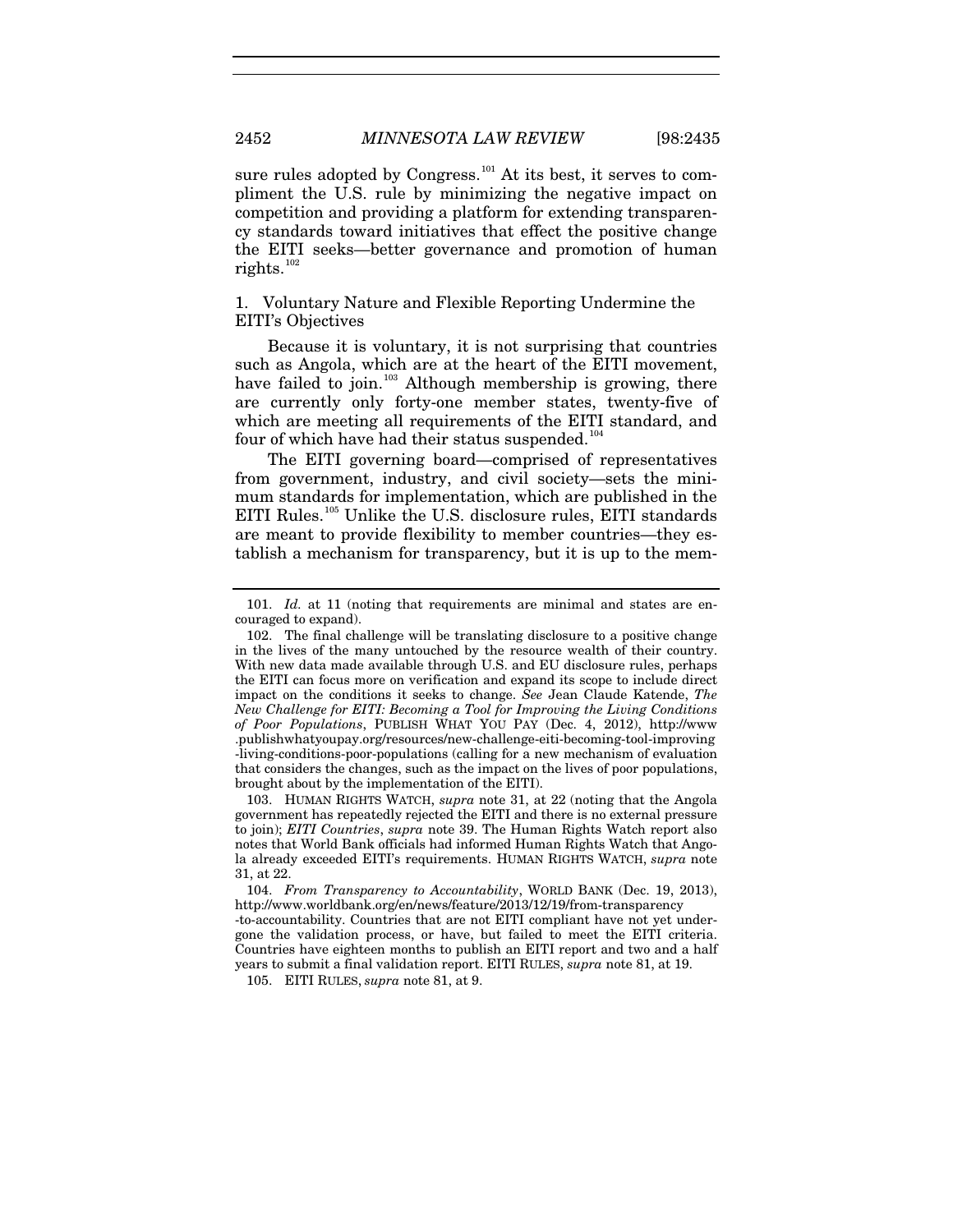<span id="page-19-7"></span>ber countries to implement that mechanism in a manner that best meets their needs.<sup>[106](#page-19-0)</sup> These decisions are not made by state governments, but by multi-stakeholder groups comprised of in-dustry, government, and NGOs within each country.<sup>[107](#page-19-1)</sup> There are some obligations that are non-negotiable. Under the EITI, governments must publish "all material oil, gas and mining payments to government" and "all material revenues received by governments from oil, gas and mining companies."<sup>[108](#page-19-2)</sup> The EITI criteria leave it to member multi-stakeholder groups, however, to determine the threshold for "materiality."<sup>[109](#page-19-3)</sup> Additionally, the EITI criteria currently place no requirement on how information is reported or published.<sup>[110](#page-19-4)</sup> While a growing number of EITI reports include information that is disaggregated by company and/or revenue stream, some states continue to publish composite data only, sometimes years after the pay-ments have been made.<sup>[111](#page-19-5)</sup> Furthermore, unlike the SEC rule, which requires project-level reporting, EITI still largely employs public reporting at the country-level, $112$  which is far less valuable. Because projects vary significantly in scope, geologic location, and risk, project-level reporting provides the transparency needed for citizens to hold their local or provincial governments accountable. This is particularly important in countries where revenues are distributed to the locales in which the

<span id="page-19-9"></span><span id="page-19-8"></span><sup>106.</sup> *See supra* note [100](#page-17-5) and accompanying text.

<sup>107.</sup> EITI RULES, *supra* note [81,](#page-13-4) at 13, 15.

<span id="page-19-2"></span><span id="page-19-1"></span><span id="page-19-0"></span><sup>108.</sup> *Id.* at 21. According to the EITI Rules, certain revenue streams should be included: the host government's production entitlement, national stateowned company production entitlement, profits taxes, royalties, dividends, bonuses, license fees, and rental fees. *Id.*

<span id="page-19-3"></span><sup>109.</sup> Id. (stating that the multi-stakeholder group must agree on the definition and the reporting templates).

<span id="page-19-4"></span><sup>110.</sup> *See id.* (stating that the multi-stakeholder group is responsible for developing reporting templates to define which revenue streams are to be included and the time periods covered by the reporting); *see also* ANWAR RAVAT & ANDRE UFER, TOWARD STRENGTHENED EITI REPORTING: SUMMARY REPORT AND RECOMMENDATIONS 4–7, 20–21 (2010) (noting EITI implementation issues include detailed reporting versus aggregate reporting and delay and difficulty in obtaining data to the degree that there is little value in producing EITI reports).

<span id="page-19-5"></span><sup>111.</sup> Diarmid O'Sullivan, *The EITI Needs to Become More Ambitious and More Realistic*, EITI (Sept. 27, 2012, 3:28 PM), http://eiti.org/blog/eiti-needs -become-more-ambitious-and-more-realistic#.

<span id="page-19-6"></span><sup>112.</sup> *But see* Clare Short, *Building on Achievement: A Proposal to Improve the EITI, by Making the EITI Reports Better, Implementation Simpler, and the EITI a Stronger Platform for Wider Reforms* 7–8 (EITI, Board Paper No. 21-2- A, 2012) (noting the emerging consensus that reporting standards should come in line with U.S. rules of company-by-company reporting).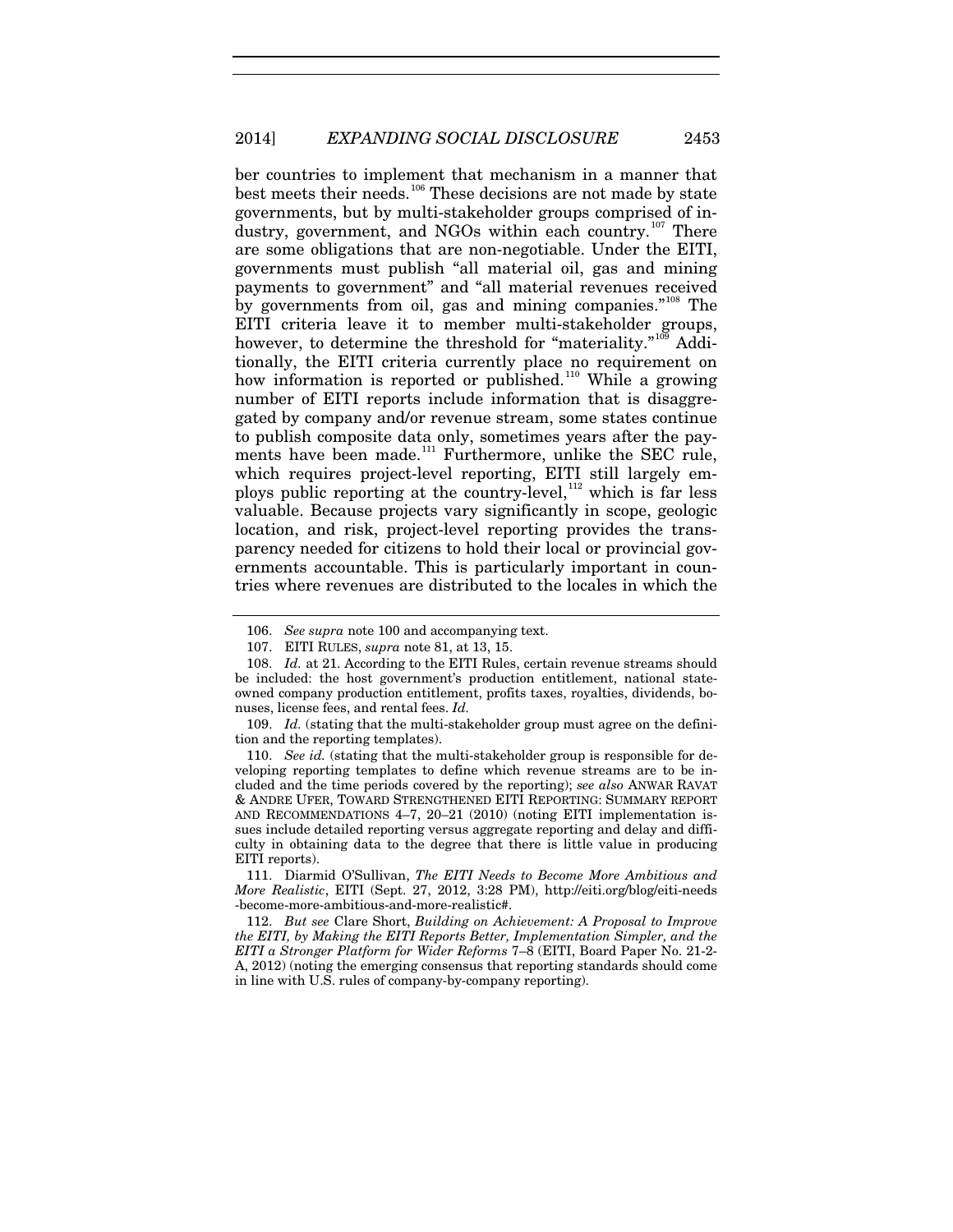operations are located. Additionally, project-level reporting provides the level of detail investors need to evaluate risk, which is critical in regions marred by instability.

<span id="page-20-7"></span>While the SEC did not define "project," it provided very specific guidance on what the term could and could not in $c$ lude.<sup>[113](#page-20-1)</sup> Industry objected to this, arguing that the SEC's gran-ular notion of project is costly and unnecessary.<sup>[114](#page-20-2)</sup> But their objection is belied by the fact that some large companies committed to corporate social responsibility already voluntarily publish revenue for certain projects, including Newmont and Statoil, two of the world's leading extraction companies.<sup>[115](#page-20-3)</sup> Additionally, several countries have developed project-level reporting templates through the EITI with some success, includ-ing Indonesia, Zambia, Mali, Burkina Faso, and Timor-Leste.<sup>[116](#page-20-4)</sup>

<span id="page-20-8"></span><span id="page-20-0"></span>2. While Insufficient on Its Own, the EITI Adds Value to the U.S. Disclosure Rule

One area of strength which the EITI has and the U.S. rule does not, and cannot, is the ability to create a level playing field.[117](#page-20-5) Although EITI rules vary by country, their application is consistent within each country: they apply to all issuers alike, whether publicly-traded or state-owned, and thus are less likely to provide a competitive advantage or disadvantage. The SEC did not disregard the potentially large impact compliance will have on competition, but this was overshadowed by the fundamental failure of the EITI to require implementation.<sup>[118](#page-20-6)</sup> This is what sets the U.S. rule apart from the EITI and why the

116. REVENUE WATCH INST., *supra* note [115.](#page-20-0)

<span id="page-20-1"></span><sup>113.</sup> Disclosure of Payments by Resource Extraction Issuers, 77 Fed. Reg. 56,365, 56,385–86 (Sept. 12, 2012) (originally codified at 17 C.F.R. pts. 240, 249).

<sup>114.</sup> Complaint, *supra* not[e 15,](#page-3-5) at 6.

<span id="page-20-3"></span><span id="page-20-2"></span><sup>115.</sup> REVENUE WATCH INST., PROJECT-BY-PROJECT REPORTING THROUGH THE EITI 2 (2012), *available at* http://eiti.org/files/SWG/RWI\_SWG\_Paper\_ Project\_level\_reporting\_April\_2012.pdf. Transparency International gave Statoil its highest score in corporate transparency. *See* TRANSPARENCY INT'L, TRANSPARENCY IN CORPORATE REPORTING: ASSESSING THE WORLD'S LARGEST COMPANIES 2 (2012), *available at* http://issuu.com/transparencyinternational/ docs/2012\_transparencyincorporatereporting\_en.

<span id="page-20-5"></span><span id="page-20-4"></span><sup>117.</sup> EITI RULES, *supra* note [81,](#page-13-4) at 23 ("The EITI Criteria require that all companies—public (state-owned) and private, foreign and domestic—report payments  $\dots$ .").

<span id="page-20-6"></span><sup>118.</sup> Senators referred to the important strides the EITI has made in promoting transparency, but noted that "too many countries and too many companies remain outside this voluntary system." 156 CONG. REC. S3815 (daily ed. May 17, 2010) (statement of Sen. Cardin).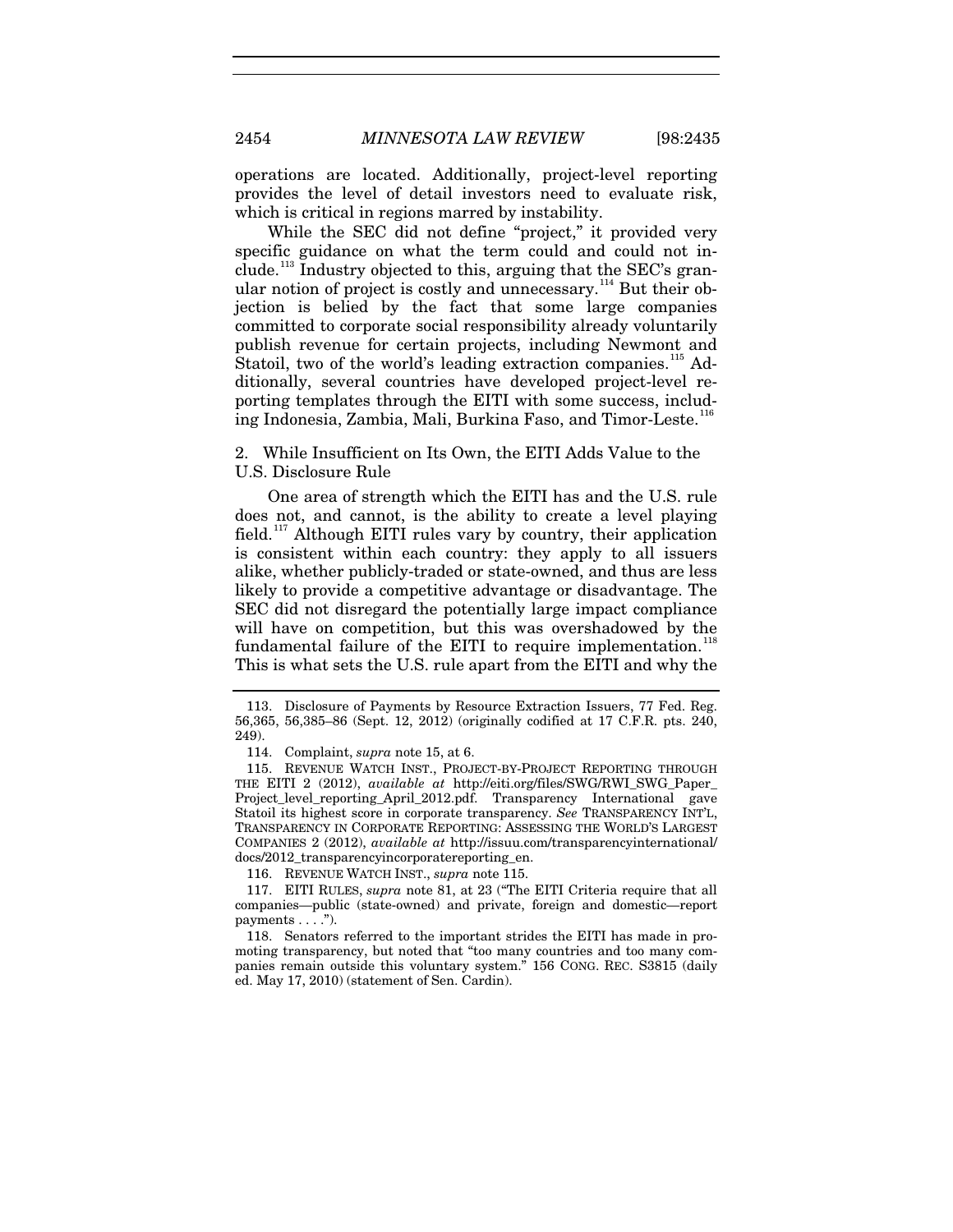U.S. rule is important to the EITI and its ability to meet its objectives. At the same time, the EITI may complement the U.S. disclosure requirements by bringing companies outside the purview of the SEC under the regulated scrutiny of the EITI.

Of course, some companies operating in non-EITI states will remain out of reach. In addition to the U.S. disclosure rule and proposed EU rules, support for transparency can be found in Hong Kong, Australia, and Canada.[119](#page-21-0) But none of these initiatives will extend to the large state-owned companies in Russia and China. For this, expansion of the EITI may be necessary. Instead of opposing these initiatives, industry could use its power within the EITI governing board and the state-level multi-stakeholder groups to push uniform disclosure requirements. Companies and investors hold six spots on the EITI board of directors—equal to other major stakeholders.<sup>[120](#page-21-1)</sup> Currently, these positions are held by Chevron, Statoil, Royal Dutch Shell, Rio Tinto, Standard Life Investments, and Free-port-McMoRan, Copper & Gold.<sup>[121](#page-21-2)</sup> All industry members, including alternates, fall under the purview of the SEC and new U.S. disclosure rules. Industry has a voice at the negotiating table. With U.S. rules in place, industry will have a strong interest in ensuring that everyone is playing by the same rules. Industry could have the most powerful voice in driving that charge.<sup>[122](#page-21-3)</sup> The question remains whether they will use it to obstruct or to create a uniform standard that can bring about transparency and better governance throughout the resourcerich world.

#### <span id="page-21-4"></span>B. CONGRESS MANDATES SPECIFIED ACTION

Congress fully recognized the purpose and the shortcomings of the EITI. The plain language of the statute and the legislative history show that Congress intended the SEC to promulgate resource extraction disclosure rules with the same primary purpose—to empower citizens of resource-rich coun-

<sup>119.</sup> *See* Cunningham, *supra* note [82.](#page-13-5)

<span id="page-21-1"></span><span id="page-21-0"></span><sup>120.</sup> EITI, MEMBERS OF THE EITI INTERNATIONAL BOARD 2011–2013, at 2 (2012), *available at* http://eiti.org/files/22\_10\_2012\_%20EITI%20Board% 202011-2013\_0.pdf. Implementing countries hold five seats, supporting countries hold three, and civil society groups hold five. *Id.* at 1–2.

<span id="page-21-2"></span><sup>121.</sup> *Id.* at 2. Board alternates include ExxonMobil, BP, Pemex, International Council on Mining and Metals, De Beers, and Allianz GI Europe. *Id.* 

<span id="page-21-3"></span><sup>122.</sup> *But see Extracting Oil, Burying Data*, ECONOMIST, Feb. 25, 2012, at 73 ("Some suspect that the firms on the initiative's board sing its praises only because they can ensure it stays toothless.").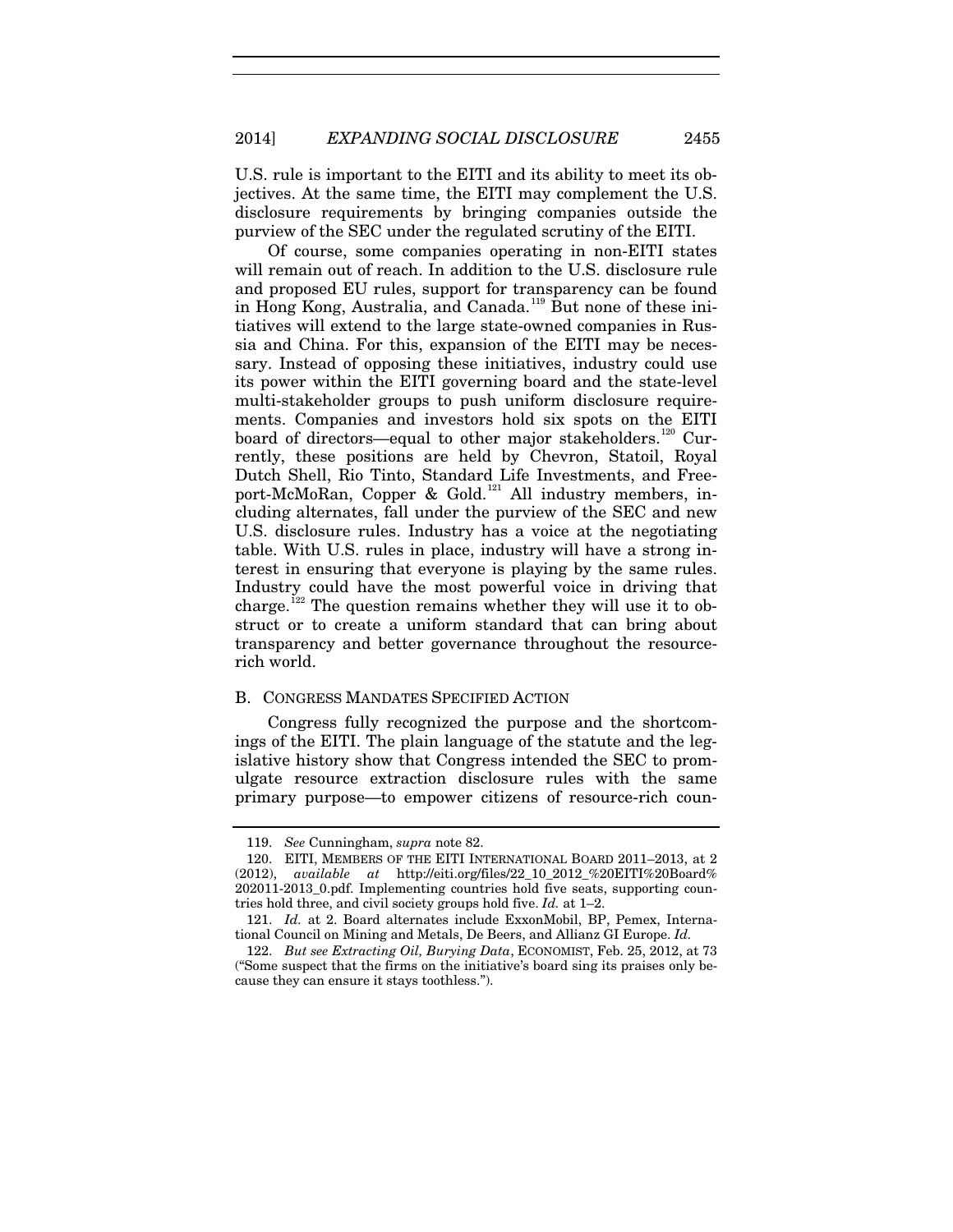tries to hold their governments accountable for the manage-ment and appropriation of revenues generated.<sup>[123](#page-22-0)</sup> In his testimony on the Senate floor, Senator Cardin stated that this amendment would "pierce the veil of secrecy that fosters so much corruption and instability in resource-rich countries."<sup>[124](#page-22-1)</sup> Senator Lugar added that "[d]espite \$1/2 trillion in revenues since the 1960s, poverty has increased, corruption is rife, and violence roils the oil-rich Niger Delta."<sup>[125](#page-22-2)</sup>

But the call for transparency was not made solely with an altruistic intent to support the impoverished communities abroad, nor could it be under the Exchange  $Act.^{126}$  $Act.^{126}$  $Act.^{126}$  Both Senators recognized that the promotion of good governance would have an additional positive impact on the United States improving the conditions in which the extraction industry works and opening up new markets that are otherwise too risky or unstable.<sup>[127](#page-22-4)</sup> Transparency, they said, would empower investors with a better view of their holdings, improve the investment climate overall, increase the reliability of commodity supplies, and promote energy security.<sup>[128](#page-22-5)</sup> These assertions were supported by calling attention to the instability in the Niger Delta that has already resulted in lost jobs and profits for American companies operating in the region.<sup>[129](#page-22-6)</sup>

Congress knew what it was doing. Despite the district court's finding that Congress had not clearly spoken, the level of detail and specificity with which the legislation was drafted

Id. at S3816 (noting the findings of the amendment).

<span id="page-22-1"></span><span id="page-22-0"></span><sup>123.</sup> 156 CONG. REC. S3816 (statement of Sen. Richard Lugar) ("Adoption of the Cardin-Lugar amendment would bring a major step in favor of increased transparency at home and abroad. . . . More importantly, it would help empower citizens to hold their governments to account . . . .").

<sup>124.</sup> *Id.* at S3815.

<span id="page-22-2"></span><sup>125.</sup> *Id.* at S3816.

<span id="page-22-3"></span><sup>126.</sup> *See supra* note [94.](#page-16-3) 

<span id="page-22-4"></span><sup>127.</sup> *See* 156 CONG. REC. S3815–16.

<span id="page-22-5"></span><sup>128.</sup> *See id.*

Companies in the extractive sector face unique tax and reputational risks in the form of country-specific taxes and regulations. Exposure to these risks is heightened by the substantial capital employed in the extractive industries, and the often opaque and unaccountable management of natural resource revenues by foreign governments, which in turn creates unstable and high-cost operating environments for multinational companies. The effects of these risks are material to investors.

<span id="page-22-6"></span><sup>129.</sup> *Id.* at S3815. Senator Cardin referenced a 2009 loss of production reaching nearly one million barrels less than it was able to produce because of instability in the region. *Id.*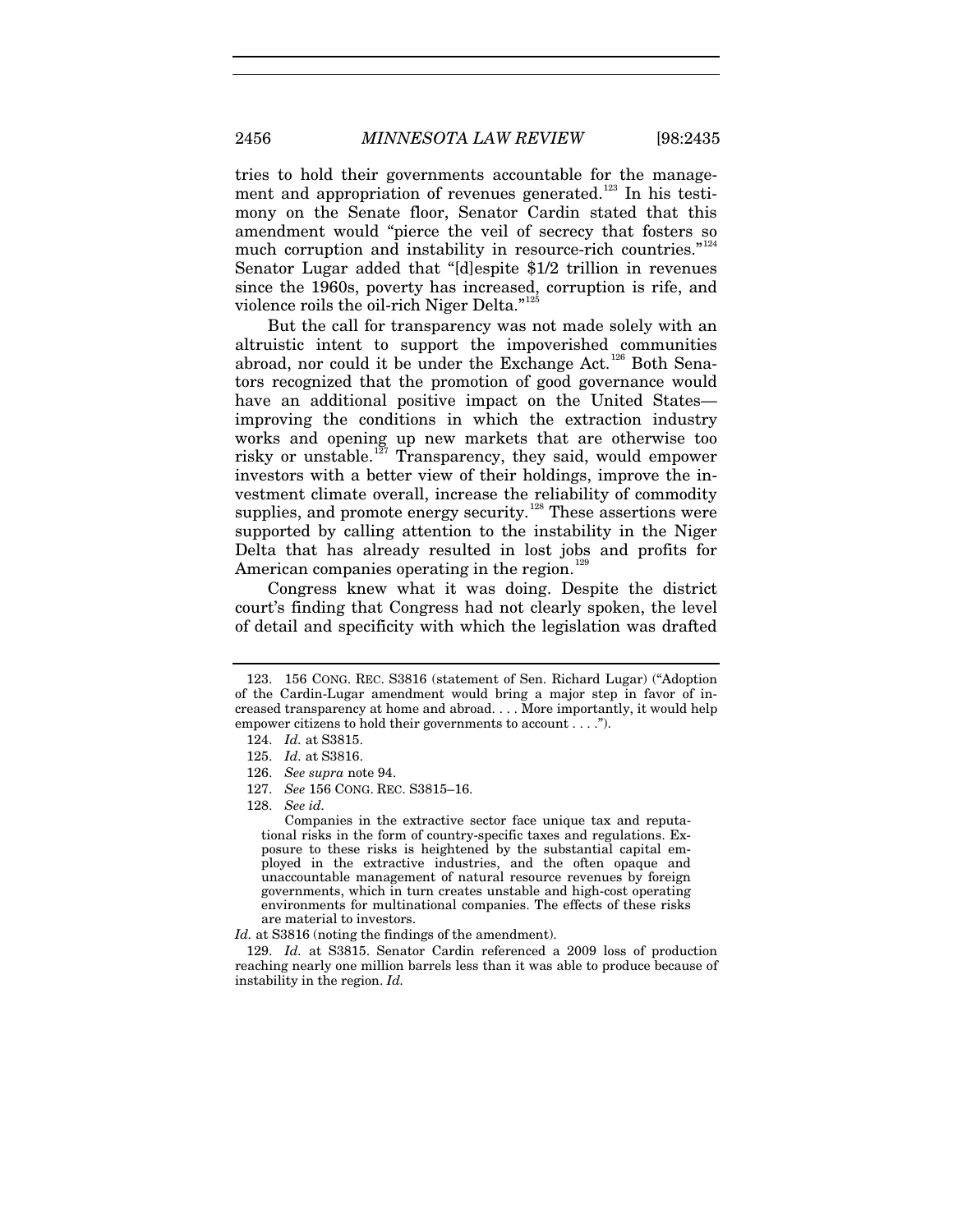suggests an intent to leave little room for the SEC to render disclosure ineffective.

The statute requires disclosure of any "payment" made by a "resource extraction issuer" to a "foreign government" (or the Federal Government) for "commercial development" of oil, natural gas, or minerals, including the type and total amount of payments made for each "project" and to each government.<sup>[130](#page-23-0)</sup> In defining many of these terms, Congress clearly articulated the level of transparency it deemed necessary to meet its objectives and granted very little flexibility to the SEC.<sup>[131](#page-23-1)</sup>

1. No Discretion for "Commercial Development" or "Resource Extraction Issuer"

Congress defined "commercial development" to include "exploration, extraction, processing, export, and other signifi-cant actions . . . as determined by the [SEC]."<sup>[132](#page-23-2)</sup> While numerous commentators suggested defining "commercial development" in a manner consistent with the EITI which would include upstream activities (exploration and extraction) only, the SEC had only been granted discretionary authority to add to the list, not remove activities Congress had enumerated.<sup>[133](#page-23-3)</sup> Proponents of the expansive definition recognize the importance of disclosing payments made throughout the opera-tion,<sup>[134](#page-23-4)</sup> particularly for transportation, given the long history of human rights abuses and destabilization surrounding pipeline transport of fuel. $135$ 

<span id="page-23-4"></span>134. *See* PUBLISH WHAT YOU PAY, THE EITI STRATEGY WORKING GROUP: A SUMMARY OF PUBLISH WHAT YOU PAY VIEWS 1 (2011), *available at* http:// www.publishwhatyoupay.org/sites/publishwhatyoupay.org/files/EITI%20Strat egy%20Working%20Group%20-%20PWYP%20summary%20of%20views.pdf (noting that the current scope of the EITI is too narrow).

<span id="page-23-5"></span>135. In 2002, a Burmese villager brought a suit against Unocal for human rights violations under the Alien Tort Claims Act (ATCA). Doe I v. Unocal Corp., 395 F.3d 932 (9th Cir. 2002), *vacated and reh'g en banc granted*, 395 F.3d 978 (9th Cir. 2003). Although the ATCA claim was settled, EarthRights International reported continued abuse in 2009. MATTHEW F. SMITH, NEW RE-PORTS LINK TOTAL AND CHEVRON TO FORCED LABOR AND KILLINGS IN BURMA,

<span id="page-23-6"></span><sup>130.</sup> Dodd-Frank § 1504, 15 U.S.C. § 78m(q)(2)(A) (2012).

<span id="page-23-1"></span><span id="page-23-0"></span><sup>131.</sup> *See* Brief Supporting Respondents, *supra* note [96,](#page-17-6) at 11–12 (characterizing Representative Waters's opening statement in the House Financial Services Committee as speaking "only of the many things section 1504 'requires,' providing additional evidence that Congress dictated the Resource Extraction Rule's ultimate scope").

<sup>132.</sup> Dodd-Frank § 1504, 15 U.S.C. § 78m(q)(1)(A).

<span id="page-23-3"></span><span id="page-23-2"></span><sup>133.</sup> Disclosure of Payments by Resource Extraction Issuers, 77 Fed. Reg. 56,365, 56,373 (Sept. 12, 2012) (originally codified at 17 C.F.R. pts. 240, 249).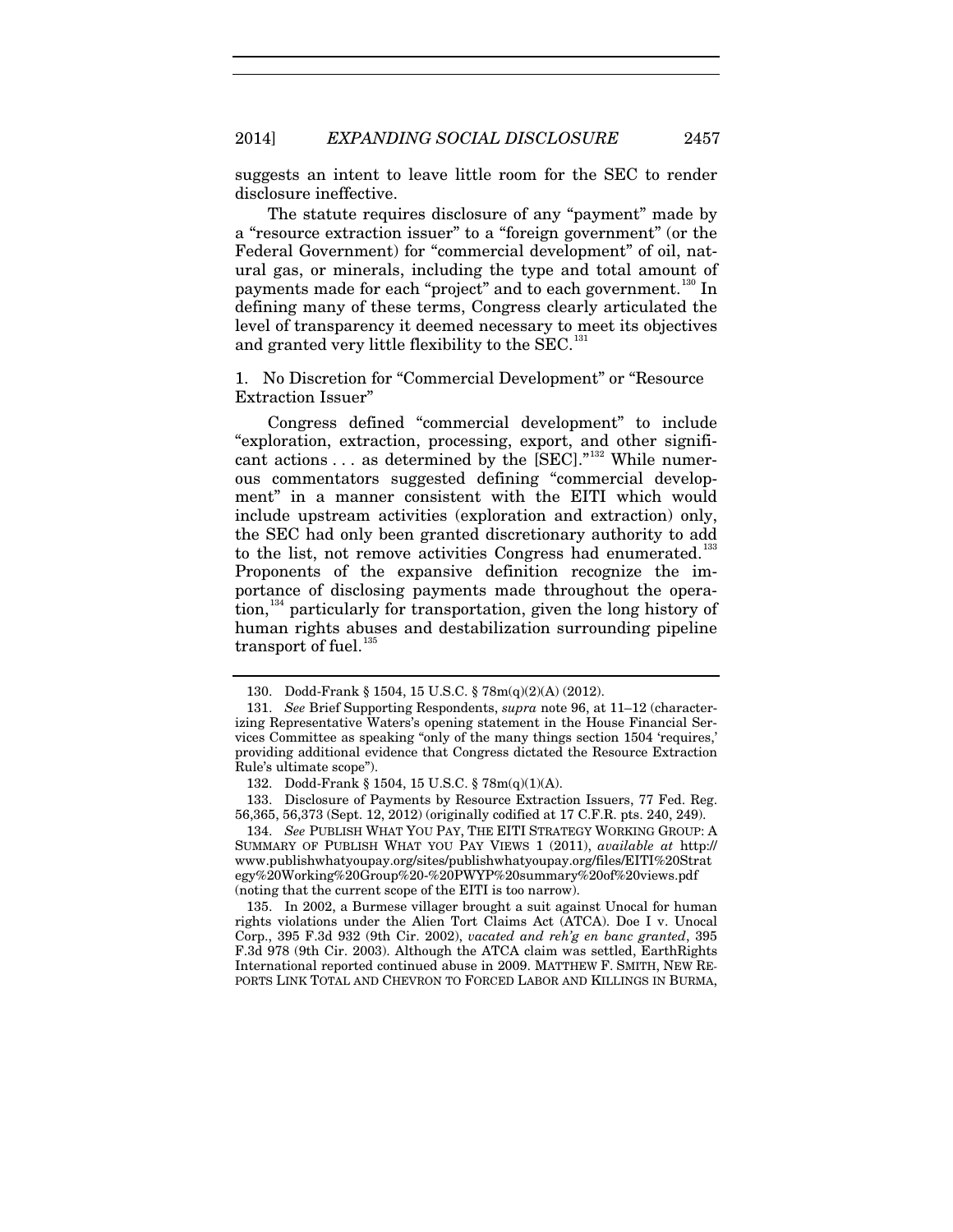In addition to ensuring that all aspects of "commercial development" were within the disclosure mandate, Congress gave no discretion to the SEC with respect to which companies the mandate would apply. Congress defined "resource extraction issuer" simply as an issuer that engages in the specified commercial development that is also required to file an annual re-port with the SEC.<sup>[136](#page-24-0)</sup> Under this definition, no one is left out.

# 2. Limited Discretion for "Payment" and "Project"

Congress granted limited discretion to the SEC in defining the level of reportable payment, and perhaps in defining "project." While Congress defined payments to include taxes, royalties, fees, production entitlements, and bonuses, it also included "other material benefits" that the SEC determines are "part of the commonly recognized revenue stream for the commercial development of oil, natural gas, or minerals," *not de minimis*. [137](#page-24-1) This gave the SEC discretion in adding to the list, which it did not do, and defining the minimum reportable amount—that which is not significant or "not de minimis."<sup>[138](#page-24-2)</sup> It was important to proponents of the rule that the SEC set a low minimum value to capture as much of the revenue stream as possible, rather than ascribe a "materiality" factor or a value relevant to a com-pany's balance sheet.<sup>[139](#page-24-3)</sup>

137. *Id.* § 78m(q)(1)(C).

<span id="page-24-2"></span><span id="page-24-1"></span><span id="page-24-0"></span>138. The Internal Revenue Service defines "de minimis fringe" as "so small as to make accounting for it unreasonable or administratively impracticable." 26 U.S.C. § 132(e)(1) (2012).

<span id="page-24-3"></span>139. *See* Letter from Payal Sampat & Scott Cardiff, Int'l Program Coordinators, Earthworks, to Elizabeth M. Murphy, Sec'y, SEC (Mar. 2, 2011), *available at* http://www.sec.gov/comments/s7-42-10/s74210-58.pdf (recommending reporting of payments above \$1000); Letter from Publish What You Pay U.S. Coalition to Elizabeth M. Murphy, Sec'y, SEC 4 n.8 (Dec. 19, 2011), *available at* http://www.sec.gov/comments/s7-42-10/s74210-116.pdf ("[A] reporting standard based on materiality to the recipient government is qualitatively different from one based on the materiality of a project or a payment to the re-

DESPITE FLAWED IMPACT ASSESSMENTS (2009), *available at* http://www.earth rights.org/sites/default/files/documents/press-release-total-impact-getting-it

<sup>-</sup>wrong.pdf; *see also* Marwaan Macan-Markar, *BURMA: Pressure Mounts on Energy Giant Chevron to Disclose Revenue*, INTER PRESS SERVICE, Apr. 29, 2010, http://www.ipsnews.net/2010/04/burma-pressure-mounts-on-energy -giant-chevron-to-disclose-revenue/. Human rights violations surrounding the Burmese pipeline were also noted in a comment to the SEC, stating that disclosure may enable communities to advocate that payments be used to compensate victims. *See* Letter from Human Rights Foundation of Monland to Meredith Cross, Dir., Division of Corp. Fin., SEC 2 (July 15, 2011), *available at* http://www.sec.gov/comments/s7-42-10/s74210-99.pdf.

<sup>136.</sup> Dodd-Frank § 1504, 15 U.S.C. § 78m(q)(1)(D).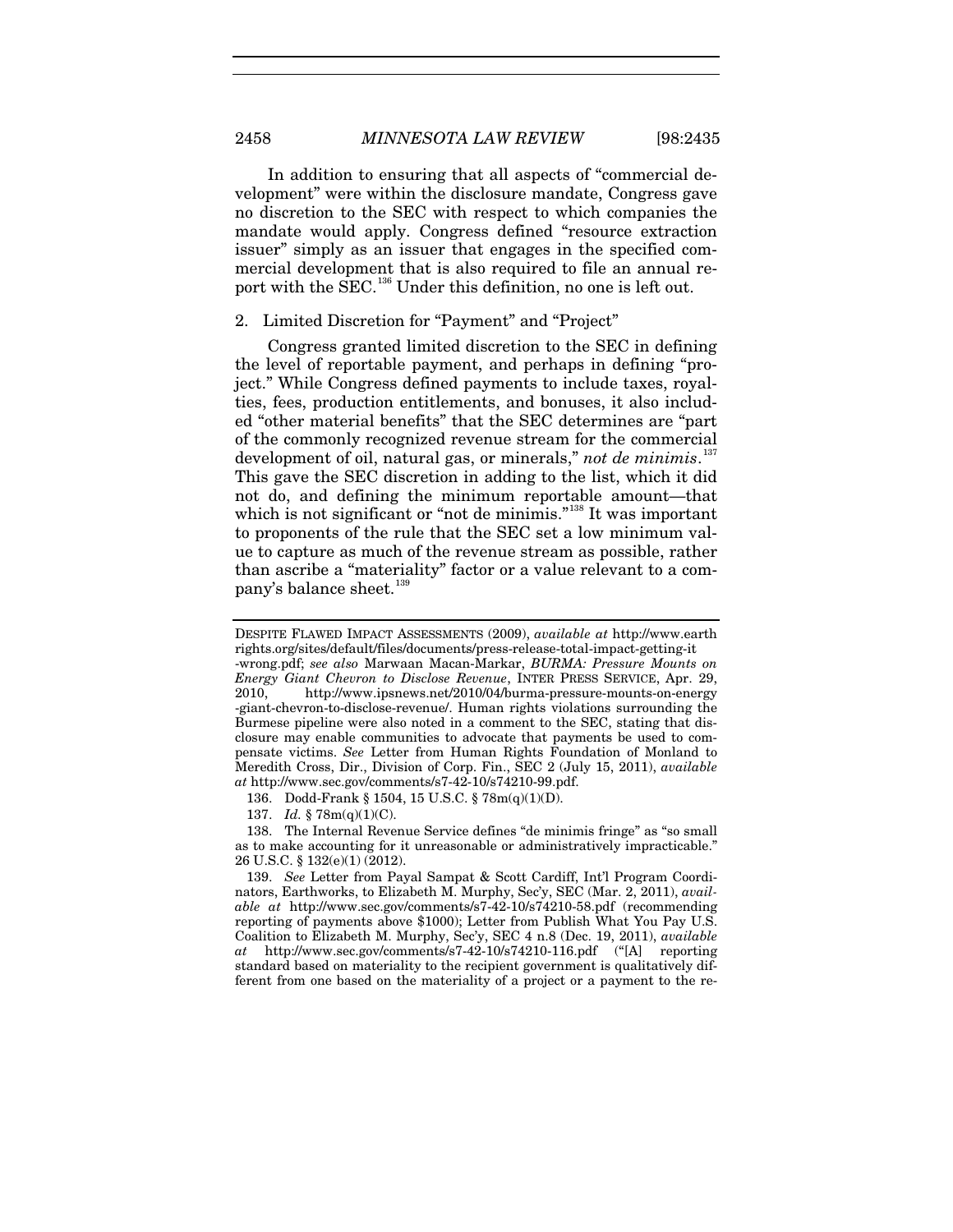Although defining "not de minimis" was a clear point of contention, industry's argument focused more on the SEC's failure to define "project" when granted discretionary authority to do so—or more accurately, to define "project" in a manner agreeable to industry when granted the discretion to do so.<sup>[140](#page-25-0)</sup> Project-level reporting may be the most important element in the disclosure rule because it has the potential to bring trans-parency to the community level.<sup>[141](#page-25-1)</sup> Congress left "project" undefined. In the end, the SEC also left "project" undefined, stating that it believed the term was generally understood by industry and that the contract should serve as the basis for its defini- $\chi$  tion.<sup>[142](#page-25-2)</sup> Given the complexity of the multifaceted industry, covering exploration to export, this was probably a wise decision, if not a necessary one. But it doesn't mean that the SEC left "project" open to broad interpretation. The SEC unambiguously rejected recommendations by industry commentators, which included defining "project" at the country level, as a reporting unit, in relation to a particular geological basin or mineral district, or by reference to the materiality standard consistent with federal securities laws.<sup>[143](#page-25-3)</sup> By requiring disclosure at both the "project" and "country" level, Congress clearly did not intend for the terms to be used interchangeably. And considering that the primary purpose of disclosure is to empower citizens to hold their governments accountable for mismanagement of revenues, Congress must have intended the term "project" to represent a more defined activity within a country, recognizing that citizens will be best equipped to hold their governments accountable when the partitioning is such that it allows specificity at the local or provincial level.

Industry's opposition to project-level reporting is further undermined by the EITI requirements for project-by-project reporting in some countries and by companies that voluntarily publish such information. [144](#page-25-4) Even the *Financial Times* editorialized that there was "no justification" for watering down project-level reporting, noting that "most payments to states are calculated on a project basis anyway, so publishing such detail

<span id="page-25-0"></span>porting issuer . . . .").

<sup>140.</sup> *See supra* note [114](#page-20-7) and accompanying text.

<span id="page-25-1"></span><sup>141.</sup> *See* Letter from Human Rights Foundation of Monland, *supra* note [135.](#page-23-6)

<span id="page-25-4"></span><span id="page-25-3"></span><span id="page-25-2"></span><sup>142.</sup> Disclosure of Payments by Resource Extraction Issuers, 77 Fed. Reg. 56,365, 56,382 (Sept. 12, 2012) (originally codified at 17 C.F.R. pts. 240, 249).

<sup>143.</sup> *Id.*

<sup>144.</sup> *See supra* note[s 110–](#page-19-7)11 and accompanying text.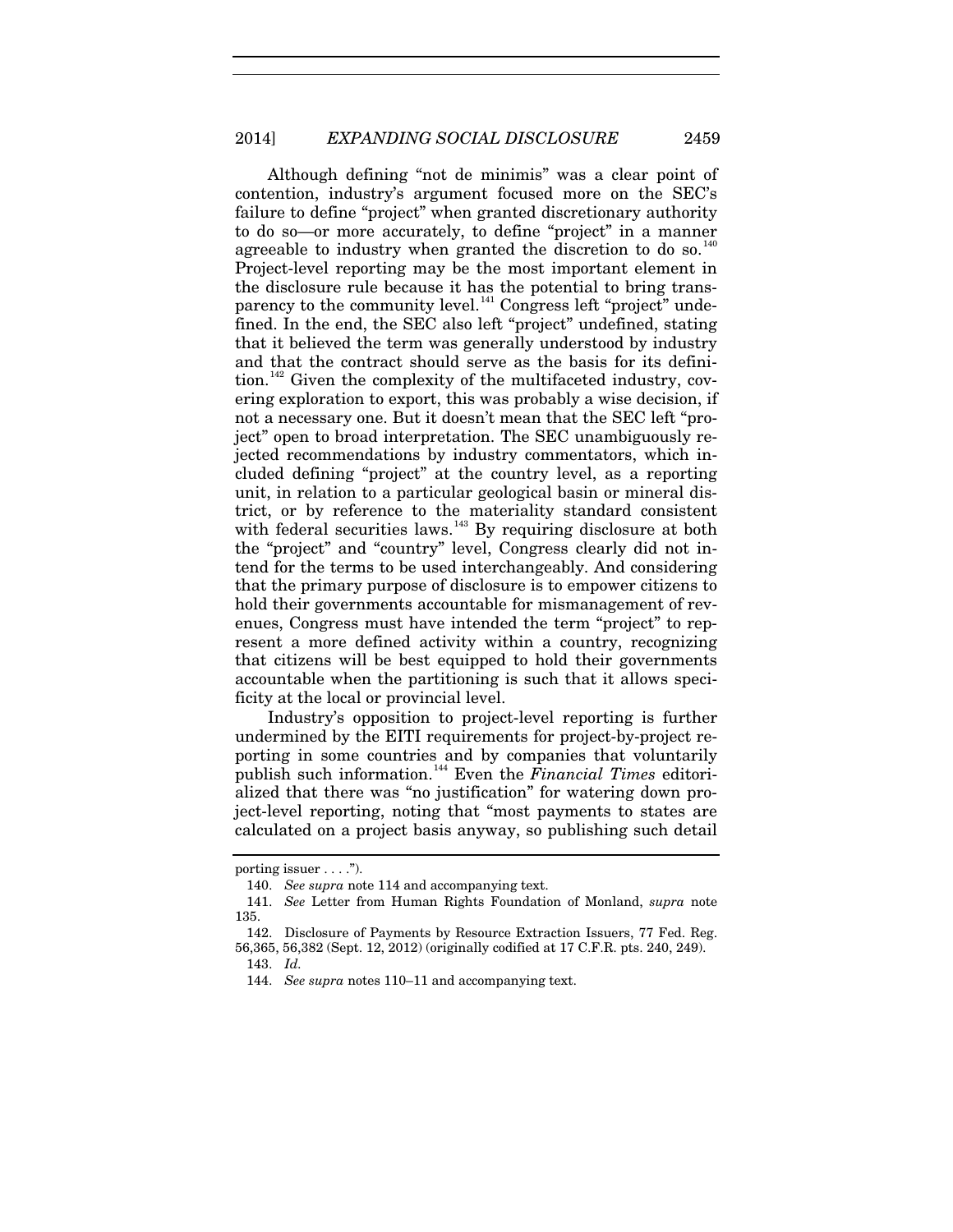<span id="page-26-9"></span>is no great burden."<sup>[145](#page-26-1)</sup> While industry claims that the rule is over-burdensome, the real crux of their argument has nothing to do with the amount of effort or expense involved in compiling reports, but with the public nature of reporting that the SEC has mandated.

# 3. Required Public Disclosure with No Express Exemptions

<span id="page-26-0"></span>In an effort that would effectively eliminate all possible hope for citizens of resource-rich nations, and particularly those living under the most corrupt regimes, industry challenged the SEC's failure to exercise discretion with regard to public disclosure and failure to provide an exemption for operations in countries with secrecy laws.<sup>[146](#page-26-2)</sup> In regard to public disclosure, the statute states that "to the extent practicable," the SEC shall make available online a "compilation" of the information submitted by industry.<sup>[147](#page-26-3)</sup> Industry argued that "compilation" could refer to the aggregate data of all issuers on a per country basis.[148](#page-26-4) But the SEC rejected this as inconsistent with the plain language of the statute and the transparency goals articulated by  $Congress.$ <sup>[149](#page-26-5)</sup> The statute requires that companies in-clude payment disclosures in their annual reports.<sup>[150](#page-26-6)</sup> Under the existing Exchange Act, annual reports must be filed publicly,  $^{151}$  $^{151}$  $^{151}$ and there is no indication that Congress wanted to make the new disclosure reports, or any portion thereof, confidential. While the industry groups challenging the rule argued that the SEC "grossly misinterpreted its statutory mandate,"<sup>[152](#page-26-8)</sup> there is no evidence that Congress had even considered the option of confidential reporting. Instead, Congress focused on developing a mechanism for compiling information into an easily searchable and reviewable format, evidenced by the requirement for electronic tags to identify payments according to type, amount,

<span id="page-26-1"></span><sup>145.</sup> Editorial, *Transparency Rules: Oil Companies Are Wrong to Resist Publication of Payments*, FINANCIAL TIMES, Feb. 26, 2012, http://www.ft.com/ intl/cms/s/0/4ebf8410-5f16-11e1-9df6-00144feabdc0.html#axzz1nZRWgsKK.

<span id="page-26-3"></span><span id="page-26-2"></span><sup>146.</sup> Complaint, *supra* note [15,](#page-3-5) at 11–12 (alleging violation of the APA and Exchange Act).

<sup>147.</sup> Dodd-Frank § 1504, 15 U.S.C. § 78m(q)(3)(A) (2012).

<sup>148.</sup> Complaint, *supra* not[e 15,](#page-3-5) at 16–17.

<span id="page-26-5"></span><span id="page-26-4"></span><sup>149.</sup> *See* Brief of Respondent SEC at 17–19, Am. Petroleum Inst. v. SEC, 714 F.3d 1329 (D.C. Cir. 2013) (No. 12-1398), 2013 WL 30051, at \*17–19.

<span id="page-26-8"></span><span id="page-26-7"></span><span id="page-26-6"></span><sup>150.</sup> Disclosure of Payments by Resource Extraction Issuers, 77 Fed. Reg. 56,365, 56,391 (Sept. 12, 2012) (originally codified at 17 C.F.R. pts. 240, 249).

<sup>151.</sup> *See* Brief of Respondent SEC, *supra* not[e 149,](#page-26-0) at 18.

<sup>152.</sup> Complaint, *supra* not[e 15,](#page-3-5) at 3–4.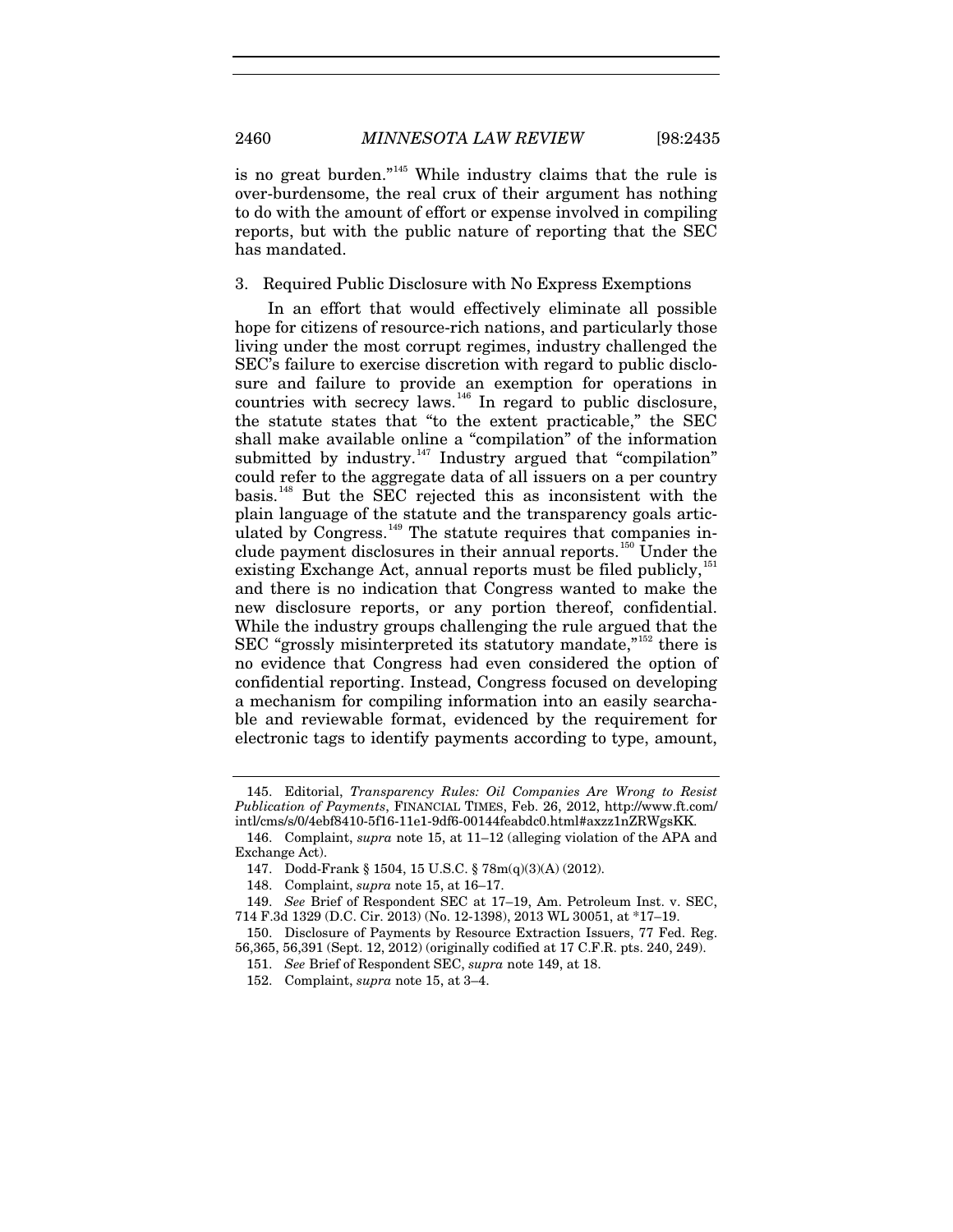currency, business sector, receiving government, and project.<sup>[153](#page-27-0)</sup>

While it is possible that some level of confidential reporting could still further the purpose of empowering citizens, it is difficult to see how confidentiality and aggregated data could support investor interests in disclosure or improve the investment climate. An investor can only assess the risks of a company's expenditures and practices, project cash flows, and acquisition costs and management effectiveness if it has company-specific information.<sup>[154](#page-27-1)</sup> Furthermore, the rule does not regulate in any way the types or amount of payments companies can make to foreign governments; it only requires that all payments are reported. Of course, as noted, all payments are subject to the rules of the Foreign Corrupt Practices Act.<sup>[155](#page-27-2)</sup> Unless Congress intended section 1504 to serve simply as an additional tool for identifying corporate corruption, which is not mentioned in the legislative record, there is no logical reason that disaggregated and company-specific data should be available to the SEC alone. As expressly articulated, this information has the sole purpose of benefiting citizens of resource-rich countries and investors, and thus full transparency must extend to those interested parties.

<span id="page-27-5"></span>This is particularly important in countries that have secrecy laws or prohibit disclosure—countries often defined by their autocratic regimes, ripe with corruption, bribery, and conflict. The statute itself grants no exemptions, but industry challengers claimed that the SEC had discretion to provide exemptions under the Exchange Act.<sup>[156](#page-27-3)</sup> At the same time, industry commentators failed to provide supporting evidence that the four countries they identified—Angola, Cameroon, China, and Qatar—actually have some versions of laws which prohibit disclo-sure.<sup>[157](#page-27-4)</sup> In fact, several commentators disputed this assertion, noting that laws in these countries contain specific provisions

<sup>153.</sup> *See* Dodd-Frank § 1504, 15 U.S.C. § 78m(q)(2)(D)(ii) (2012).

<span id="page-27-1"></span><span id="page-27-0"></span><sup>154.</sup> Disclosure of Payments by Resource Extraction Issuers, 77 Fed. Reg. at 56,397. Teachers Insurance and Annuity Association of America-College Retirement Equities Fund (TIAA-CREF) cited the importance of comprehensive disclosure in analyzing investment risk. *See* Letter from Jon Feigelson, Gen. Counsel & Head of Corporate Governance, TIAA-CREF, to Elizabeth M. Murphy, Sec'y, SEC (Mar. 2, 2011), *available at* http://www.sec.gov/comments/s7 -42-10/s74210-54.pdf.

<sup>155.</sup> *See supra* note [24](#page-5-3) and accompanying text.

<sup>156.</sup> *See* Complaint, *supra* note [15,](#page-3-5) at 5–6 (citing 15 U.S.C. § 78*l*(h)).

<span id="page-27-4"></span><span id="page-27-3"></span><span id="page-27-2"></span><sup>157.</sup> Disclosure of Payments by Resource Extraction Issuers, 77 Fed. Reg. at 56,411.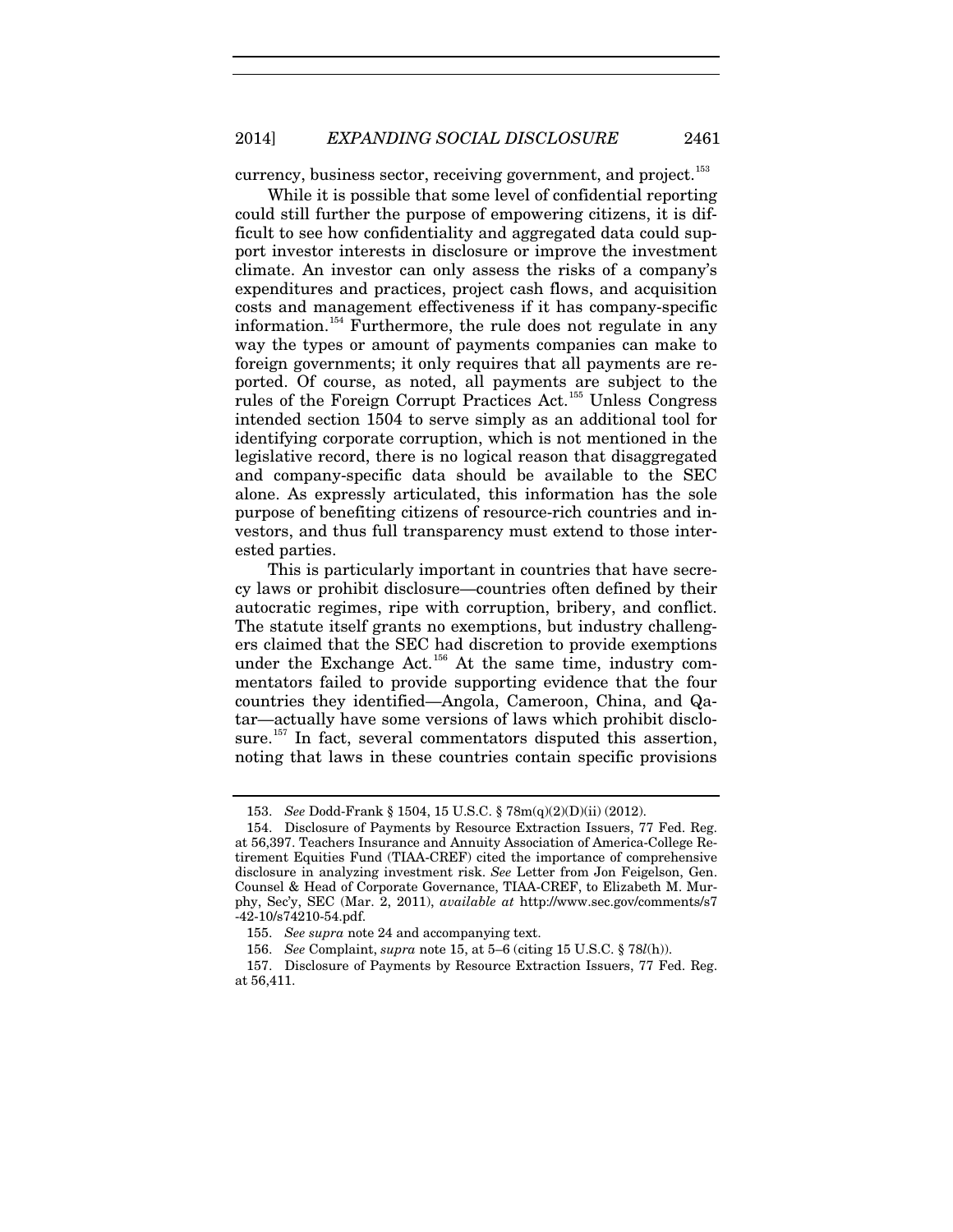that permit disclosure to stock exchanges.<sup>[158](#page-28-0)</sup> The industry chal-lengers have yet to produce evidence to the contrary.<sup>[159](#page-28-1)</sup> The SEC was unconcerned by the potential impact on extraction issuers and correctly determined that such exemptions would wholly undermine the purpose of the rule. To find otherwise would necessarily mean that Congress enacted a law to achieve social ends but with no mechanism for reaching those ends—a law rendered ineffective from the outset.

#### 4. Compelled Speech Is Within the Authority of Congress

The court did not address industry's First Amendment claim, and it will not be addressed in detail here. However, it is likely to arise again, and if accepted, could have much broader impact, "call[ing] into question thousands of reporting statutes and regulations,"[160](#page-28-2) many of which mandate reporting of factual information similar to that required under the resource extrac-tion disclosure rule.<sup>[161](#page-28-3)</sup> Industry claims that the disclosure rule represents "compelled, non-commercial speech" that would place companies at a competitive disadvantage.<sup>[162](#page-28-4)</sup> This claim is weakened by the current voluntary reporting of other companies such as Statoil, expansion of the EITI, and forthcoming EU rules.[163](#page-28-5) But, it is important to understand the "competitive disadvantage" industry is referring to. Industry groups argued, "U.S. companies wish to avoid the speech because it is controversial with *certain* foreign governments."<sup>[164](#page-28-6)</sup> This is an anticorruption statute. Of course, disclosure might be controversial with some governments. As Global Witness asks, "what are [these] companies trying to hide?"<sup>[165](#page-28-7)</sup>

In tracking the well-defined language of the statute and

161. *See* Brief of Respondent SEC, *supra* note [149,](#page-26-0) at 55–56.

<sup>158.</sup> *Id.* at 56,370–71.

<span id="page-28-1"></span><span id="page-28-0"></span><sup>159.</sup> *See Extracting Oil, Burying Data*, *supra* not[e 122](#page-21-4) (noting industry has provided no examples of how local restrictions on publishing confidential contract details would upset U.S. transparency requirements).

<span id="page-28-3"></span><span id="page-28-2"></span><sup>160.</sup> Brief of Intervenor Oxfam America, Inc. at 2, Am. Petroleum Inst. v. SEC, 714 F.3d 1329 (D.C. Cir. 2013) (No. 12-1398), 2013 WL 179899, at \*2.

<sup>162.</sup> Complaint, *supra* not[e 15,](#page-3-5) at 28.

<span id="page-28-5"></span><span id="page-28-4"></span><sup>163.</sup> Samuel Rubenfeld, *Oil Industry Moves Forward with Extractive Industry Rule Lawsuit*, WALL ST. J. BLOGS (Dec. 4, 2012 5:37 PM), http:// blogs.wsj.com/corruption-currents/2012/12/04/oil-industry-moves-forward-with -extractive-industry-rule-lawsuit/.

<sup>164.</sup> Complaint, *supra* not[e 15,](#page-3-5) at 29 (emphasis added).

<span id="page-28-7"></span><span id="page-28-6"></span><sup>165.</sup> Ben Geman, *Oil, Business Groups Sue SEC over Disclosure Rule*, THE HILL (Oct. 11, 2012, 12:16 AM), http://thehill.com/blogs/e2-wire/e2-wire/261377 -oil-business-groups-sue-sec-over-disclosure-rule.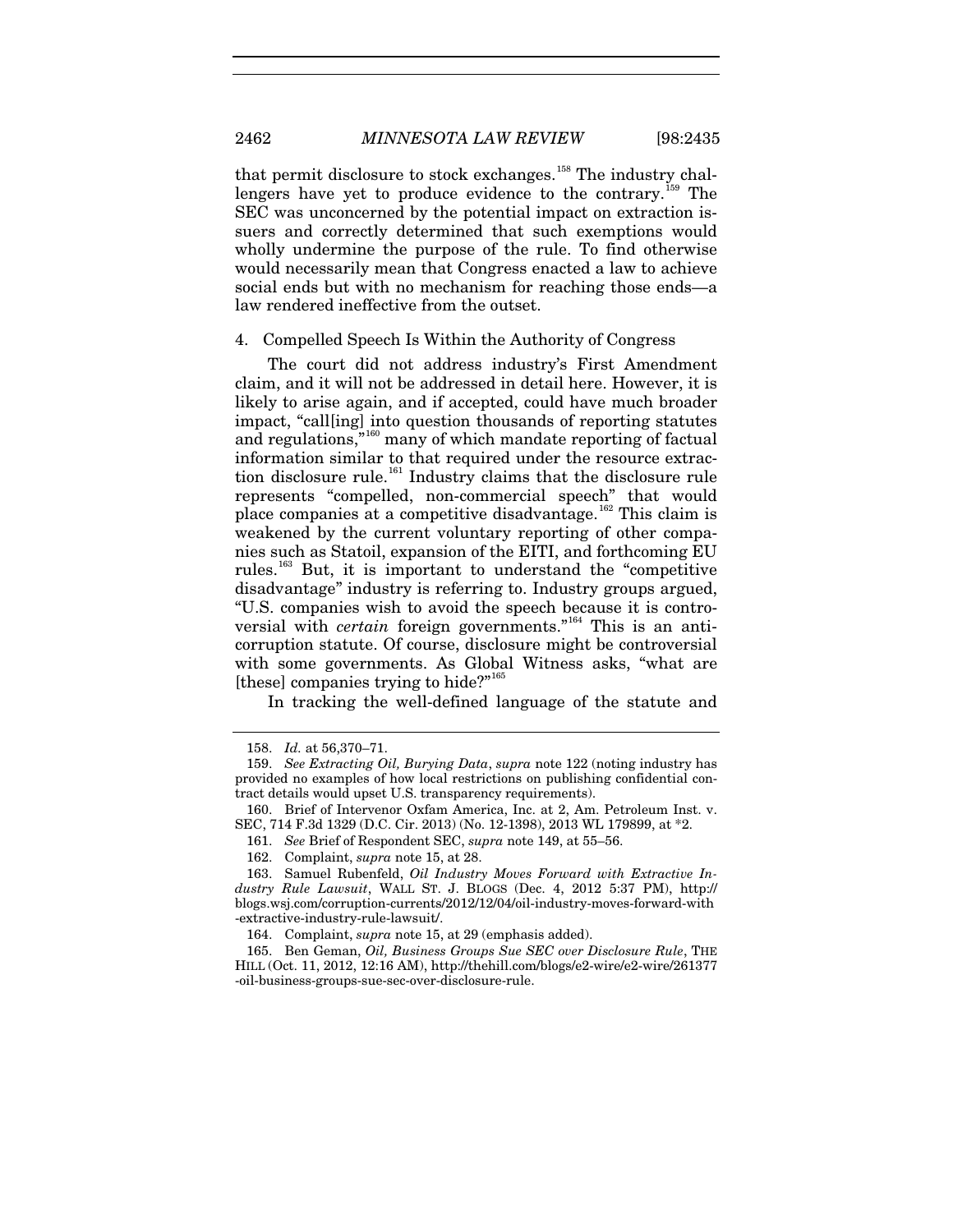legislative intent—to empower citizens of resource-rich countries to hold their governments accountable for failing to address societal needs—the SEC promulgated a rule which fully complies with Congress's mandate. The question is whether the SEC had the authority to comply or if it necessarily should have exercised discretion to act in accordance with its obligations under the Exchange Act.

# C. INDUSTRY'S CHALLENGE TO THE SEC'S MANDATE UNDER THE EXCHANGE ACT

The industry groups challenging the rule argued that the SEC failed to exercise its discretionary authority under the Exchange Act and acted outside its statutory authority in issuing rules which imposed high costs with no quantified benefits.<sup>1</sup> Under the Exchange Act section 3(f), the SEC is required "to *consider* or determine whether an action is necessary or appropriate in the public interest" and to "*consider*, in addition to the protection of investors, whether the action will promote efficiency, competition, and capital formation."[167](#page-29-1) Under section 23(a)(2), the SEC is prohibited from adopting rules "which would impose a burden on competition *not necessary or appropriate* in furtherance of [the Act]."[168](#page-29-2) Furthermore, if the SEC determines that any burden is necessary or appropriate, it shall include reasons for such determination in the rule's statement of basis and purpose.<sup>[169](#page-29-3)</sup> In its consideration, the SEC recognized first and foremost that Congress intended the rule to promote a type of social benefit that differs from the type of investor-protection benefits SEC rules generally seek to achieve. In this vein, the SEC determined that any potential burden the rules impose on industry may be necessary to achieve the purpose of the statute—increased transparency for a social end.<sup>[170](#page-29-4)</sup> With this understanding, the SEC carefully considered the economic effects of the rules and, particularly, those effects stemming from SEC action on provisions where it was granted discretionary authority, to determine whether or not the burden could be lessened without frustrating congressional

<sup>166.</sup> Complaint*, supra* note [15](#page-3-5)*,* at 2–7.

<span id="page-29-2"></span><span id="page-29-1"></span><span id="page-29-0"></span><sup>167.</sup> Securities Exchange Act of 1934 § 3(f), 15 U.S.C. § 78c(f) (2012) (emphasis added).

<sup>168.</sup> *Id.* § 78w(a)(2) (emphasis added).

<sup>169.</sup> *Id.* 

<span id="page-29-4"></span><span id="page-29-3"></span><sup>170.</sup> Disclosure of Payments by Resource Extraction Issuers, 77 Fed. Reg. 56,365, 56,398 (Sept. 12, 2012) (originally codified at 17 C.F.R. pts. 240, 249).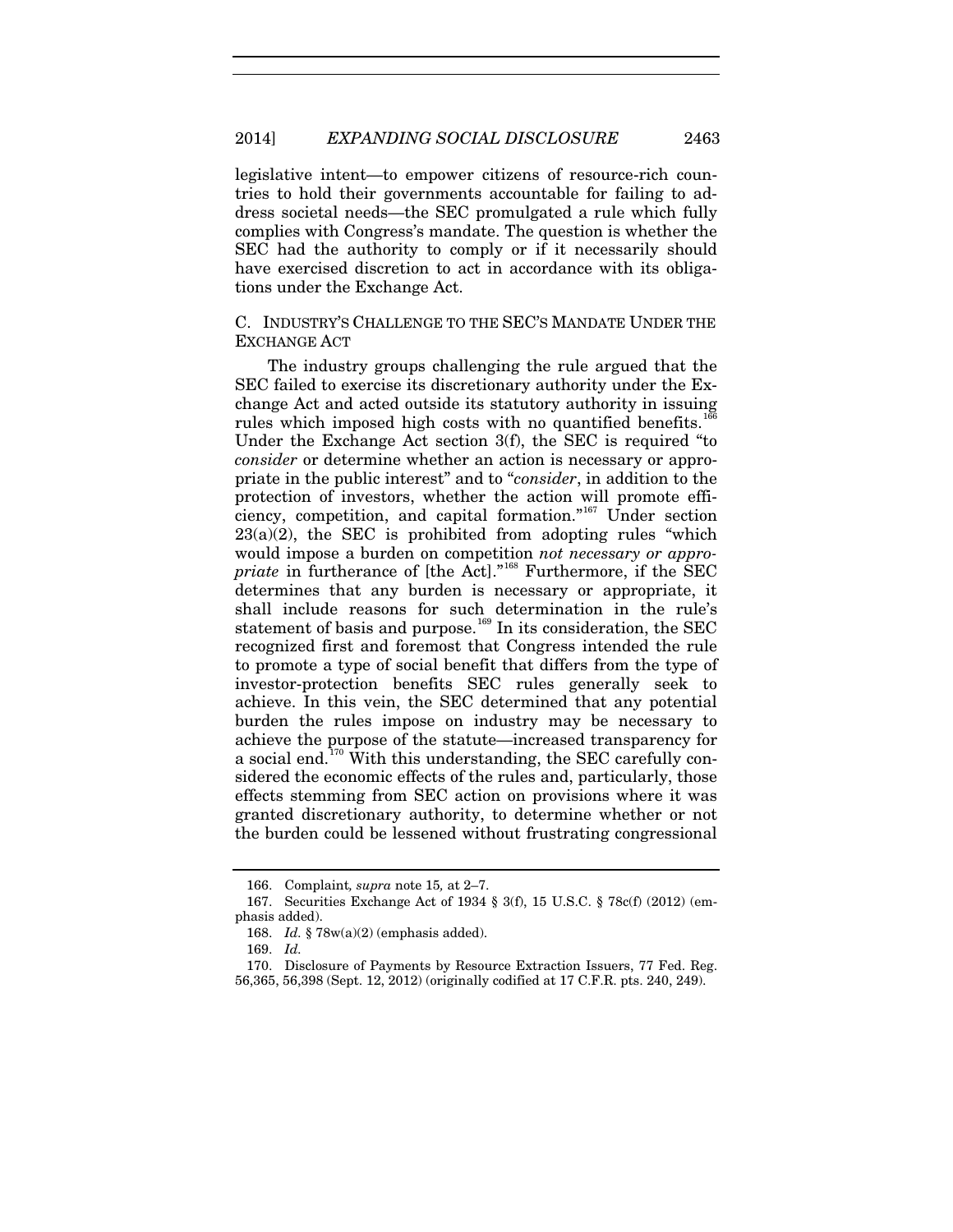intent.<sup>[171](#page-30-0)</sup> In carefully reviewing all comments relating to projected costs of compliance, the SEC considered the rule's effects on competition and its ability to achieve its objective without unduly burdening industry.

1. Cost of Necessary Burden on Competition

The SEC considered the qualitative impact of the rule in addition to conducting a cost-benefit analysis. It determined that disclosure, to the extent it informed investor decision mak-ing, could improve information efficiency,<sup>[172](#page-30-1)</sup> but disclosure had the potential to reduce allocative efficiency by diverting capital away from other opportunities as shareholders bear the cost of compliance.<sup>[173](#page-30-2)</sup> Alternatively, the SEC also proposed that disclosure might increase capital formation by increasing investment by those who have been able to properly assess the "political risk, acquisition costs, and management effectiveness."<sup>[174](#page-30-3)</sup> While informative, these considerations are largely speculative, absent quantification. Therefore, the bulk of the SEC's consideration involved assessing the costs of compliance.

First, the SEC considered the compliance costs stemming from the statutory mandate and the SEC's exercise of discretion in limiting the definition of "project" and defining "not de minimis" as payments over \$100,000. [175](#page-30-4) Relying on estimates submitted by one oil and gas company—ExxonMobil—and one mining company—Barrick Gold<sup>[176](#page-30-5)</sup>—the SEC calculated the initial compliance costs using two different methods. In the first method, the SEC calculated the average initial compliance costs per company, identifying a lower bound of \$88,000 (consistent with Barrick Gold estimates) and upper bound of

<span id="page-30-0"></span><sup>171.</sup> *Id.* at 56,397. While the SEC considered the costs stemming from the congressional mandate, the SEC had not been granted the authority to exercise discretion in modifying the statutory language for the purpose of reducing the economic impact of competition. *Id.* 

<sup>172.</sup> *Id.* at 56,399.

<sup>173.</sup> *Id.* at 56,403.

<span id="page-30-3"></span><span id="page-30-2"></span><span id="page-30-1"></span><sup>174.</sup> *Id.* at 56,397; *see also Extracting Oil, Burying Data*, *supra* note [122](#page-21-4) (noting one large investor's belief that the rule would help him assess political and regulatory risks and citing a poll showing investors managing \$1.2 trillion support the rule).

<span id="page-30-4"></span><sup>175.</sup> Disclosure of Payments by Resource Extraction Issuers, 77 Fed. Reg. at 56,400.

<span id="page-30-5"></span><sup>176.</sup> Because Barrick Gold and ExxonMobil are both large extraction companies, the SEC found it appropriate to scale costs to the size of the issuer, with compliance costs increasing with firm size. *Id.* at 56,408.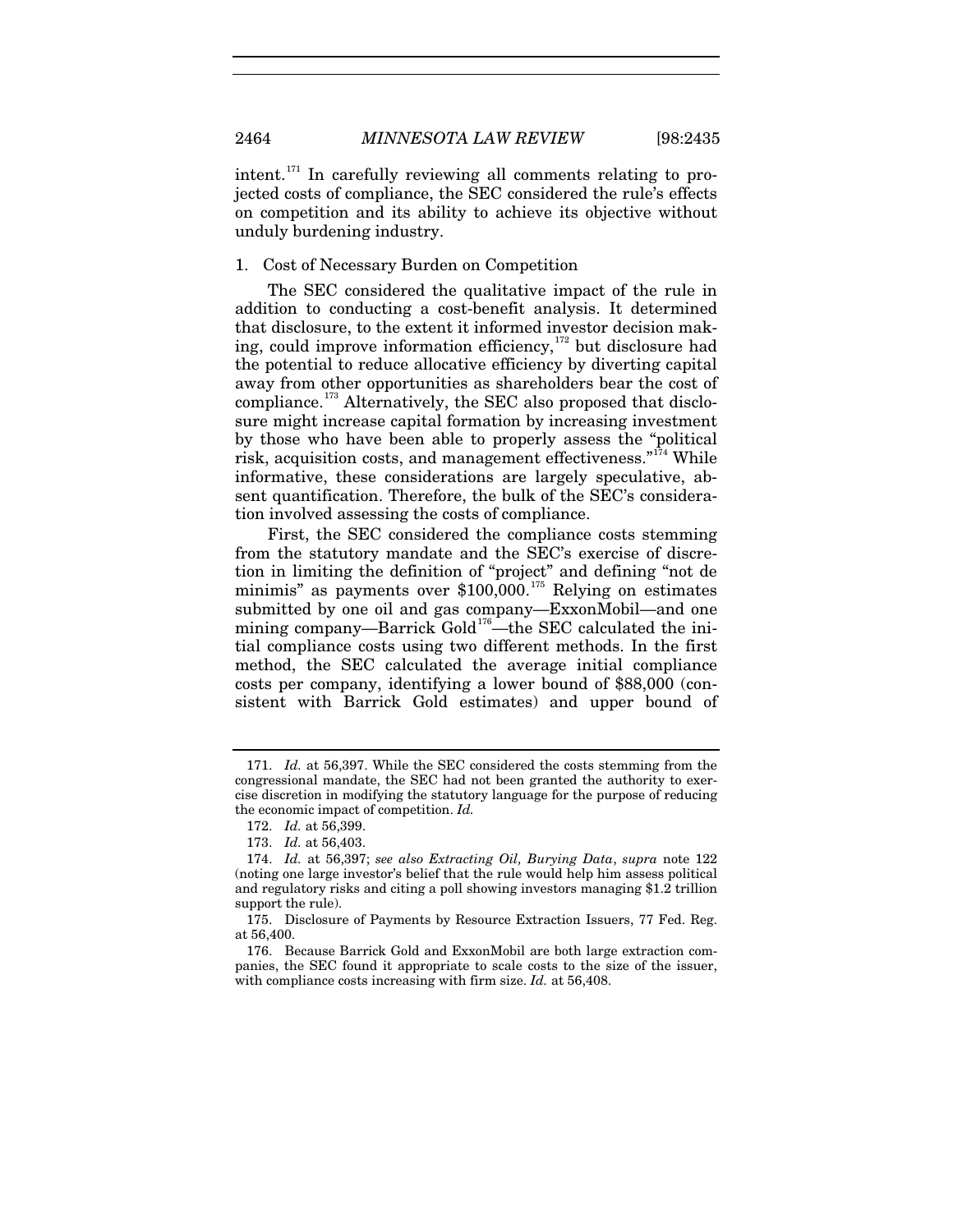\$929,000 (consistent with ExxonMobil estimates).<sup>[177](#page-31-0)</sup> Multiplying that figure by the 1101 companies impacted by the rule, the SEC estimated that the total initial compliance cost would fall within the range of \$97 million to \$1.1 billion.<sup>[178](#page-31-1)</sup> In the second method, the SEC conducted a similar analysis for small and large firms, which represent unequal proportions of the mar-ket.<sup>[179](#page-31-2)</sup> This formula dropped the maximum total compliance cost for all firms by half—from \$1.1 billion to \$459 million although the SEC noted that the \$1 billion estimate was consistent with estimates provided by commentators and consid-ered it valid.<sup>[180](#page-31-3)</sup> The SEC used the same methods to calculate ongoing compliance costs<sup>[181](#page-31-4)</sup> and concluded that the total ongoing cost of compliance would be between \$200 million and \$400 million annually.<sup>[182](#page-31-5)</sup> Although the SEC recognized several limi-tations to its analysis,<sup>[183](#page-31-6)</sup> its estimates were based on the data available to it and provided by commentators. Its estimates were also consistent with commentator estimates.

Additionally, the SEC estimated losses for companies operating in countries which industry claimed prohibit payment disclosure. [184](#page-31-7) The SEC assessed the costs of withdrawing from one of these countries based on assets reported by those companies and losses a firm would incur if it could not redeploy those assets in the host country or had to sell them at a steep discount.<sup>[185](#page-31-8)</sup> The SEC identified fifty-one out of 1101 companies that may be affected.<sup>[186](#page-31-9)</sup> While the SEC's analysis was limited in scope, it determined that commentators' concerns were warranted—that withdrawing from countries that prohibit disclosure could add billions of dollars of costs and have a significant

<sup>177.</sup> *Id.* at 56,408–09.

<sup>178.</sup> *Id.*

<span id="page-31-2"></span><span id="page-31-1"></span><span id="page-31-0"></span><sup>179.</sup> *Id.* at 56,409–10. The SEC estimated that small firms represent sixtythree percent of issuers, while large firms represent thirty-seven percent. *Id.* Small firms are those whose market capitalization is less than \$75 million. *Id.*

<sup>180.</sup> *Id.* at 56,408–09.

<span id="page-31-4"></span><span id="page-31-3"></span><sup>181.</sup> *Id.* at 56,410. The SEC based analysis for ongoing compliance costs on estimates submitted by Rio Tinto, National Mining Association, and Barrick Gold. *Id.* 

<sup>182.</sup> *Id.* at 56,411.

<sup>183.</sup> *Id.* at 56,410 n.620.

<span id="page-31-7"></span><span id="page-31-6"></span><span id="page-31-5"></span><sup>184.</sup> *See supra* note [155](#page-27-5) and accompanying text (noting that industry had failed to provide evidence that any country prohibited such disclosure).

<sup>185.</sup> *Id.* at 56,411.

<span id="page-31-9"></span><span id="page-31-8"></span><sup>186.</sup> *Id.* at 56,411 n.628. Only nineteen of the fifty-one companies operating in those countries provided information specific enough for the SEC to use in its analysis. *Id.*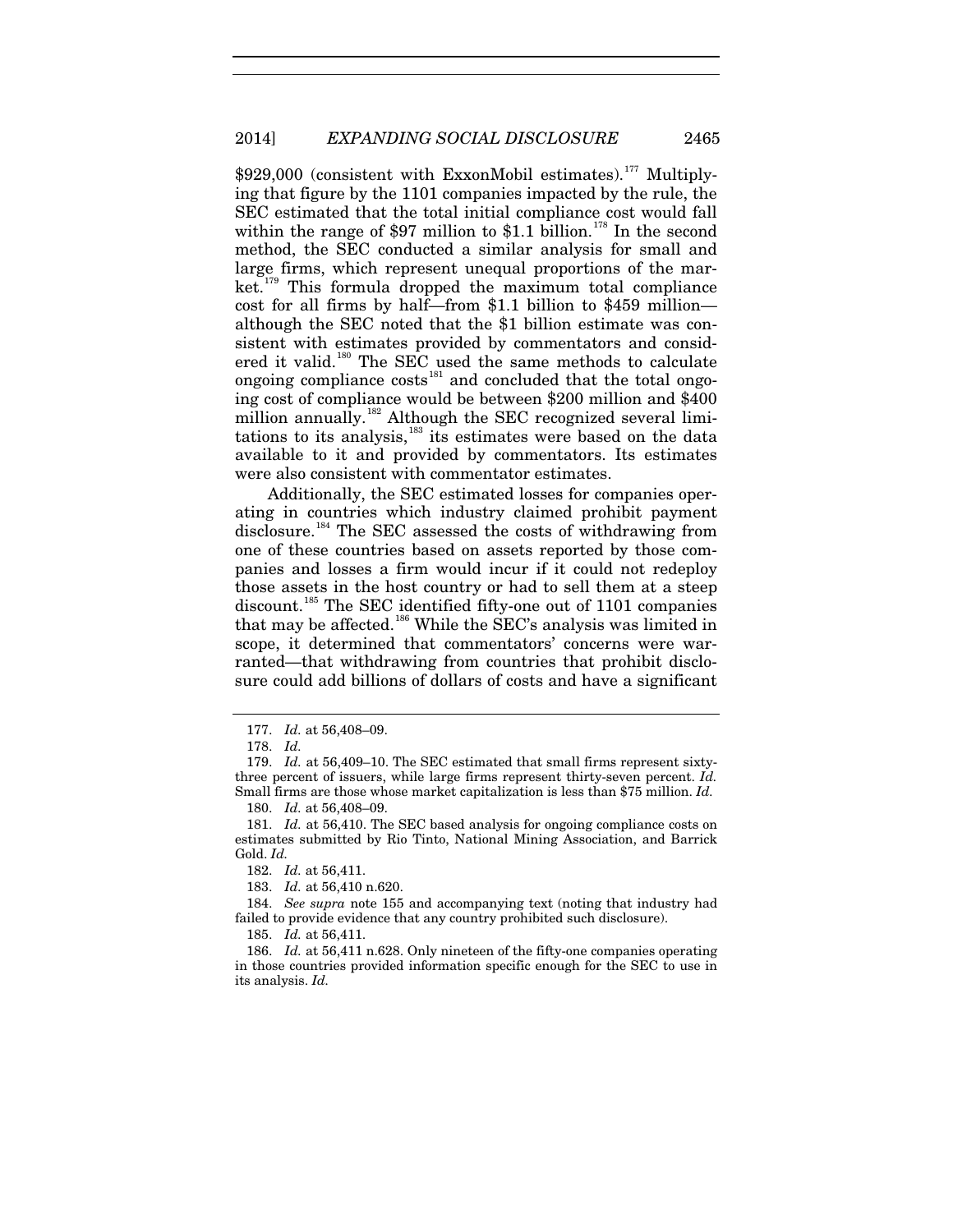impact on a company's profitability and competitive position.<sup>[187](#page-32-0)</sup> Nevertheless, the SEC remained resolute in its conclusion that providing an exemption would be inconsistent with the plain language of the statute and would wholly frustrate congressional intent to promote international transparency where it is most needed—countries wrought with corruption.<sup>[188](#page-32-1)</sup> Thus, the SEC concluded that the burden was "necessary or appropriate in furtherance of  $[the Act].<sup>18</sup>$ 

# 2. Benefits Appropriate in the Public Interest Cannot Be Quantified with Any Precision and Need Not Be

Congress adopted section 1504 with the explicit purpose of providing the transparency necessary to empower citizens of resource-rich countries to hold their governments accountable for misappropriation of funds.<sup>[190](#page-32-3)</sup> Congress additionally noted that promoting good governance could lead to political stability, an improved investment climate, price stability, and energy se-curity.<sup>[191](#page-32-4)</sup> None of the benefits Congress considered are the type that would produce direct economic benefit to investors, but are characteristic of benefits that "protect investors" in accord with the SEC's mission. In fact, the SEC noted that disclosure could "materially and substantially improve investment decision making."<sup>[192](#page-32-5)</sup> It also noted that the benefits to victims of poor governance could be significant given the per capita income of resource-rich countries.<sup>[193](#page-32-6)</sup> Yet, the industry groups challenging the rule claim that the SEC failed to determine whether the rule was likely to achieve the desired benefits.<sup>[194](#page-32-7)</sup> They cite Commissioner Gallagher's dissent in which he stated, "we have no reason to think the SEC will succeed in achieving complex

<span id="page-32-7"></span>194. Complaint, *supra* not[e 15,](#page-3-5) at 5.

<sup>187.</sup> *Id.* at 56,412.

<sup>188.</sup> *Id.* at 56,413.

<span id="page-32-2"></span><span id="page-32-1"></span><span id="page-32-0"></span><sup>189.</sup> *See* Securities Exchange Act of 1934 § 23(a)(2), 15 U.S.C. § 78w(a)(2) (2012).

<span id="page-32-3"></span><sup>190.</sup> 156 CONG. REC. S3815 (daily ed. May 17, 2010) (statement of Sen. Cardin).

<sup>191.</sup> *Id.* at S3815–16.

<span id="page-32-5"></span><span id="page-32-4"></span><sup>192.</sup> Disclosure of Payments by Resource Extraction Issuers, 77 Fed. Reg. at 56,398.

<span id="page-32-6"></span><sup>193.</sup> *Id.* The Brookings Institute suggests that increased transparency, accountability, and governance could provide a three hundred percent development dividend to citizens of resource-rich countries. Daniel Kaufmann, *SEC's Day of Reckoning on Transparency: Dodd-Frank Section 1504 on Disclosure of Natural Resource Revenues*, BROOKINGS (Aug. 21, 2012), http://www.brookings .edu/research/opinions/2012/08/21-dodd-frank-kaufmann.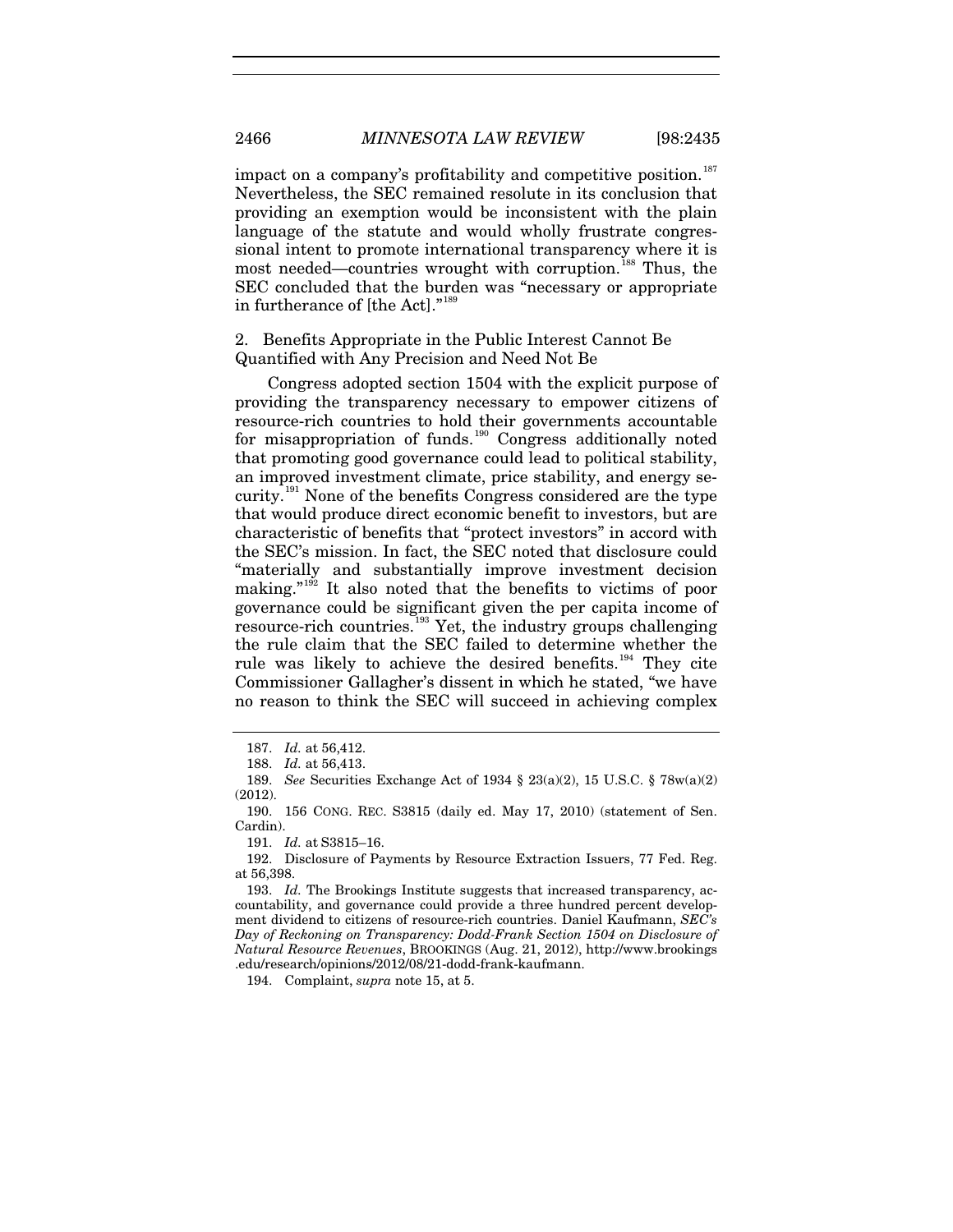social and foreign policy objectives as to which the policymaking entities that *do* have relevant expertise have, to date, large-ly failed."<sup>[195](#page-33-0)</sup>

But petitioners err in claiming that the SEC had to *determine* whether the rule would likely achieve the desired benefit. The SEC need not *determine* the likelihood of success nor even identify a mechanism for measuring success should benefits be realized. The SEC need only *consider* benefits and, where it is unable to quantify them, provide explanation.<sup>[196](#page-33-1)</sup> As the SEC explained, the benefits "cannot be readily quantified with any precision."[197](#page-33-2) In support of the SEC's action, members of the House and Senate stated in their amicus brief that the provision of the Exchange Act petitioners cite applies only "where Congress asks the [SEC] to consider the 'public interest.'"[198](#page-33-3) Because section 1504 was a "congressional mandate," they note that the public interest would be served by its adoption.<sup>198</sup>

# C. THE RULE SHOULD WITHSTAND FURTHER COURT SCRUTINY UNDER THE APPROPRIATE REVIEW STANDARD

Since 2005, the D.C. Circuit has invalidated SEC rulemaking efforts on three occasions on grounds that the SEC failed to "consider, in addition to the protection of investors, whether the action will promote efficiency, competition, and capital formation"—the statutory review standard required under section 3(f) of the Exchange Act. [200](#page-33-5) In *Chamber of Commerce v. SEC*, the court held that the SEC violated the APA in stating that it would be difficult to determine the costs associated with elect-

<span id="page-33-6"></span><sup>195.</sup> *Id.* (quoting Gallagher, *supra* note [21\)](#page-4-7).

<span id="page-33-1"></span><span id="page-33-0"></span><sup>196.</sup> *See generally*, OFFICE OF MGMT. & BUDGET, 2011 REPORT TO CON-GRESS ON THE BENEFITS AND COSTS OF FEDERAL REGULATIONS AND UNFUND-ED MANDATES ON STATE, LOCAL, AND TRIBAL ENTITIES 4 (2011), *available at*  http://www.whitehouse.gov/sites/default/files/omb/inforeg/2011\_cb/2011\_cba\_ report.pdf ("Many rules have benefits or costs that cannot be quantified or monetized in light of existing information . . . .").

<span id="page-33-3"></span><span id="page-33-2"></span><sup>197.</sup> Disclosure of Payments by Resource Extraction Issuers, 77 Fed. Reg. 56,365, 56,398 (Sept. 12, 2012) (originally codified at 17 C.F.R. pts. 240, 249).

<sup>198.</sup> *See* Brief Supporting Respondents, *supra* note [96,](#page-17-6) at 6.

<sup>199.</sup> *Id.*

<span id="page-33-5"></span><span id="page-33-4"></span><sup>200.</sup> James D. Cox & Benjamin J.C. Baucom, *The Emperor Has No Clothes: Confronting the D.C. Circuit's Usurpation of SEC Rulemaking Authority*, 90 TEX. L. REV. 1811, 1812 (2012); *see also* Bus. Roundtable v. SEC, 647 F.3d 1144, 1148–49 (D.C. Cir. 2011); Am. Equity Inv. Life Ins. Co. v. SEC, 613 F.3d 166, 167–68 (D.C. Cir. 2010); Chamber of Commerce v. SEC, 412 F.3d 133, 142–44 (D.C. Cir. 2005).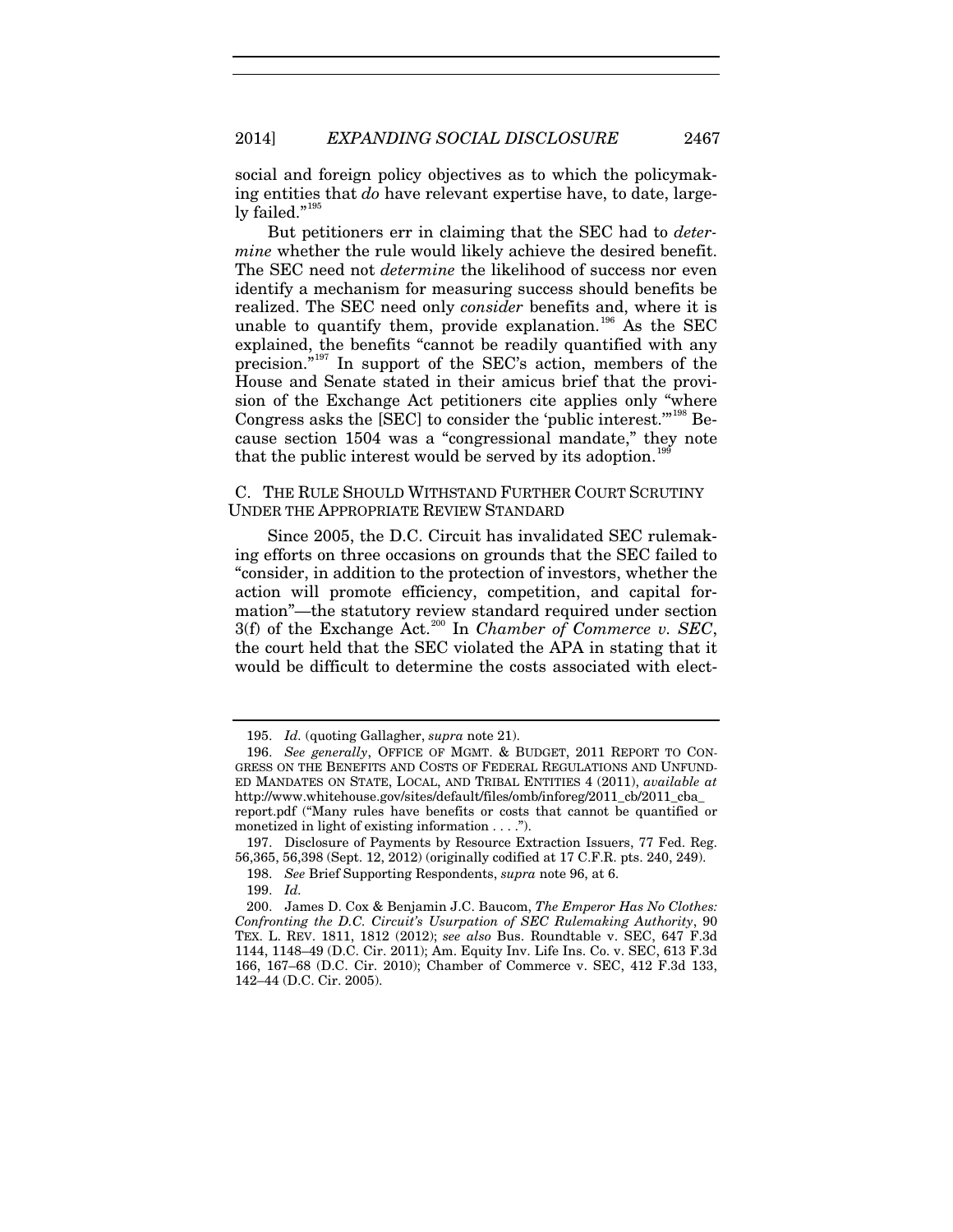2468 *MINNESOTA LAW REVIEW* [98:2435

ing independent directors.[201](#page-34-0) The court stated that uncertainty did "not excuse the [SEC] from its statutory obligation to determine as best it can the economic implications of the rule it has proposed."[202](#page-34-1) In *American Equity Investment Life Insurance Co. v. SEC*, the court assessed whether the SEC had appropriately considered whether its rule, disqualifying fixed indexed annuities from falling within the definition of an annuity contract as defined by statute, would promote efficiency, competi-tion, and capital formation.<sup>[203](#page-34-2)</sup> Here, the court found that the SEC had failed to properly consider the impact on competition by only finding that the rule would "bring about clarity in ... an uncertain area of law," which would enhance competition.<sup>2</sup> The court held that there was no reasoned basis for this conclusion, and that the SEC necessarily should have considered the existing level of price competition under state regulation.<sup>[205](#page-34-4)</sup> The court's most recent decision was in 2011 and pertained to a rule the SEC adopted pursuant to Dodd-Frank.[206](#page-34-5) In *Business Roundtable v. SEC*, the court held once again that the SEC had acted arbitrarily and capriciously in failing to consider the rule's impact on efficiency, competition, and capital for-mation.<sup>[207](#page-34-6)</sup> The court found that the SEC's cost-benefit analysis "had no basis beyond mere speculation" and that the SEC had failed to quantify or even estimate the costs companies may incur."20

In each of these decisions the court had assumed the authority to define what Congress has failed to—what it means to "consider" efficiency, competition, and capital formation, a requirement added through the enactment of the National Secu-rities Markets Improvement Act of 1996.<sup>[209](#page-34-8)</sup> James Cox and Ben-

205. *Id.* at 177–78.

207. 647 F.3d 1144, 1156 (D.C. Cir. 2011).

<span id="page-34-0"></span><sup>201.</sup> 412 F.3d at 144; *see also* Investment Company Governance Act, 69 Fed. Reg. 46,378, 46,387 (Aug. 2, 2004) (codified at 17 C.F.R. pt. 270). *Chamber of Commerce* challenged a rule that exempted otherwise prohibited transactions if a certain percentage of a mutual fund's board were independent. 412 F.3d at 136.

<span id="page-34-2"></span><span id="page-34-1"></span><sup>202.</sup> *Chamber of Commerce*, 412 F.3d at 144. The court reasoned that the SEC has a statutory obligation to inform the public and Congress of the economic costs of a rule before it is adopted. *Id.* 

<sup>203.</sup> 613 F.3d at 167.

<sup>204.</sup> *Id.* at 177.

<span id="page-34-8"></span><span id="page-34-7"></span><span id="page-34-6"></span><span id="page-34-5"></span><span id="page-34-4"></span><span id="page-34-3"></span><sup>206.</sup> *See generally* Facilitating Shareholder Director Nominations, 75 Fed. Reg. 56,668 (Sept. 16, 2010) (codified at 17 C.F.R. pts. 200, 232, 246, 249).

<sup>208.</sup> *Id.* at 1150.

<sup>209.</sup> National Securities Markets Improvement Act of 1996 § 106(b), Pub.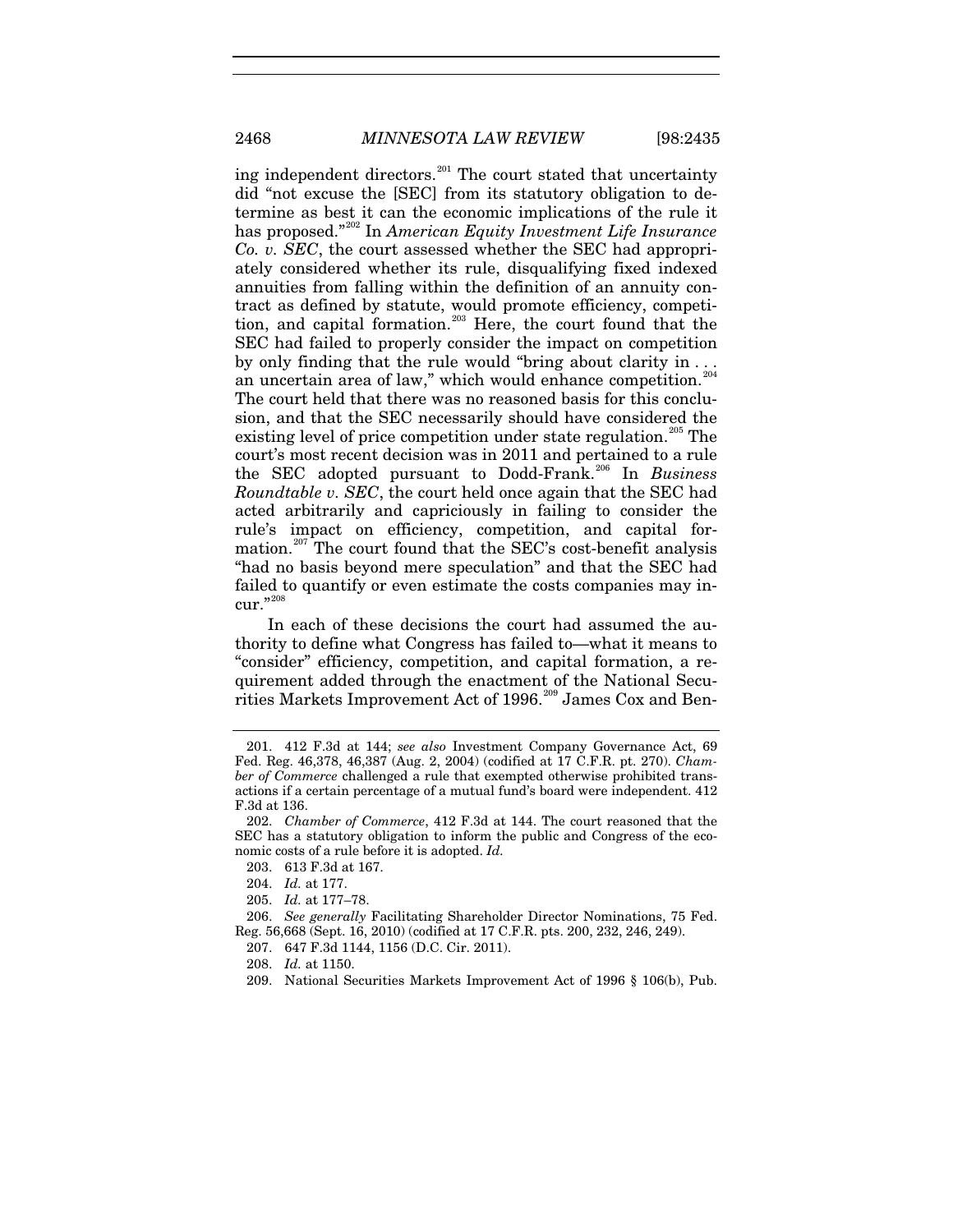jamin Baucom argue that the level of review invoked by the D.C. Circuit in these decisions is "dramatically inconsistent with the standard enacted by Congress."<sup>[210](#page-35-0)</sup> Congress neither defined "consider" nor suggested that the SEC must abandon a rule determined not to promote efficiency, competition, and capital formation.<sup>[211](#page-35-1)</sup> According to Cox and Baucom, " $[n]$ owhere in the legislative history did any member of Congress ever specify, or even suggest, exactly how the SEC should go about 'considering' the enumerated factors, nor did any member ever specify exactly what aspect of 'efficiency,' 'competition,' or 'capital formation' the SEC should consider."[212](#page-35-2) Their review of the legislative history supports the requirement that the SEC analyze the potential costs and benefits, including specific analysis where practicable. But according to the Congressional Budget Office, the 1996 provision was nothing new. It concluded that it did not expect the provision to result in any additional cost because the SEC already conducted such analysis in rulemaking.[213](#page-35-3) Furthermore, Cox and Baucom note that the provision does not require the SEC to "determine" the rule's effect on efficiency, competition, or capital formation, nor does it prevent the SEC from adopting a rule because of uncertainty or nega-tive impacts.<sup>[214](#page-35-4)</sup> This, they assert, provides further evidence that Congress did not intend the provision to be particularly demanding on the  $SEC.<sup>215</sup>$  $SEC.<sup>215</sup>$  $SEC.<sup>215</sup>$ 

Under the plain language, the SEC considered whether its rule adopted out of section 1504 would promote efficiency, competition, and capital formation. It conducted a cost-benefit analysis based on information provided by industry and concluded that costs of compliance may reach or potentially exceed the highest costs companies claimed they would incur.<sup>[216](#page-35-6)</sup> It fur-

L. No. 104-290, 110 Stat. 3416, 3424–25 (adding § 3(f) to the Securities Exchange Act, 15 U.S.C. § 78c(f) (2012)).

<sup>210.</sup> Cox & Baucom, *supra* note [200,](#page-33-6) at 1813.

<span id="page-35-1"></span><span id="page-35-0"></span><sup>211.</sup> *Id.* at 1819 (noting that language in a competing Senate version of the bill, requiring the SEC's chief economist to provide an assessment of likely effects of the rule on the U.S. economy and markets, received a "cool reception" in that it placed undue burdens on the SEC and was unnecessary given the notice and comment procedure).

<sup>212.</sup> *Id.* at 1821.

<sup>213.</sup> *Id.* at 1820.

<sup>214.</sup> *Id.* at 1821.

<sup>215.</sup> *Id.*

<span id="page-35-6"></span><span id="page-35-5"></span><span id="page-35-4"></span><span id="page-35-3"></span><span id="page-35-2"></span><sup>216.</sup> Disclosure of Payments by Resource Extraction Issuers, 77 Fed. Reg. 56,365, 56,408–11 (Sept. 12, 2012) (originally codified at 17 C.F.R. pts. 240, 249).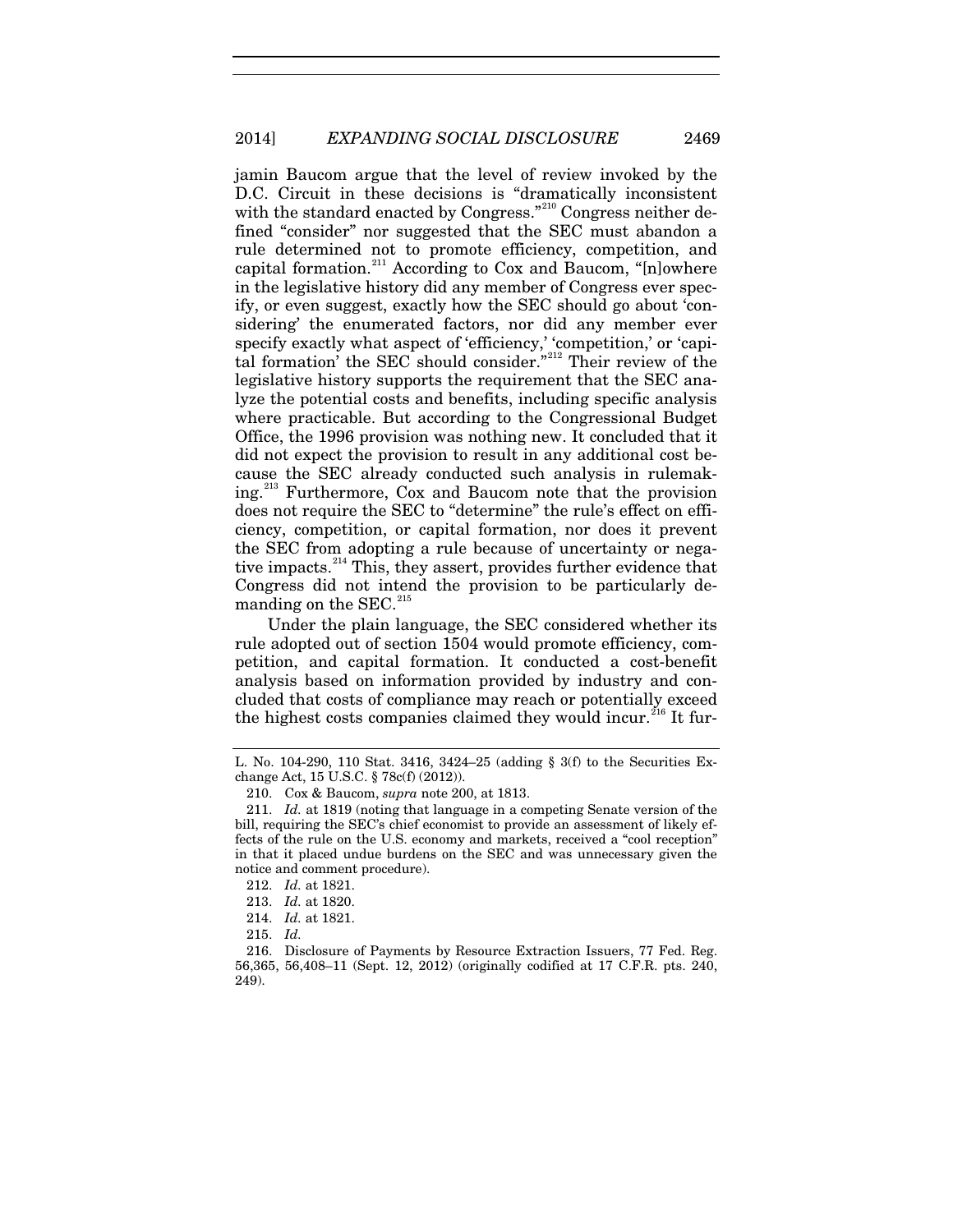ther concluded that, in certain circumstances, the rule would necessarily place a burden on competition and would have a negative impact on both efficiency and capital formation.<sup>[217](#page-36-0)</sup> Industry asserted that the SEC acted arbitrarily and capriciously in failing to use discretion to reduce the burden incurred. $21$ 

The court's authority for judicial review of agency action is *Chevron U.S.A., Inc. v. Natural Resources Defense Council, Inc*. [219](#page-36-2) Under *Chevron*, the court must first ask whether the agency had the authority to  $\arctan^{220}$  $\arctan^{220}$  $\arctan^{220}$  and, second, whether the agency permissibly exercised the authority Congress granted it.<sup>[221](#page-36-4)</sup> Congress not only granted the SEC the authority to act, but mandated action through section 1504 of Dodd-Frank. SEC action may be distinguished from earlier cases in this regard. While under *Business Roundtable*, *Chamber of Commerce*, and *American Equity* the SEC had the authority to act, Congress had not mandated action. This arguably allows the court greater scrutiny in assessing the SEC's interpretation of its authority.

Under the second step of *Chevron*, the court can invalidate an agency-made rule only if it finds that the rule is "arbitrary, capricious, an abuse of discretion, or otherwise not in accordance with law." [222](#page-36-5) The *American Petroleum Institute* court de-termined that it need not consider this standard.<sup>[223](#page-36-6)</sup> According to the court, the SEC had erroneously stopped at *Chevron* step one when it took the position that it was bound by the plain language of the statute. $224$  The rule was vacated and remanded

<span id="page-36-5"></span><span id="page-36-4"></span>221. *Id.* at 844 ("Such legislative regulations are given controlling weight unless they are arbitrary, capricious, or manifestly contrary to the statute.").

222. Administrative Procedure Act, 5 U.S.C. § 706(2)(A) (2012).

<span id="page-36-7"></span><span id="page-36-6"></span>224. *Id.* at 13. The SEC argued that it had "properly determined [at *Chevron* step one] . . . that Section 13(q) requires the public disclosure of the issuers' payment information." Defendant Securities and Exchange Commission's Opposition to Plaintiffs' Motion for Summary Judgment and Memorandum of Points and Authorities in Support of Its Cross-Motion for Summary Judgment at 39–40, *Am. Petroleum Inst.*, 953 F. Supp. 2d 5 (No. 12-1558 (JDB)), 2013 WL 2182599. The court responded that "the [SEC] 'itself has stopped at step one,' believing 'that it is without discretion to reach another result.'" *Am. Pe-*

<sup>217.</sup> *Id.* at 56,399.

<sup>218.</sup> Complaint, *supra* not[e 15,](#page-3-5) at 2–7.

<sup>219.</sup> 467 U.S. 837 (1984).

<span id="page-36-3"></span><span id="page-36-2"></span><span id="page-36-1"></span><span id="page-36-0"></span><sup>220.</sup> *Id.* at 843 ("The power of an administrative agency to administer a congressionally created . . . program necessarily requires the formulation of policy and the making of rules to fill any gap left, implicitly or explicitly, by Congress." (alteration in original) (quoting Morton v. Ruiz, 415 U.S. 199, 231 (1974))).

<sup>223.</sup> Am. Petroleum Inst. v. SEC, 953 F. Supp. 2d 5, 12–13 (D.D.C. 2013).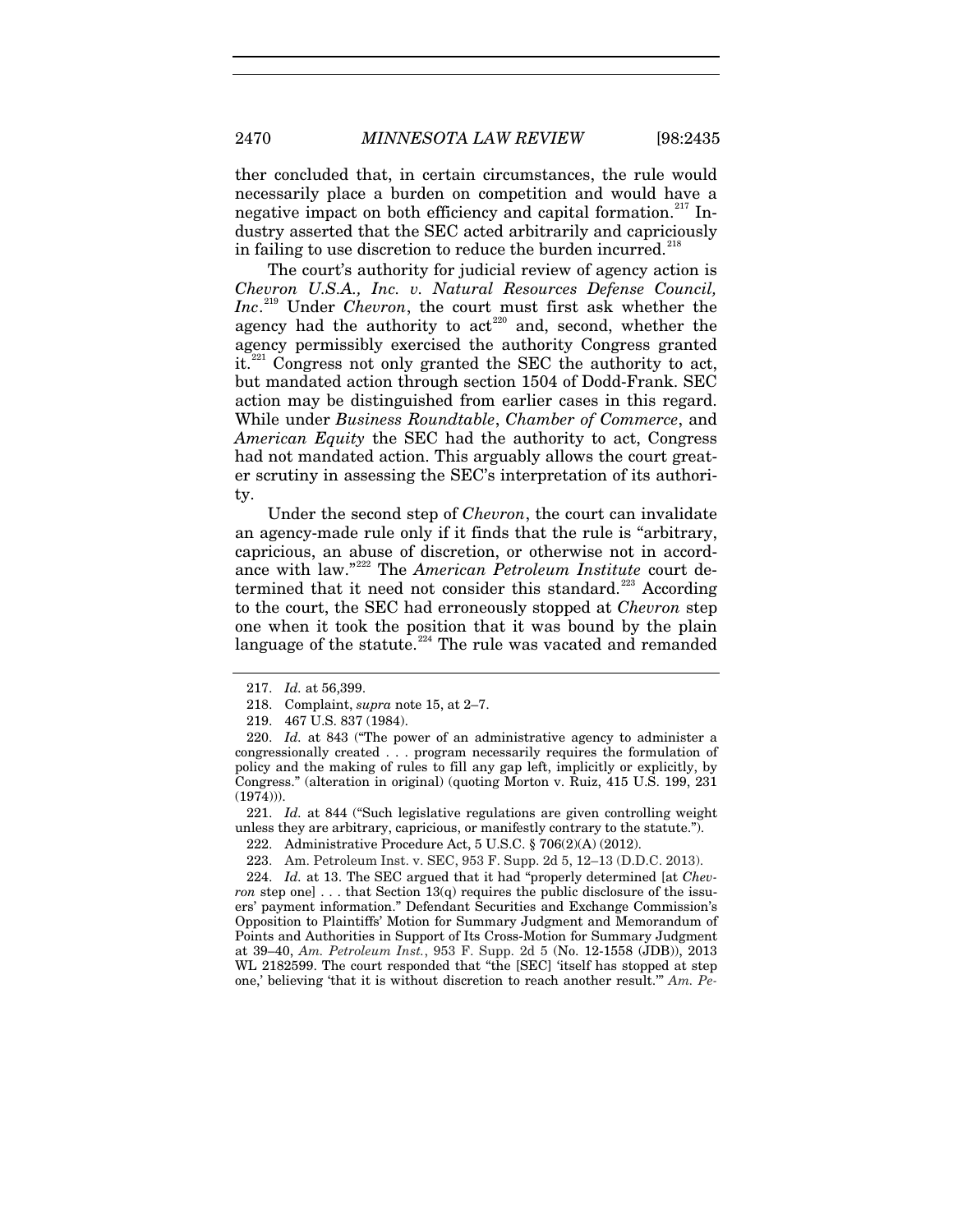to the SEC for further consideration.

There is no reason that the SEC could not promulgate a substantially similar rule, so long as it exercises the discretion the court states it has.<sup>[225](#page-37-0)</sup> Congress expressly stated that the disclosure mandate was necessary to promote good governance abroad. This places the SEC in a good position to come out with an equally strong rule. However, the SEC will be cautioned to exercise greater restraint, to follow the intent of Congress without unduly burdening industry, and to conduct rigorous analysis. This will be no easy feat.

## D. SECTION 1504 IS BUT ONE EFFORT IN A GROWING MOVEMENT TO LEGISLATE TRANSPARENCY FOR SOCIAL BENEFIT

The SEC pointed to the widening global influence of the EITI, proposed disclosure rules in the EU, and listing requirements adopted by the Hong Kong Stock Exchange as further support of a growing international effort to increase transpar-ency in the extraction industry.<sup>[226](#page-37-1)</sup> Alone, the U.S. disclosure rule pertains to ninety percent of the major international oil companies, including Chinese companies, and eight out of ten of the world's largest mining companies—only two of which are based in the United States.<sup>[227](#page-37-2)</sup> While there has been some speculation that companies will leave the U.S. stock exchanges to avoid U.S. reporting requirements, $228$  this would be unlikely under a new EITI reporting standard<sup>[229](#page-37-4)</sup> and similar EU disclo-

Section\_1504\_Reporting\_Requirements\_for\_Payments\_to\_Governments\_

by\_Oil,\_Gas,\_and\_Mining\_Companies.pdf ("Indeed, a subsequent rulemaking process that takes account of Judge Bates's concerns could still result in rules substantially similar to those vacated.").

<span id="page-37-1"></span>226. Disclosure of Payments by Resource Extraction Issuers, 77 Fed. Reg. 56,365, 56,413 (Sept. 12, 2012) (originally codified at 17 C.F.R. pts. 240, 249).

<span id="page-37-2"></span>227. 156 CONG. REC. S3815 (daily ed. May 17, 2010) (statement of Sen. Cardin); Jamie Drummond, *Committing to Natural Resource Transparency in Africa Pays*, ONE (Sept. 14, 2012), http://www.one.org/us/2012/09/14/commit ting-to-natural-resource-transparency-in-africa-pays/.

228. *See generally* Berns, *supra* note [74.](#page-12-6) 

<span id="page-37-4"></span><span id="page-37-3"></span>229. *See* Short, *supra* not[e 112,](#page-19-8) at 8 (noting that it was recognized that the "EITI could not require lower reporting standards than Dodd-Frank and the

*troleum Inst.*, 953 F. Supp. 2d at 13 (quoting Arizona v. Thompson, 281 F.3d 248, 254 (D.C. Cir. 2002)). The court thus concluded, "[a]ccordingly, no deference to its interpretation is warranted." *Id.*

<span id="page-37-0"></span><sup>225.</sup> *See* Samuel W. Cooper & S. Joy Dowdle, *Federal Court Vacates the SEC's Section 1504 Reporting Requirements for Payments to Governments by Oil, Gas, and Mining Companies*, STAY CURRENT (Paul Hastings, Houston, Tex.), July 2013, at 2, *available at* http://www.paulhastings.com/Resources/ Upload/Publications/Federal\_Court\_Vacates\_the\_SEC%E2%80%99s\_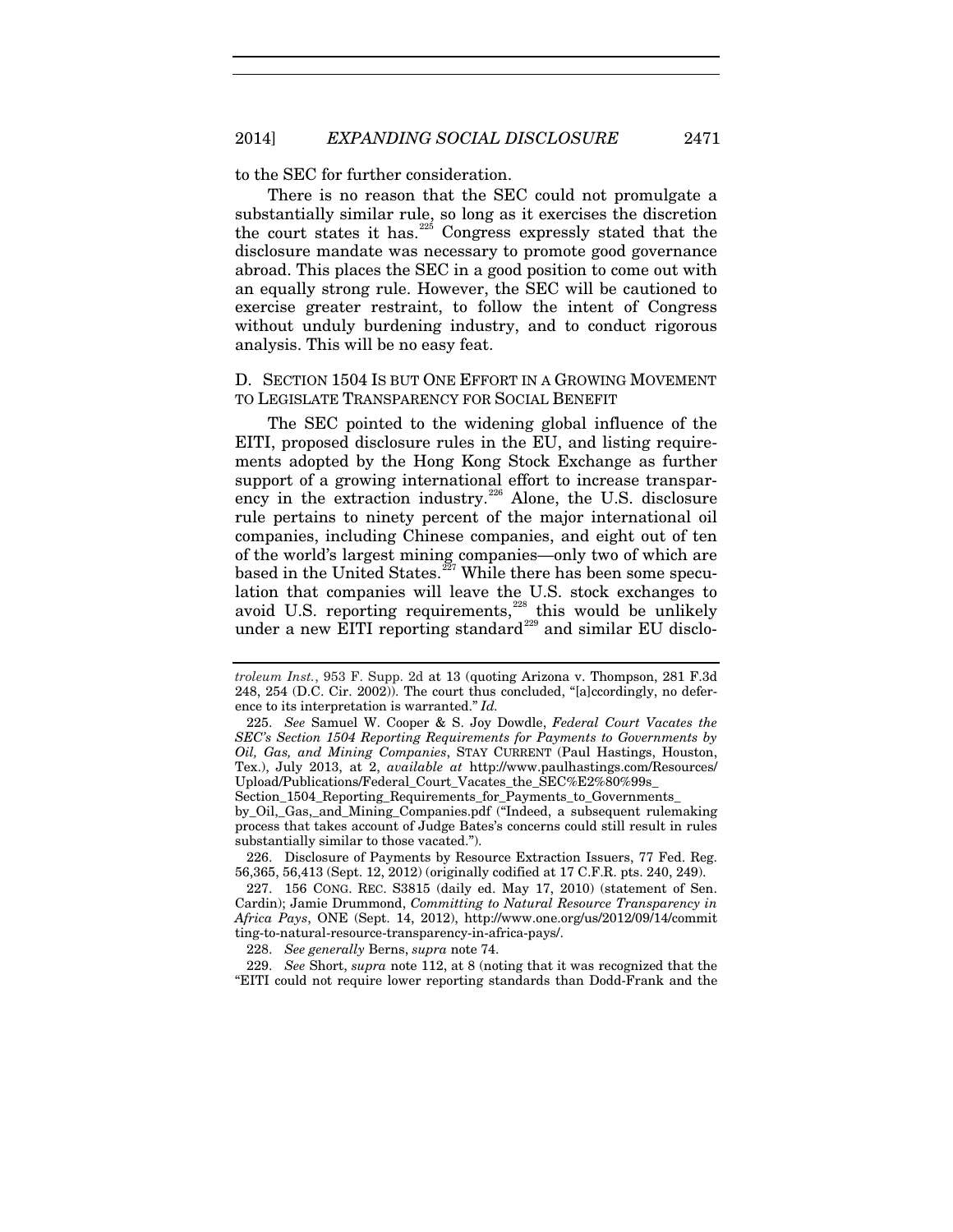sure rules—a combined effect which will very nearly cover all companies in the extraction industry. $230$  Furthermore, inde-pendent initiatives of some companies<sup>[231](#page-38-1)</sup> and industry groups<sup>[232](#page-38-2)</sup> to improve transparency may be indicative of a broader industry shift toward acceptance of expanded disclosure rules for social benefit.

Section 1504 was just one of several efforts by Congress to increase corporate transparency for the primary benefit of citizens of foreign nations. As noted, both the conflict minerals rule enacted as section 1502 of the Dodd-Frank Act and the proposed Business Transparency on Trafficking and Slavery Act seek to increase transparency for similar ends.<sup>[233](#page-38-3)</sup> Business entities and, particularly, transnational corporations have long been recognized for the power they have to significantly impact human rights—both positively and negatively, directly and in-directly.<sup>[234](#page-38-4)</sup> And the pressure on states to enforce laws aimed at requiring business entities to respect human rights—not just within their own territory, but with extraterritorial implica-tions-is growing.<sup>[235](#page-38-5)</sup> After more than a decade of work to draft

<span id="page-38-6"></span>EU regulations"); *see also* O'Sullivan, *supra* note [111](#page-19-9) ("The EITI needs a way of assessing these various innovations against global benchmarks or it will struggle to say anything meaningful about them . . . .").

<span id="page-38-0"></span><sup>230.</sup> *See Oil & Mining Companies on Global Stock Exchanges*, REVENUE WATCH INST., http://data.revenuewatch.org/listings/ (last visited Apr. 22, 2014).

<span id="page-38-1"></span><sup>231.</sup> *See* REVENUE WATCH INST., *supra* note [115;](#page-20-8) *supra* text accompanying not[e 115.](#page-20-0)

<sup>232.</sup> *See* Bauer, *supra* not[e 84;](#page-14-4) *supra* text accompanying note [115.](#page-20-0)

<sup>233.</sup> *See supra* note [88](#page-15-5) and accompanying text.

<span id="page-38-4"></span><span id="page-38-3"></span><span id="page-38-2"></span><sup>234.</sup> *See generally* Daniel Aguirre, *Corporate Liability for Economic, Social and Cultural Rights Revisited: The Failure of International Cooperation*, 42 CAL. W. INT'L L.J. 123 (noting corporate control over government policy, the competing interests of states to protect human rights and attract investment, and the need to hold transnational corporations accountable for human rights violations); David Weissbrodt & Muria Kruger, *Norms on the Responsibilities of Transnational Corporations and Other Business Enterprises with Regard to Human Rights*, 97 AM. J. INT'L L. 901, 901 (2003) ("Transnational corporations evoke particular concern in relation to recent global trends because they are active in some of the most dynamic sectors of national economies, such as extractive industries, telecommunications, information technology, electronic consumer goods, footwear and apparel, transport, banking and finance, insurance, and securities trading.").

<span id="page-38-5"></span><sup>235.</sup> *See* OLIVIER DE SCHUTTER ET AL., HUMAN RIGHTS DUE DILIGENCE: THE ROLE OF STATES 1 (2012), *available at* http://accountabilityroundtable .org/wp-content/uploads/2012/12/Human-Rights-Due-Diligence-The-Role-of

<sup>-</sup>States.pdf (exploring the ways in which states use due diligence regulations for business and generally finding that "governments have increasingly failed to find a balance between the power of business and the duty of the State to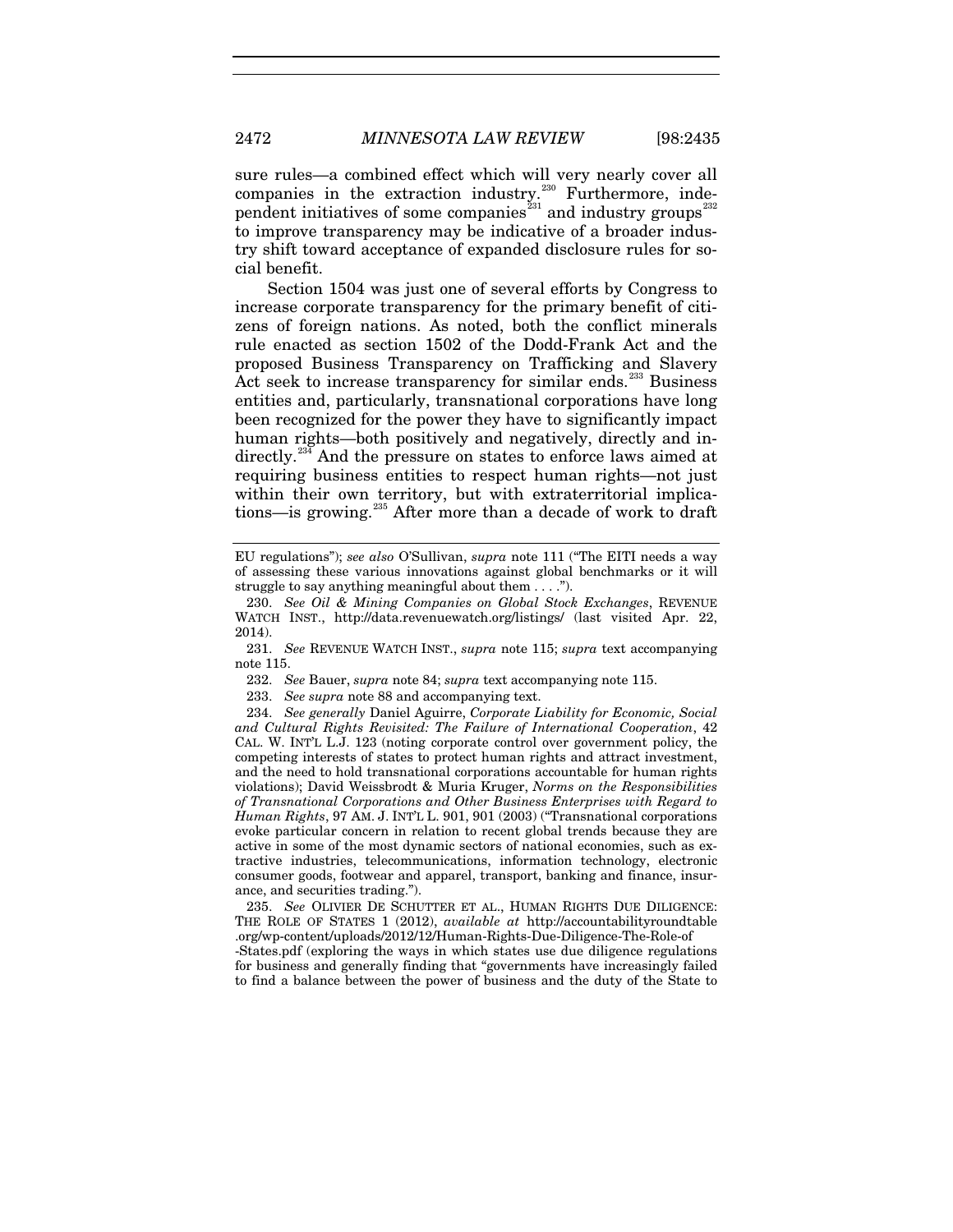<span id="page-39-0"></span>international norms on business and human rights that could garner broad support from business, government, and civil society, the UN Human Rights Council adopted the Guiding Principles on Business and Human Rights in 2011.<sup>[236](#page-39-1)</sup> The Guiding Principles implement the UN's "Protect, Respect and Remedy" framework, whereby states have the responsibility to protect against human rights violations by business entities and businesses have the responsibility to respect human rights in their business activities. $237$  These principles have been endorsed and implemented by several international organizations, including the OECD and the International Finance Corporation, private and multi-stakeholder groups, and several UN Member States, including the  $EU^{238}$  $EU^{238}$  $EU^{238}$  They complement existing voluntary corporate social responsibility initiatives, such as the UN Global Compact, which boasts over 10,000 corporate partici-pants,<sup>[239](#page-39-4)</sup> and the UN Principles for Responsible Investment Initiative, which supports investment principles that incorporate environmental, social, and corporate governance issues.<sup>[240](#page-39-5)</sup> In

<span id="page-39-1"></span>236. Backer, *supra* note [235,](#page-38-6) at 65–68; *see also Guiding Principles*, *supra*  not[e 10.](#page-2-4)

<span id="page-39-2"></span>237. *See* Rep. of the Working Grp. on the Issue of Human Rights & Transnational Corps. & Other Bus. Enters., U.N. Human Rights Council, 20th Sess., June 18, 2012–July 6, 2012, ¶¶ 7–8, U.N. Doc. A/HRC/20/29 (Apr. 10, 2012) [hereinafter U.N. Human Rights Council]; U.N. Secretary-General, *Human Rights and Transnational Corporations and Other Business Enterprises*, ¶¶ 18, 22–23, 28–29, U.N. Doc. A/67/285 (Aug. 10, 2012). Guiding Principles will be embedded into U.N. human rights treaty bodies and other U.N. programs, policies, and activities. *See id.* ¶¶ 19, 21.

238. U.N. Human Rights Council, *supra* note [237,](#page-39-0) ¶¶ 24–32.

<span id="page-39-4"></span><span id="page-39-3"></span>239. *Overview of the UN Global Compact*, UN GLOBAL COMPACT, http:// www.unglobalcompact.org/AboutTheGC/index.html (last visited Apr. 22, 2014).

<span id="page-39-5"></span>240. *Introducing Responsible Investment*, PRINCIPLES FOR RESPONSIBLE INVESTMENT, http://www.unpri.org/introducing-responsible-investment/ (last visited Apr. 22, 2014). The more than 1000 signatory firms are "estimated to represent 20 percent of the total value of global capital markets." U.S. SIF FOUND., REPORT ON SUSTAINABLE AND RESPONSIBLE INVESTING TRENDS IN THE UNITED STATES 5 (2012), *available at* http://www.ussif.org/files/ Publications/12\_Trends\_Exec\_Summary.pdf.

<span id="page-39-6"></span>protect human rights."); Larry Catá Backer, *On the Evolution of the United Nations' "Protect-Respect-Remedy" Project: The State, the Corporation and Human Rights in a Global Governance Context*, 9 SANTA CLARA J. INT'L L. 37, 42 (2011) (discussing the efforts to articulate a transnational regulatory framework including state regulatory jurisdiction over corporations beyond their borders); *Human Rights Due Diligence*, INT'L CORP. ACCOUNTABILITY ROUNDTABLE, http://accountabilityroundtable.org/initiatives/human-rights -due-diligence/ (last visited Apr. 22, 2014) (announcing the Human Rights Due Diligence Initiative).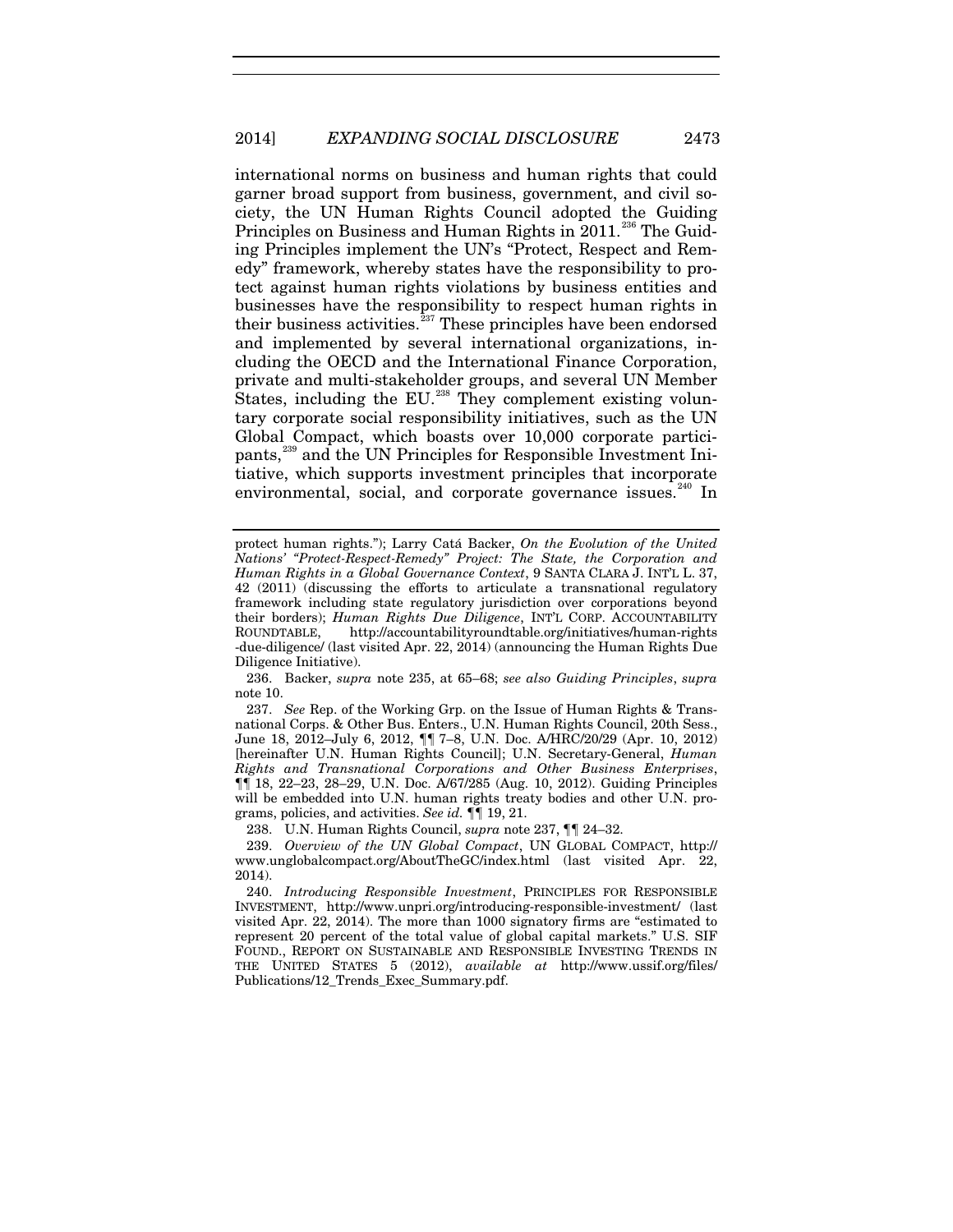fact, growth in sustainable and responsible investing has outpaced the market, rising from \$639 billion in 1995 to \$3.7 tril-lion in 2012.<sup>[241](#page-40-0)</sup> According to the *Financial Times*, "[t]he case for public reporting has long been clear."<sup>[242](#page-40-1)</sup>

# III. ACHIEVING THE OBJECTIVES OF SECTION 1504 AND TRANSPARENCY BEYOND RESOURCE EXTRACTION

Through section 1504 and the SEC's adoption of a final rule, the United States has taken a leadership role in bringing transparency to an industry that has fueled corruption, instability, and poor governance (over development and prosperity), and has contributed to the growing needs of some of the world's most vulnerable populations. While there is no false hope that U.S. disclosure rules alone will alter practices of revenue mismanagement or misappropriation, this information is a critical piece of the solution.

Industry groups may have gained a victory in the court, but there is no reason to believe that it will last. It is clearly within the SEC's authority to promulgate the same or a substantially similar rule upon further review. And it should. Of course, it must be prepared to fight new challenges by some in industry—it is important to note that API membership is seemingly divided on the issue. Some critics suggest that this challenge reveals a great deal about those crying foul. Their fear is an inability to compete, yet not everyone shares this concern. Surely there are multiple ways of competing. One involves efficiency and innovation in a level playing field; the other involves deriving gains from "rent-seeking, monopolistic behavior, brib-ery of foreign officials and tax avoidance or outright evasion."<sup>[243](#page-40-2)</sup> If this is the group that finds favor with the courts, we are clearly on the wrong side of the global call for action.

<sup>241.</sup> U.S. SIF FOUND., *supra* note [240,](#page-39-6) at 11.

<span id="page-40-1"></span><span id="page-40-0"></span><sup>242.</sup> *Transparency Rules*, *supra* note [145.](#page-26-9) Michael Kerr, Richard Janda, and Chip Pitts note a growing global trend to increase transparency in environmental and social performance and the important roles both regulatory measures and volunteer initiatives have played in driving this trend. KERR ET AL., *supra* not[e 10,](#page-2-4) at 241–84.

<span id="page-40-2"></span><sup>243.</sup> *See* Daniel Kaufmann & Veronika Penciakova, *SEC Passes Natural Resource Transparency and Conflict Minerals Rules: The Glass Is Fuller than Expected*, BROOKINGS (Aug. 28, 2012), http://www.brookings.edu/research/ opinions/2012/08/28-sec-transparency-kaufmann.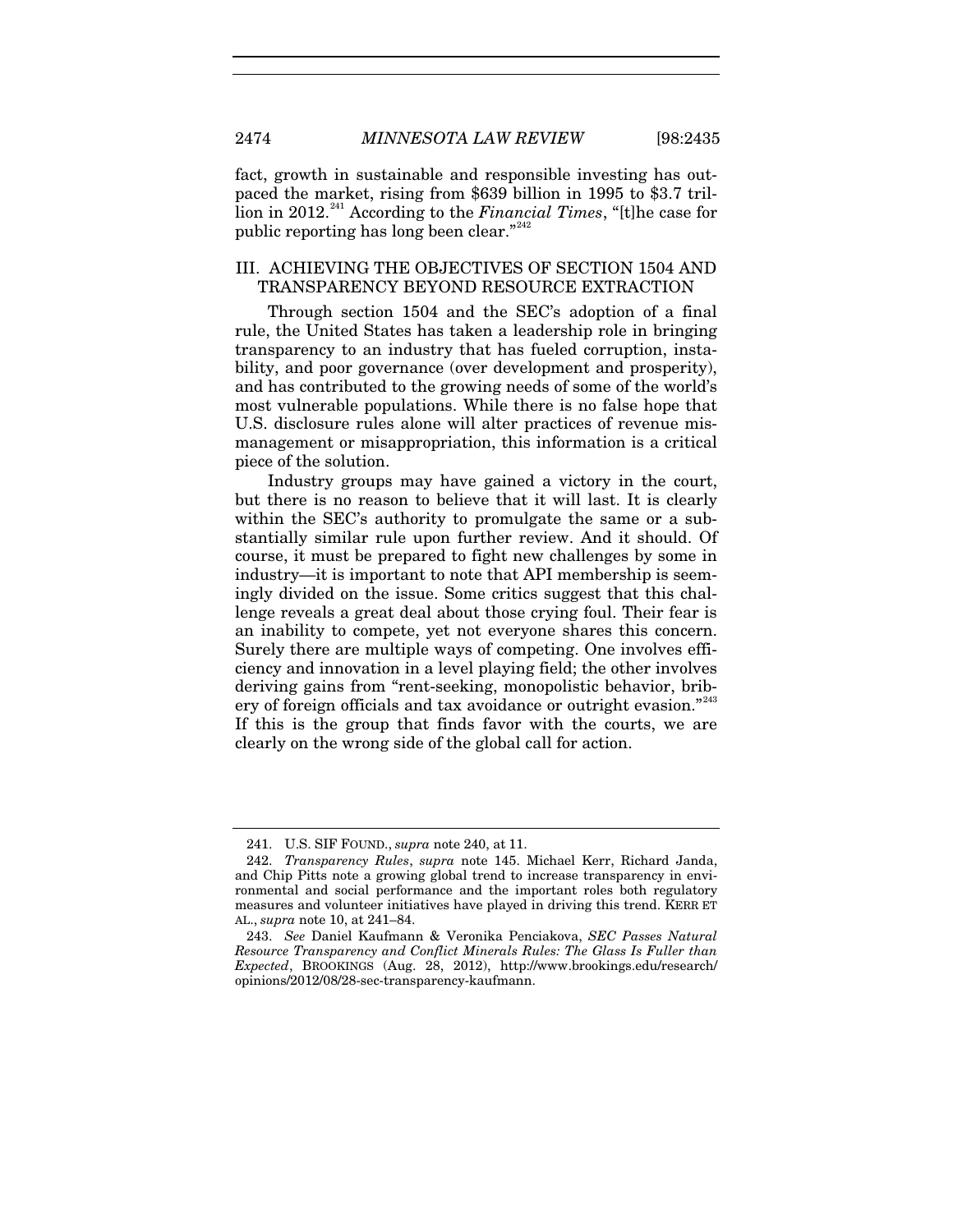A. ACHIEVING THE OBJECTIVES OF SECTION 1504: THE WORK IS JUST BEGINNING

<span id="page-41-0"></span>First and foremost, the SEC must promulgate a new rule which closely mirrors the rule the court vacated. This will not be easy, but it can be done. The primary challenges the SEC faces are exercising discretion where it believed it had none and preparing for a second round of judicial scrutiny. There is significant pressure on the SEC not to weaken the rule—not only by members of Congress,<sup>[244](#page-41-1)</sup> but by investor groups as well. With the new EU Transparency Directive, investors are particularly concerned that "reporting obligations in [U.S. and EU] jurisdictions are as uniform as possible."[245](#page-41-2) Consistency in reporting requirements—including the definition of project, the type of payments, and the minimum reportable payment—will reduce the compliance burden for those multinational companies traded on multiple exchanges and regulated by multiple bodies. Additionally, investors claim that the impact the disclosure will have on competiveness has been "significantly overstated," and as such, there should be no exemptions for coun-tries that prohibit disclosure.<sup>[246](#page-41-3)</sup> One group of investors stated, "as investors, we stand to benefit more from efficient, competitive markets that enable ethical behaviour than we do from isolated instances of companies gaining a temporary negotiating advantage through secrecy."[247](#page-41-4)

Promulgating a rule capable of withstanding judicial scrutiny is only one hurdle. The SEC must also effectively implement the rule. The SEC received due criticism over its failures in oversight that contributed to the global financial crisis.<sup>[248](#page-41-5)</sup> In issuing a strong disclosure rule that matched Congress's mandate, the SEC took a step in the right direction. But, in order for the regulation to have effect, companies must disclose pay-

<span id="page-41-1"></span><sup>244.</sup> Letter from Sens. Benjamin L. Cardin et al. to Mary Jo White, Chair, SEC (Aug. 2, 2013) ("The new rule should continue to make all reports public and should not allow for host country exemptions. We believe the SEC has the discretion and authority to retain both of these key aspects of the initial rule as long as sufficient analysis and justification is provided in the rulemaking process.").

<span id="page-41-2"></span><sup>245.</sup> Letter from Steve Berexa et al. to Mary Jo White, Chair, SEC (Aug. 14, 2013); *c.f.*, Letter from Jacob de Wit et al. to Mark Pearson, Dir. Gen., External Relations, Natural Res. Can. (Aug. 14, 2013) (pressing for similar rules in Canada).

<sup>246.</sup> Letter from Jacob de Wit et al., *supra* note [245,](#page-41-0) at 2.

<sup>247.</sup> *Id.*

<span id="page-41-5"></span><span id="page-41-4"></span><span id="page-41-3"></span><sup>248.</sup> Stephen Labaton, *S.E.C. Concedes Oversight Flaws Fueled Collapse*, N.Y. TIMES, Sept. 27, 2008, at A1.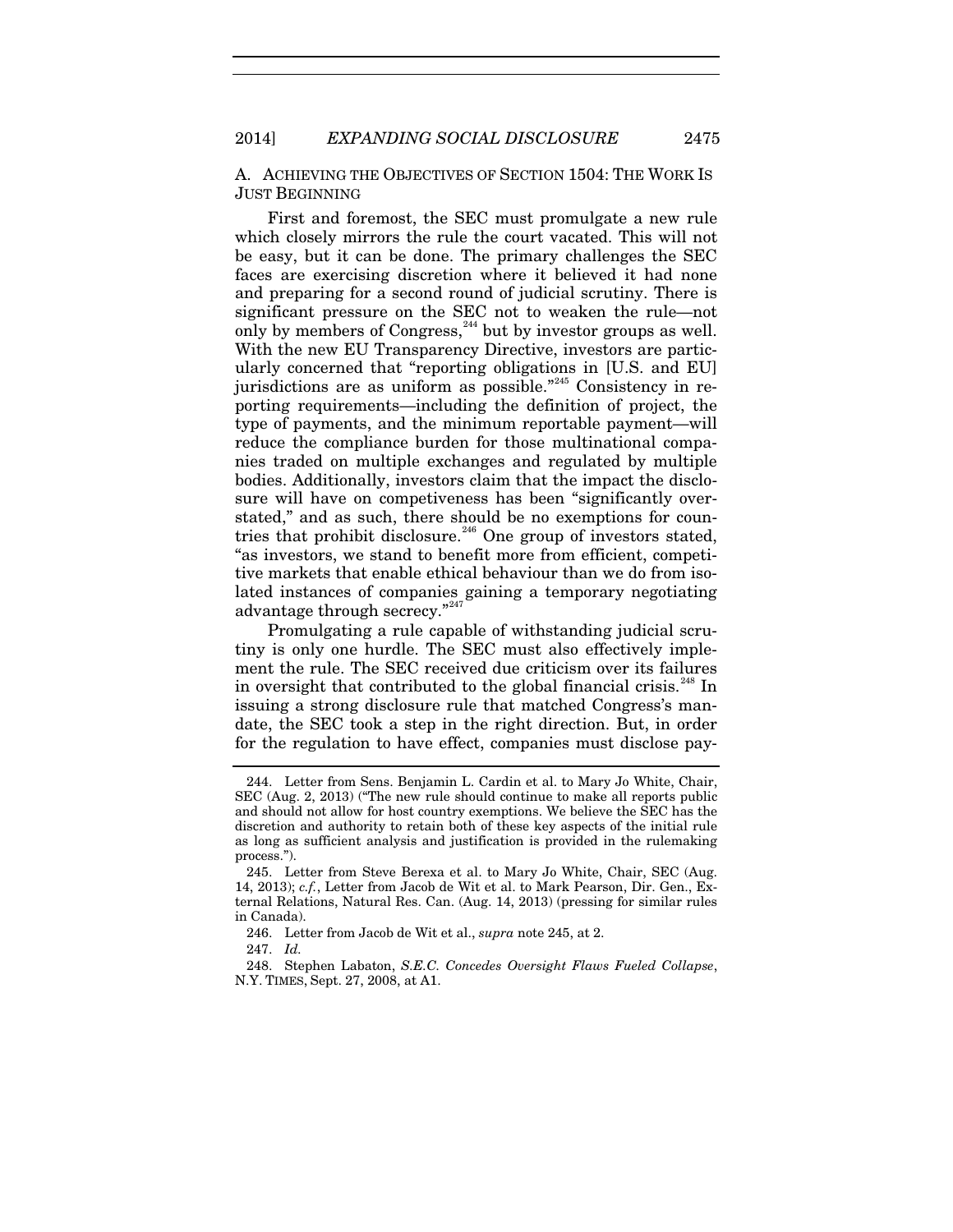ments, and it will be up to the SEC to ensure compliance.

Finally, in an effort to move governments toward increasing transparency in resource extraction and further develop best practices for disclosure, the United States must remain a leader in the EITI. The EITI represents an opportunity to continue to engage all stakeholders—government, industry, and NGOs—in the discussion of transparency and ultimately good governance practices. While industry has a large stake in this action, it also has a powerful voice. To limit the rule's impact on competition, industry has an interest in using its position within the EITI governing board and multi-stakeholder groups, as well as the EU and other markets, to push for a consistent international standard that levels the playing field and achieves the objectives that all parties seek without unnecessarily burdening economic interests.

Finally, NGOs and civil society have perhaps the greatest challenge. Transparency alone cannot bring better governance. Civil society must advocate for justice and the appropriation of revenues to provide social benefit for those in greatest need.

# B. LEGISLATING TRANSPARENCY BEYOND RESOURCE **EXTRACTION**

With growing international focus on corporate social re-sponsibility, particularly in the EU,<sup>[249](#page-42-0)</sup> Congress may seek to expand disclosure mandates to issues of human trafficking, labor standards, environmental risk, or other corrupt practices which demand financial transparency. Legal challenge may not be avoided; thus, it will be critical that Congress employ similar thoroughness in articulating its objectives and attention to detail in drafting new rules, while recognizing the importance of removing all hints of agency discretion where it intends to provide none. This is particularly difficult because it will require that Congress take rulemaking authority out of the hands of those with particular expertise in the area. It will be incumbent on Congress to conduct more rigorous analysis of the potential benefits and detriments of a rule up front.

Alternatively or additionally, it may be necessary for Congress to clarify the SEC's obligation to "consider" whether action is necessary or appropriate in the public interest and whether it will promote efficiency, competition, and capital formation, as required under the Exchange Act. The type of so-

<span id="page-42-0"></span><sup>249.</sup> *See supra* note [92](#page-15-6) and accompanying text.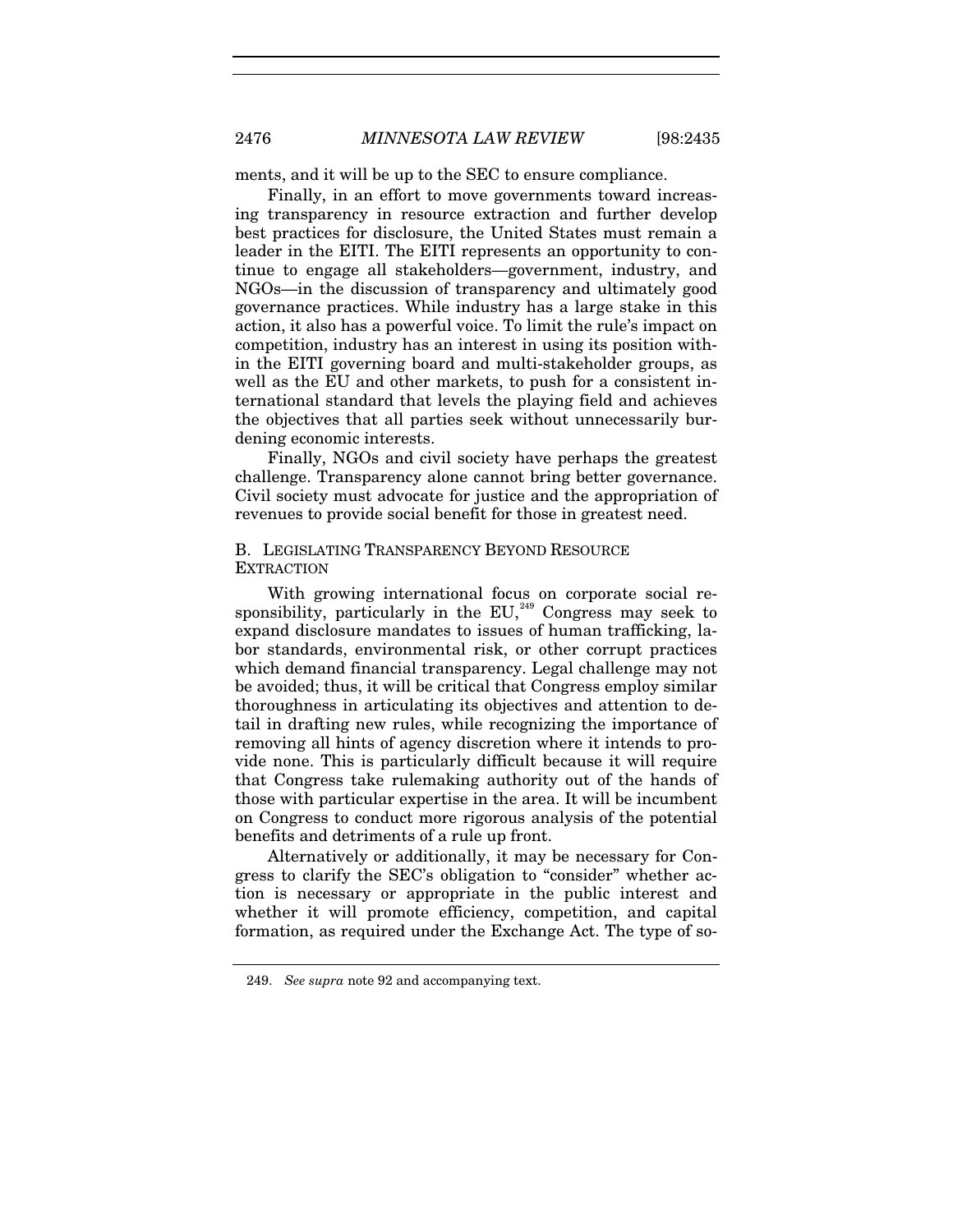cial benefit sought may never be quantifiable, and compliance may necessarily place companies that operate internationally at a competitive disadvantage if rules are not universally accepted. Therefore, while "considering" a rule's impact may generally be necessary to ensure that regulation does not unnecessarily hinder business activity and growth, striking a balance between this and social objectives may not be possible for regulation that is almost purely motivated by a social agenda.

This was clearly the case in the SEC's cost-benefit analysis. Although the court should find the analysis sufficient, it was largely an exercise in futility. For instance, the SEC had no intention of granting exemptions for companies operating in countries where disclosure was prohibited, thus the effort of calculating lost assets and revenue was an exercise in futility. If Congress determines that these considerations are nonetheless important, it may be necessary to further articulate what purpose they serve in the SEC's evaluation and implementation of a legislative mandate.

Finally, the SEC, after undergoing what is likely to be only part one of judicial scrutiny, must be prepared to rigorously analyze the statutory language and legislative intent and defend its analysis in each part of the rulemaking process. What is required absent congressional action will become clearer as the SEC is further tested.

As noted, disclosure mandates may not fall under the SEC's purview. For instance, the State Department, Department of Labor, or Environmental Protection Agency may be better equipped to handle issues related to environmental damage or the violation of human rights as a result of corporate activity. The new SEC disclosure rules—particularly section 1504, but also the rule on conflict minerals—should serve as useful models for expanding social disclosure laws.

Calls for transparency continue. For some issues, voluntary initiatives such as the UN Principles of Responsible Investment Initiative may achieve the objective, but for others, mandatory reporting will be necessary. The right balance must be struck, but Congress should continue to seek means to quell corruption, promote better governance, and foster a strong investment environment.

#### CONCLUSION

The international movement for transparency in the extraction industry has been steadily growing over the last dec-